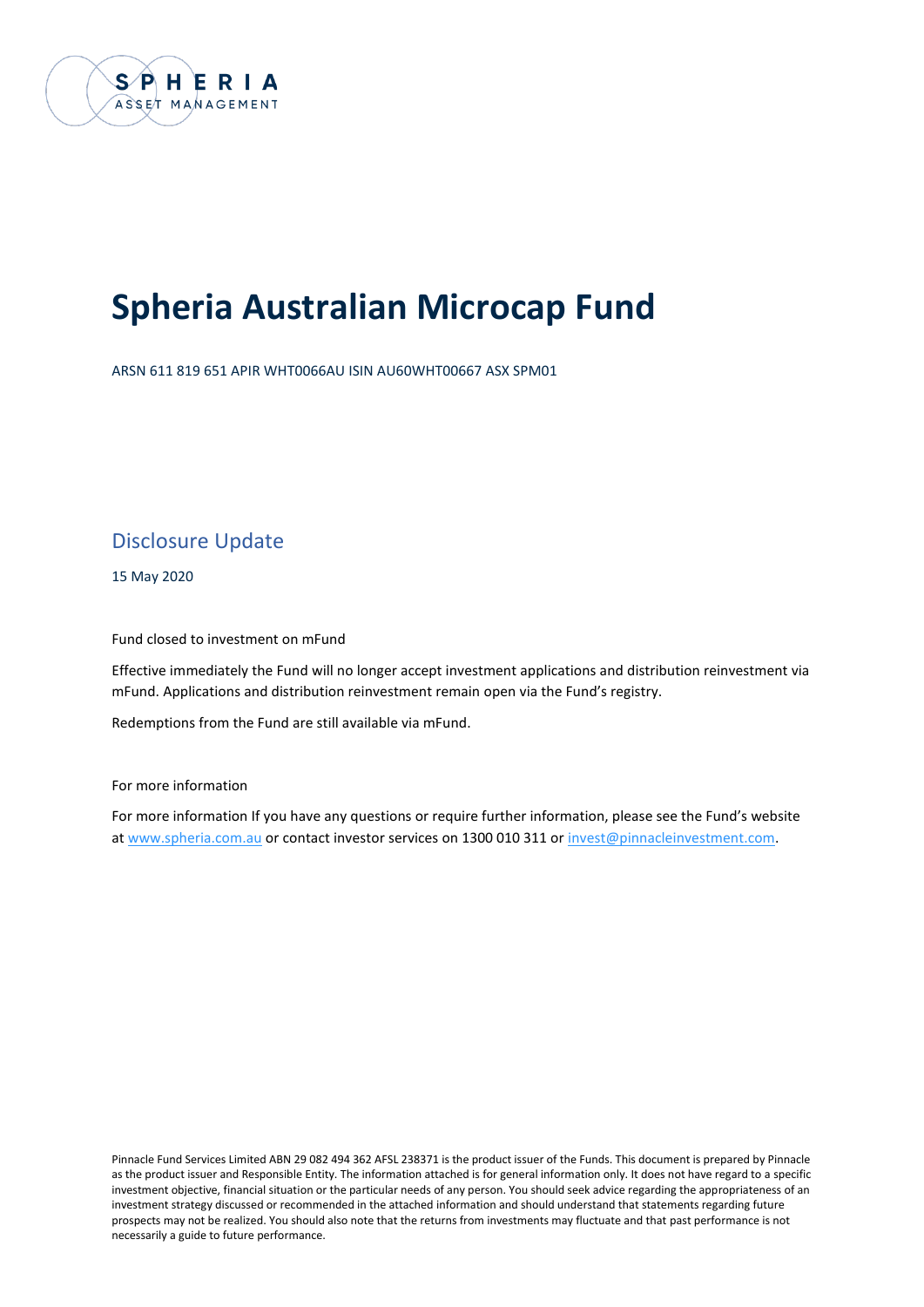

# **Spheria Australian Microcap Fund**

ARSN 611 819 651 APIR WHT0066AU ISIN AU60WHT00667 ASX SPM01

### Product Disclosure Statement

7 December 2021

Issued by: Pinnacle Fund Services Limited

ABN 29 082 494 362 AFSL 238371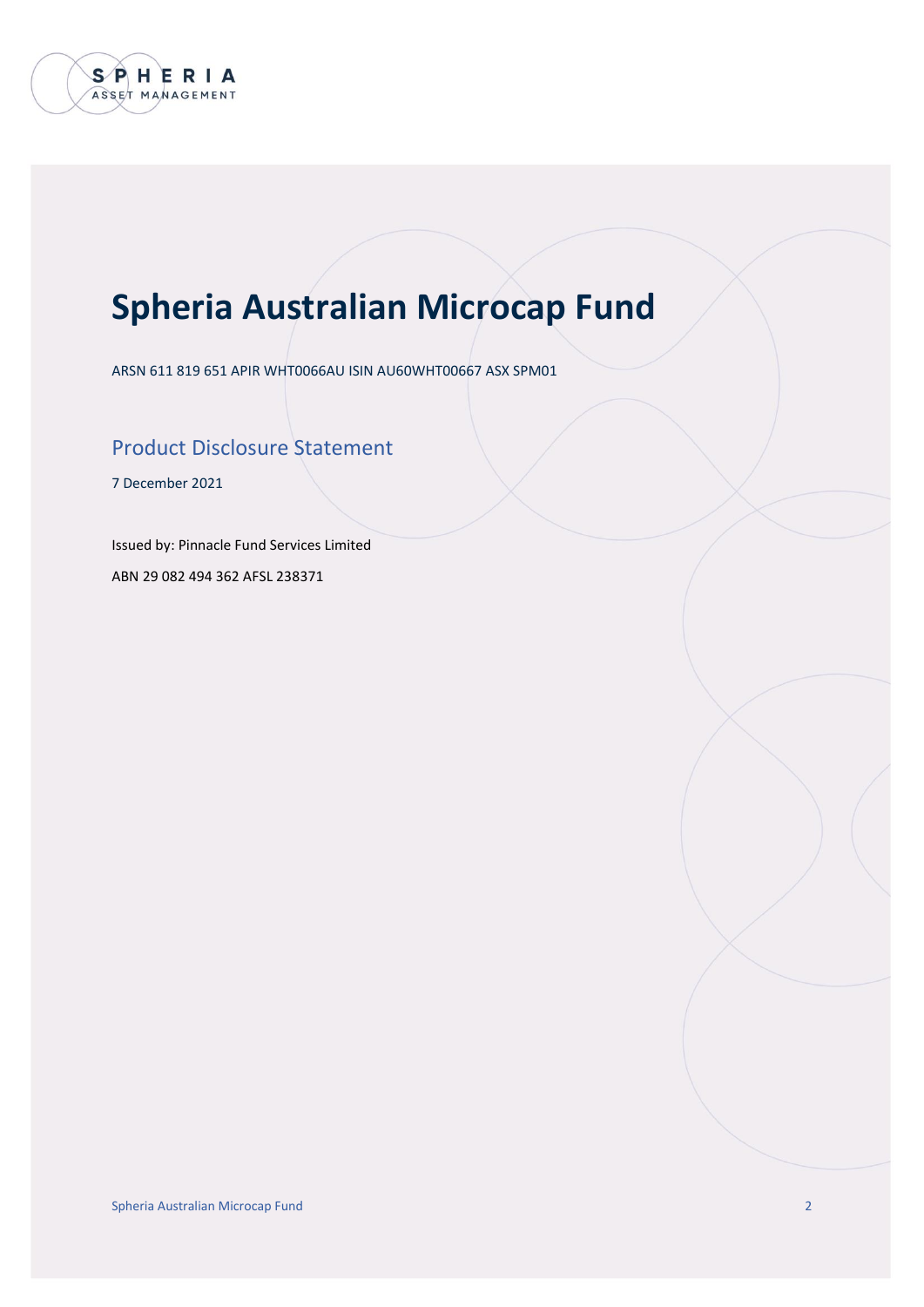### Important Information

This Product Disclosure Statement ('PDS') provides a summary of significant information you need to make a decision about the Spheria Australian Microcap Fund ARSN 611 819 651 ('Fund'). The PDS should be considered before making a decision to invest in the Fund. You can access the PDS on the internet at www.spheria.com.au or call 1300 010 311 for a copy.

Pinnacle Fund Services Limited ABN 29 082 494 362 AFSL 238371 is the Responsible Entity ('Responsible Entity', 'RE', 'we', 'our', 'us') of the Fund.

We have appointed Spheria Asset Management Pty Limited ABN 42 611 081 326 ('Spheria' or 'Investment Manager') as the investment manager of the Fund. Spheria has been appointed as a corporate authorised representative (1240979) of Pinnacle (AFSL 322140). Pinnacle Fund Services Limited is wholly owned by Pinnacle Investment Management Limited ABN 66 109 659 109 ('Pinnacle').

None of the Responsible Entity, Pinnacle and Spheria guarantees the performance of the Fund or the return of capital or income. Your investment in the Fund is subject to investment risk. This could involve delays in repayment and loss of income or the principal invested.

The information in this PDS is general information only. To the extent the information in this PDS constitutes financial product advice, such advice does not take into account your individual objectives, personal financial situation or needs. Before investing, you should consider the appropriateness of the advice in light of your own objectives, financial situation and needs. We strongly recommend that you consult a licensed financial adviser to obtain financial advice that is tailored to suit your personal circumstances. You should also read this PDS before making any decision about whether to acquire units in the Fund.

The investment offered in this PDS is available only to persons receiving this PDS (electronically or in hard copy) within Australia and New Zealand. Units in the Fund may not be offered or sold within the US, or sold to, or for the account or benefit of, any 'US Persons' (as defined in Regulation S of the US Securities Act 1933, as amended).

All monetary amounts referred to in this PDS are given in Australian dollars and all telephone/fax numbers are to telephone/fax numbers in Australia (unless otherwise stated). All calculation examples shown are rounded to the nearest whole dollar.

A reference to a 'Business Day' is a reference to a day which is not a Saturday, Sunday or public holiday in New South Wales, Australia.

### Updated information

The information in this PDS may change over time. We may update this information where this does not involve a material adverse change and make it available to you, where permitted by law, at www.spheria.com.au. You can also obtain updated information by contacting Spheria on 1300 010 311. A paper copy of any updated information is available free on request. If a change is considered materially adverse, we will issue a supplementary PDS. By making an application to acquire a unit, you agree to receive certain communications and disclosures in relation to the Fund and units in digital form.

### Contact details

If you have a query in relation to the Fund, please contact us at: Telephone: 1300 010 311 Address: PO Box R1313, Royal Exchange NSW 1225 Email: [service@pinnacleinvestment.com](mailto:service@pinnacleinvestment.com) Website: [www.spheria.com.au](http://www.spheria.com.au/)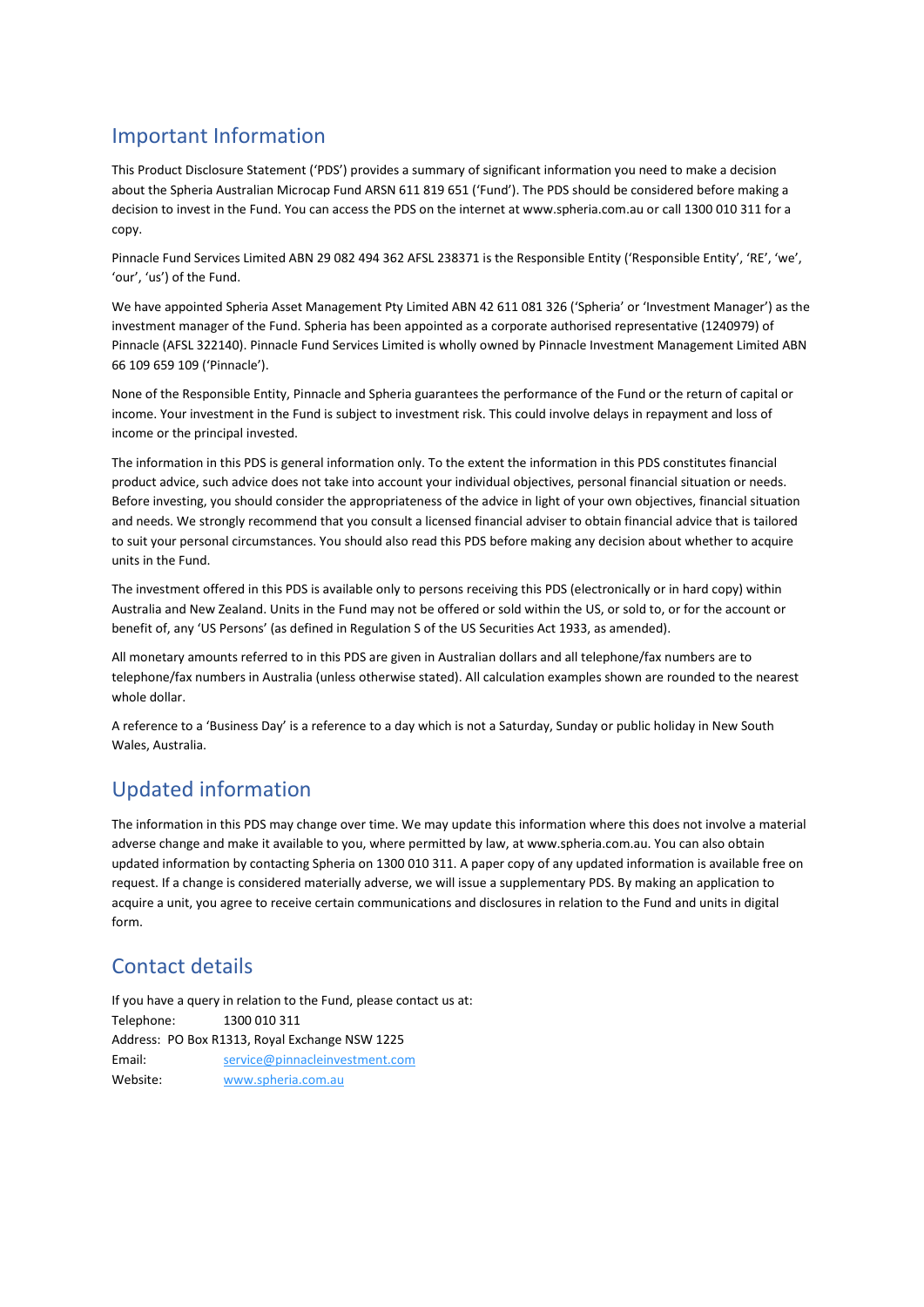### Contents

| 1.  |  |
|-----|--|
| 2.  |  |
| 3.  |  |
| 4.  |  |
| 5.  |  |
| 6.  |  |
| 7.  |  |
| 8.  |  |
| 9.  |  |
| 10. |  |
| 11. |  |
| 12. |  |
| 13. |  |
|     |  |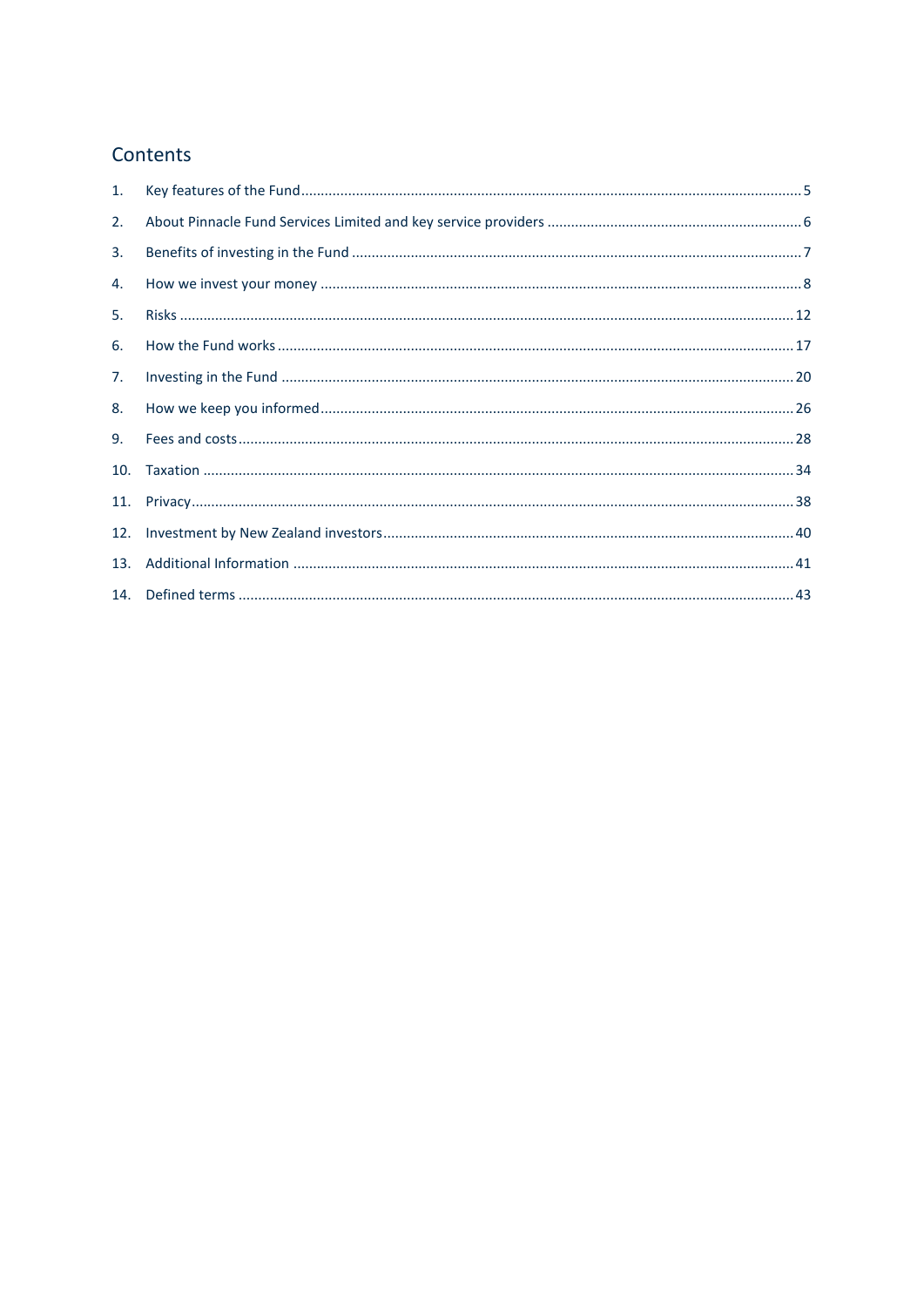## <span id="page-4-0"></span>1. Key features of the Fund

For more information on each of the features, please refer to the relevant sections below.

| Feature                                        | Summary                                                                                                                                                                    | Section        |
|------------------------------------------------|----------------------------------------------------------------------------------------------------------------------------------------------------------------------------|----------------|
| Responsible Entity                             | <b>Pinnacle Fund Services Limited</b>                                                                                                                                      | $\overline{2}$ |
| <b>Investment Manager</b>                      | Spheria Asset Management Pty Limited                                                                                                                                       | 2              |
| Administrator                                  | Citigroup Pty Limited                                                                                                                                                      | 2              |
| Investment objective <sup>1</sup>              | The Fund aims to outperform the S&P/ASX Small Ordinaries<br>Accumulation Index over the medium to long term.                                                               | 4              |
| <b>Benchmark</b>                               | S&P/ASX Small Ordinaries Accumulation Index                                                                                                                                | 4              |
| Minimum suggested investment<br>timeframe      | 5 years or more                                                                                                                                                            | 4              |
| Risk level                                     | High                                                                                                                                                                       | 4              |
| Minimum initial investment <sup>2</sup>        | \$25,000                                                                                                                                                                   | 7              |
| Minimum additional<br>investments <sup>2</sup> | \$5,000                                                                                                                                                                    | 7              |
| Minimum investment balance <sup>2</sup>        | \$25,000                                                                                                                                                                   | 7              |
| Minimum withdrawal amount <sup>2</sup>         | \$5,000                                                                                                                                                                    | 7              |
| Transaction cut-off time                       | 12pm (Sydney time) on a Business Day                                                                                                                                       | 7              |
| Fees and expenses <sup>3,4</sup>               | Management fee: 1.35% p.a. on the net asset value of the Fund                                                                                                              | 9              |
|                                                | Performance fee: 20% of the difference in the Fund's return (net of<br>management fees) relative to its benchmark return multiplied by the<br>net asset value of the Fund. |                |
| Buy/Sell spread                                | $+0.50\%$ / -0.50%                                                                                                                                                         | 9              |
| Distribution frequency                         | Distributions are payable annually.                                                                                                                                        | 6              |

1. The investment objective is expressed after the deduction of management fees, expense recoveries and taxation, i.e. the investment objective is measured relative to the Fund's benchmark, after fees and costs and taxes are deducted from the Fund's performance. Refer to Sections 9 and 10 for further information on fees and costs and taxation. The investment objective is not intended to be a forecast; it is only an indication of what the investment strategy aims to achieve over the medium to long term, assuming financial markets remain relatively stable during that time. The Fund may not achieve its investment objective and returns are not guaranteed.

2. Or less at the discretion of the Responsible Entity. The minimum initial investment and minimum additional investment amounts do not apply to investments through an IDPS.

3. Fees and costs may can be negotiated for certain investors such as wholesale clients (as defined in the Corporations Act), depending on factors such as the amount invested. See 'Differential fee arrangements' below for further information about negotiable fees.

4. Fees are inclusive of GST and net of any applicable Reduced Input Tax Credits ('RITC').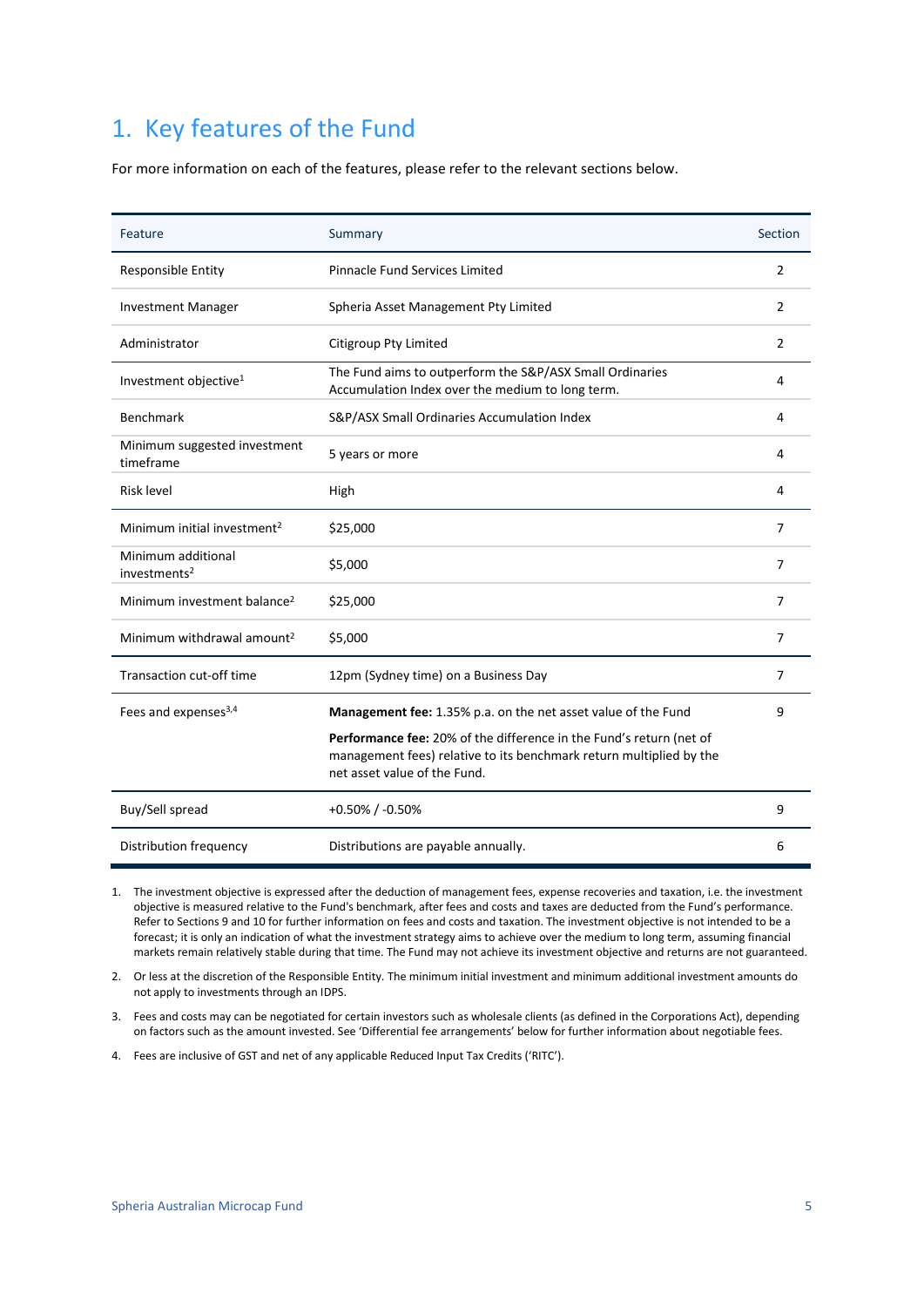## <span id="page-5-0"></span>2. About Pinnacle Fund Services Limited and key service providers

### Pinnacle Fund Services Limited

Pinnacle Fund Services Limited ABN 29 082 494 362 AFSL 238371 is the Responsible Entity ('Responsible Entity', 'we', 'our', 'us') of the Spheria Australian Microcap Fund ARSN 611 819 651 ('Fund').

Pinnacle Fund Services Limited is wholly owned by Pinnacle Investment Management Limited ABN 66 109 659 109 AFSL 322140 ('Pinnacle'). Pinnacle supports the development of high-quality investment management businesses and is the distributor of the Fund.

We have appointed Spheria Asset Management Pty Limited ABN 42 611 081 326 ('Spheria' or 'Investment Manager') as the investment manager of the Fund. Spheria has been appointed as a corporate authorised representative (1240979) of Pinnacle.

Neither the Responsible Entity nor Spheria guarantees the performance of the Fund or the return of capital or income. Your investment in the Fund is subject to investment risk. This could involve delays in repayment and loss of income or the principal invested.

### Spheria Asset Management Pty Limited

Spheria is a fundamental based investment manager with a bottom-up focus, specialising in smaller companies. Its investment philosophy is to purchase securities where the present value of future free cash flows can be reasonably ascertained, and the security is trading at a discount to the calculated intrinsic value, subject to certain risk criteria.

### Administrator

Citigroup Pty Limited ('Citi') has been appointed as the Administrator for the Fund. Citi as the Fund's Administrator means that it is responsible for the day to day administration of the Fund.

Citi has no supervisory role in relation to the operation of the Fund and has no liability or responsibility to you for any act done or omission made in accordance with the investment administration agreement. Citi was not involved in preparing, nor takes any responsibility for, this PDS and makes no guarantee of the success of the Fund nor the repayment of capital or any particular rate of capital or income return.

The Responsible Entity may replace Citi or any of its other service providers and appoint new service providers without notice to investors.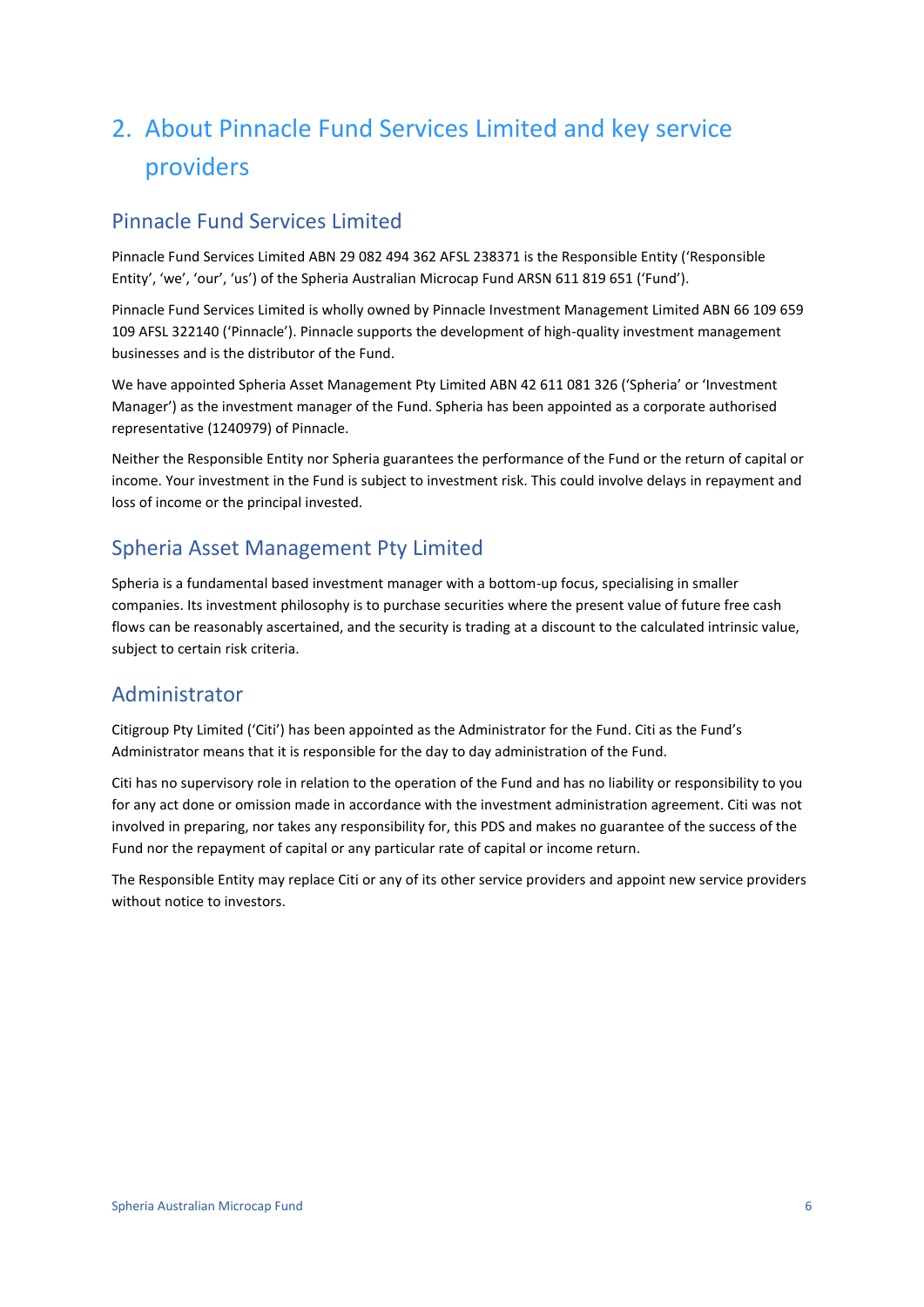## <span id="page-6-0"></span>3. Benefits of investing in the Fund

The Fund aims to outperform the S&P/ASX Small Ordinaries Accumulation Index over the medium to long term. The Fund invests in listed companies on the Australian Stock Exchange and New Zealand Stock Exchange with a market capitalisation less than A\$500m at time of initial purchase.

## Significant features and benefits

**Focus on cash generative businesses** | Spheria is a fundamental based investment manager with a discounted cash flow valuation model

**Team experience** | The investment team of Spheria has over 60 years' combined experience investing in equities.

**Potential for higher growth** | Smaller companies generally have more potential for growth relative to large companies as they may be in the early stages of development or are providing new services or technologies.

**Open-minded, holistic thinking** | Spheria assesses businesses with a broader view, noting that global parallels are important in a technologically evolving environment.

**Risk aware** | Assessing risk is central to Spheria's thinking around portfolio construction and investment.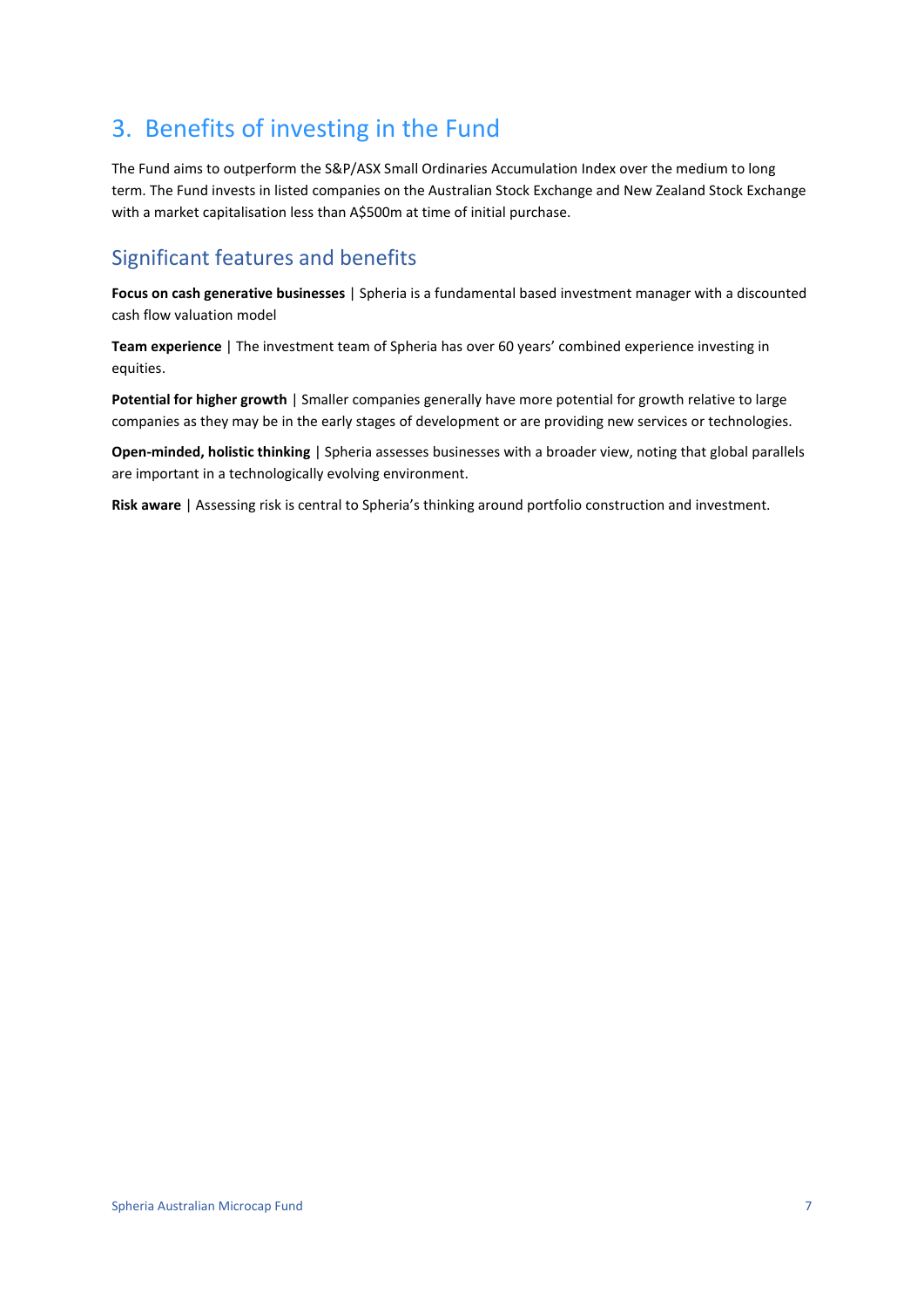## <span id="page-7-0"></span>4. How we invest your money

### How the Fund operates

In exchange for your invested money, you are issued with interests in the Fund called 'units'. Each unit in the Fund gives the unitholder a beneficial interest in the Fund as a whole, but not in any particular asset of the Fund. Your units are your proportionate share of the Fund and reflect the value of your investment, which will change over time as the market value of the assets of the Fund rise and fall.

You should consider the likely investment return, risk and your investment timeframe when choosing to invest in the Fund. An investment in the Fund is intended to be suitable for investors willing to take more risk in search of greater returns.

### About the Spheria Australian Microcap Fund

**WARNING:** When it comes to choosing to invest in the Fund, you should consider the likely investment return, the risks and your investment timeframe.

| Spheria Australian Microcap Fund                                          |                                                                                                                                                                                                                                                                                                                                                                                                                                                                                                                                                                                                                                                                       |                                                              |  |
|---------------------------------------------------------------------------|-----------------------------------------------------------------------------------------------------------------------------------------------------------------------------------------------------------------------------------------------------------------------------------------------------------------------------------------------------------------------------------------------------------------------------------------------------------------------------------------------------------------------------------------------------------------------------------------------------------------------------------------------------------------------|--------------------------------------------------------------|--|
| Investment return<br>objective <sup>1</sup>                               | The Fund aims to outperform the S&P/ASX Small Ordinaries Accumulation Index over the<br>medium to long term.                                                                                                                                                                                                                                                                                                                                                                                                                                                                                                                                                          |                                                              |  |
| <b>Risk level</b>                                                         | High. This means there is a high risk of losing money in any year. Conversely, the Fund aims<br>to produce higher returns over the long term. Refer to section 5 for more information on<br>the risks of an investment in the Fund.                                                                                                                                                                                                                                                                                                                                                                                                                                   |                                                              |  |
| Investment guidelines                                                     | The Fund aims to hold approximately 20 to 65 securities at any time.<br>Individual asset holdings are limited to 10% of the Fund's NAV.<br>The Investment Manager may use exchange traded derivatives for hedging purposes as<br>part of its investment strategy subject to the underlying effective face value being limited<br>to 10% of the NAV of the Fund.                                                                                                                                                                                                                                                                                                       |                                                              |  |
| Portfolio allocation                                                      | Asset Class <sup>2</sup><br>Australian and New Zealand equities <sup>3</sup><br>Cash and cash equivalents                                                                                                                                                                                                                                                                                                                                                                                                                                                                                                                                                             | <b>Typical Allocation range</b><br>$80 - 100\%$<br>$0 - 20%$ |  |
| Currency exposure                                                         | The Fund may have exposure to currencies other than the Australian dollar. The Fund does<br>not aim to hedge this international currency exposure.                                                                                                                                                                                                                                                                                                                                                                                                                                                                                                                    |                                                              |  |
| Labour standards or<br>environmental, social or<br>ethical considerations | Spheria applies environmental, social (including labour standards) and corporate<br>governance ('ESG') considerations when selecting, retaining or realising investments in the<br>Fund. The investment team measure individual companies with respect to their ESG<br>standing relative to peers, which is then incorporated into the valuation. In reviewing a<br>company that is already owned, it may also look to engage with the company and influence<br>its thinking with respect to these matters, and where Spheria believes the company has<br>demonstrated wilful disregard for ESG principles it may choose to divest or avoid, if not<br>already owned. |                                                              |  |

- 1. The investment objective is expressed after the deduction of management fees, expense recoveries and taxation, i.e. the investment objective is measured relative to the Fund's benchmark, after fees and costs and taxes are deducted from the Fund's performance. Refer to Sections 9 and 10 for further information on fees and costs and taxation. The investment objective is not intended to be a forecast, it is only an indication of what the investment strategy aims to achieve over the medium to long term, assuming financial markets remain relatively stable during that time. The Fund may not achieve its investment objective and returns are not guaranteed.
- 2. The above ranges are indicative only. The Fund will be rebalanced within a reasonable period of time should the exposure move outside of the above ranges.
- 3. While the Fund primarily invests in Australian equities, the Fund may at times also invest in overseas listed equities.

#### Use of derivatives

The Investment Manager may invest in derivatives, including futures.

Spheria Australian Microcap Fund 8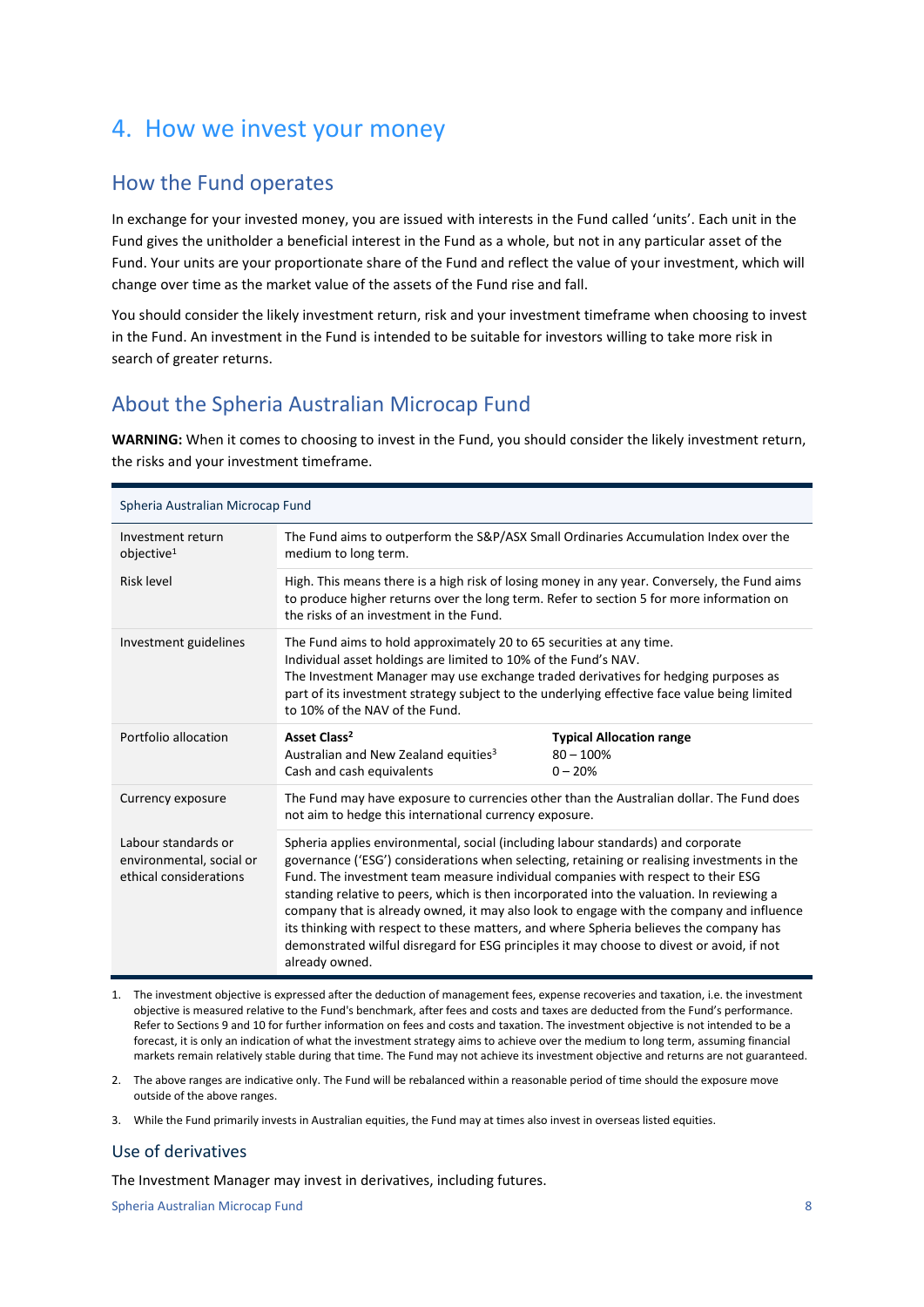A derivative is a contract between two parties that derives its value from an underlying asset (or group of assets) and can be a highly volatile investment instrument. In addition to managing exposure of the Fund, the use of derivatives offers the opportunity for higher gains and can also magnify losses to the Fund.

The Fund will invest in derivatives that are traded on a regulated exchange. The Fund may invest in derivatives subject to the underlying effective face value being limited to 10% of the NAV of the Fund. The Fund will not use derivatives for gearing purposes.

Risks associated with using derivatives might include the risks associated with the derivative's counterparty, the value of the derivative failing to move in line with expectations or that of the underlying asset, potential illiquidity of the derivative, or the derivative's expiration. The use of derivatives may expose the Fund to risks including counterparty default, legal and documentation risk, and the risk of increased sensitivity of the Fund's unit price to underlying market variables through leverage.

#### Direct and indirect investments

In addition to holding direct assets, the Fund may also make investment indirectly, for example by investing in other managed funds where these are aligned with the Fund's investment strategy.

Any costs associated with these investments are outlined in 'Fees and costs'.

#### Borrowing

Whilst the Fund's constitution permits borrowing and is not restricted in its borrowing levels, the Responsible Entity does not intend to borrow on behalf of the Fund. The Fund will not use derivatives for gearing purposes.

#### Change to Fund details

We have the right to change the Fund's asset classes, asset allocation ranges and investment return objectives without prior notice. We will inform investors of any material change to the Fund's details via www.spheria.com.au or as otherwise required by law.

### Additional information about the Fund's strategy

#### Investment philosophy

Spheria believes the share market is inefficient, increasingly so when gravitating down the market capitalisation spectrum. Successful investing in the smaller companies' segment of the market requires maintaining an open mind as the market is prone to inefficiency. Whilst some managers are categorised as either growth or value focussed, we believe these styles are not mutually exclusive and Spheria's systems and processes allow the team to research and invest in a wide range of opportunities across both the growth and value spectrum.

Spheria's investment philosophy is to focus on higher quality companies, where quality is defined as having competitive advantage and a degree of predictability to earnings. Spheria believes investing in shares is akin to buying a piece of a business, and, as long as the business meets Spheria's investment process, it is considered investable when the prevailing share price is at a discount to the calculated intrinsic value (subject to risk controls).

Assessing risk is fundamental to Spheria's investment philosophy. Risk is implicitly mitigated by ensuring businesses it invests in are capable of generating free cash flow, and that Spheria is buying them with a margin of safety. Explicit risk controls include a preference for companies with low or no balance sheet gearing. When the company does have debt, Spheria ensures that free cash flow can support the level of gearing and is appropriate for the nature of the business.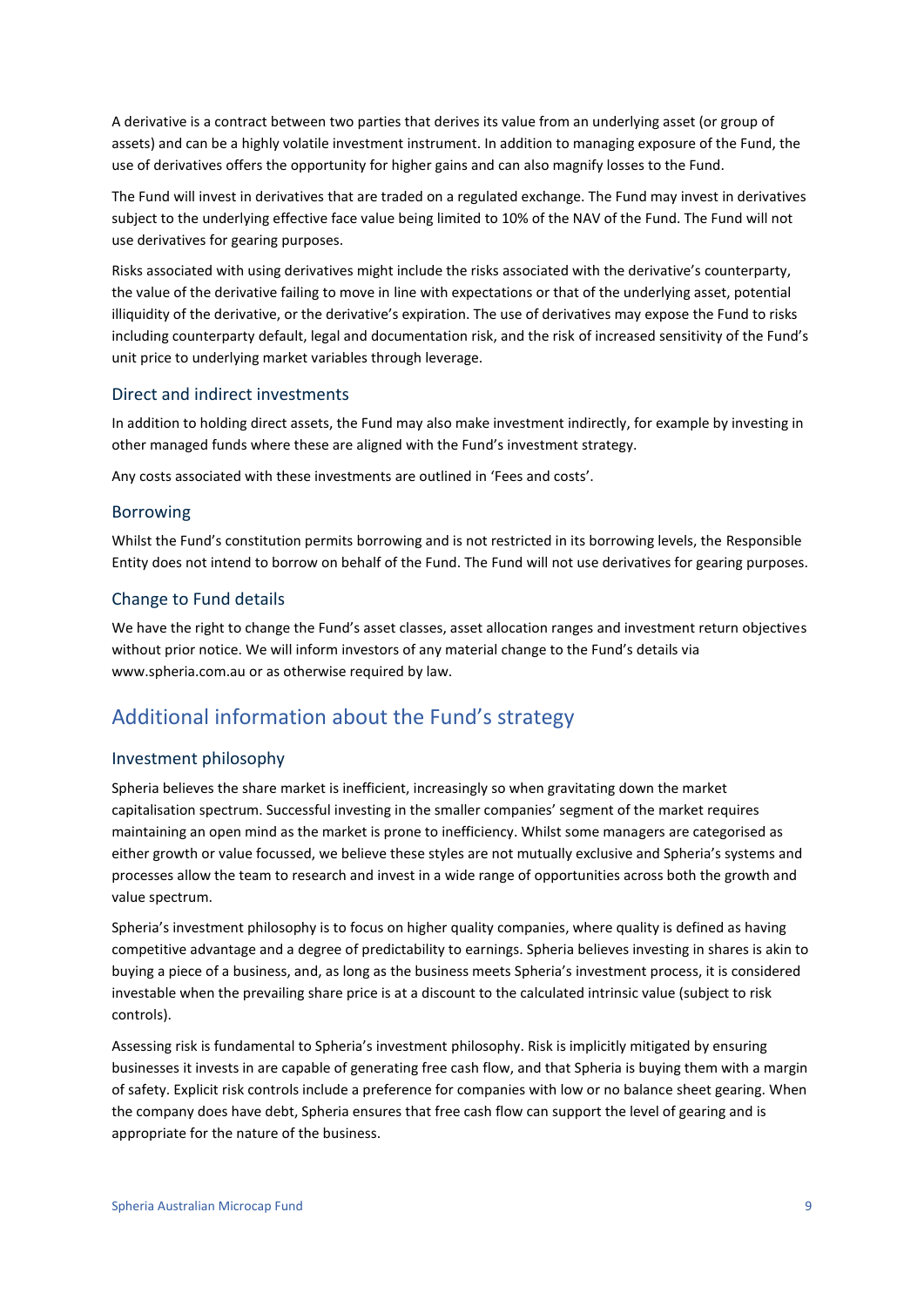#### Investment process

The investment process of Spheria can be summarised as follows:

#### Screening & Identification

Quantitative screens are used to scan for companies that meet Spheria's free cash flow criteria. A model for the identified company is then automatically populated, which provides detailed financial information including historical analytics.

Qualitative techniques, including industry and company meetings, are also used to identify companies that might meet Spheria's philosophical requirements.

New listings are also a potential source of ideas for the Investment Manager.

#### Fundamental Analysis

Spheria's analysis includes reviewing financial reports and supporting data to better understand the business. Industries in which the company operates are researched and dimensioned, and the business position determined. The company's management, board practices, and track record are also examined.

These leads to Spheria forecasting earnings, cash flows and ultimately a valuation for the company, which is the basis for an investment decision.

#### Risk Factors

Spheria assesses risk on several levels with a primary focus on a company's ability to generate free cash flow, and therein self-fund, through various market cycles. In addition, Spheria examines gearing levels to ensure there is enough earnings and cash flow to cover fixed charge obligations (including interest) with a minimum fixed charge cover required for it to be investable. The portfolio weights are determined based on risk versus return and are adjusted when necessary. In cases of high assessed risk Spheria will hold little to no exposure to an investment. Finally, Spheria also assesses where the business is operating within its own business cycle; is it close to the top in which case forward looking risk assessment should indicate an increase in risk, or near the bottom of its cycle in which case risks are likely to be reducing going forward.

#### Portfolio Construction

Spheria assesses each company on its valuation merit with a risk overlay. Its core holdings (larger active weights) have valuation upside and have generally lower risk. satellite holdings (smaller active weights) have valuation upside but perhaps greater risk.

#### Labour standards or environmental, social or ethical considerations

Whilst Spheria doesn't apply a commonly accepted benchmark to measure individual companies with respect to their environmental, social (including labour standards) and corporate governance ('ESG') standing, Spheria undertakes a qualitative process to rate individual companies relative to peers, This is a multifactor assessment of the 'E', 'S' and the 'G' to derive an average rating that is incorporated into the valuation process. The average rating is used to discount or inflate valuations for each company analysed by the investment managers. The assessment is based on the following three principles:

- Environmental factors (the company's assessment and management of environmental concerns and impact on product design, business practices, distribution and procurement).
- Social factors (the company's approach to workplace relations, employee diversity and health and welfare of employees).
- Governance factors (the performance of the company and its board on representing the interests of shareholders, and a culture of open disclosure and transparency in their business practices and financial reporting).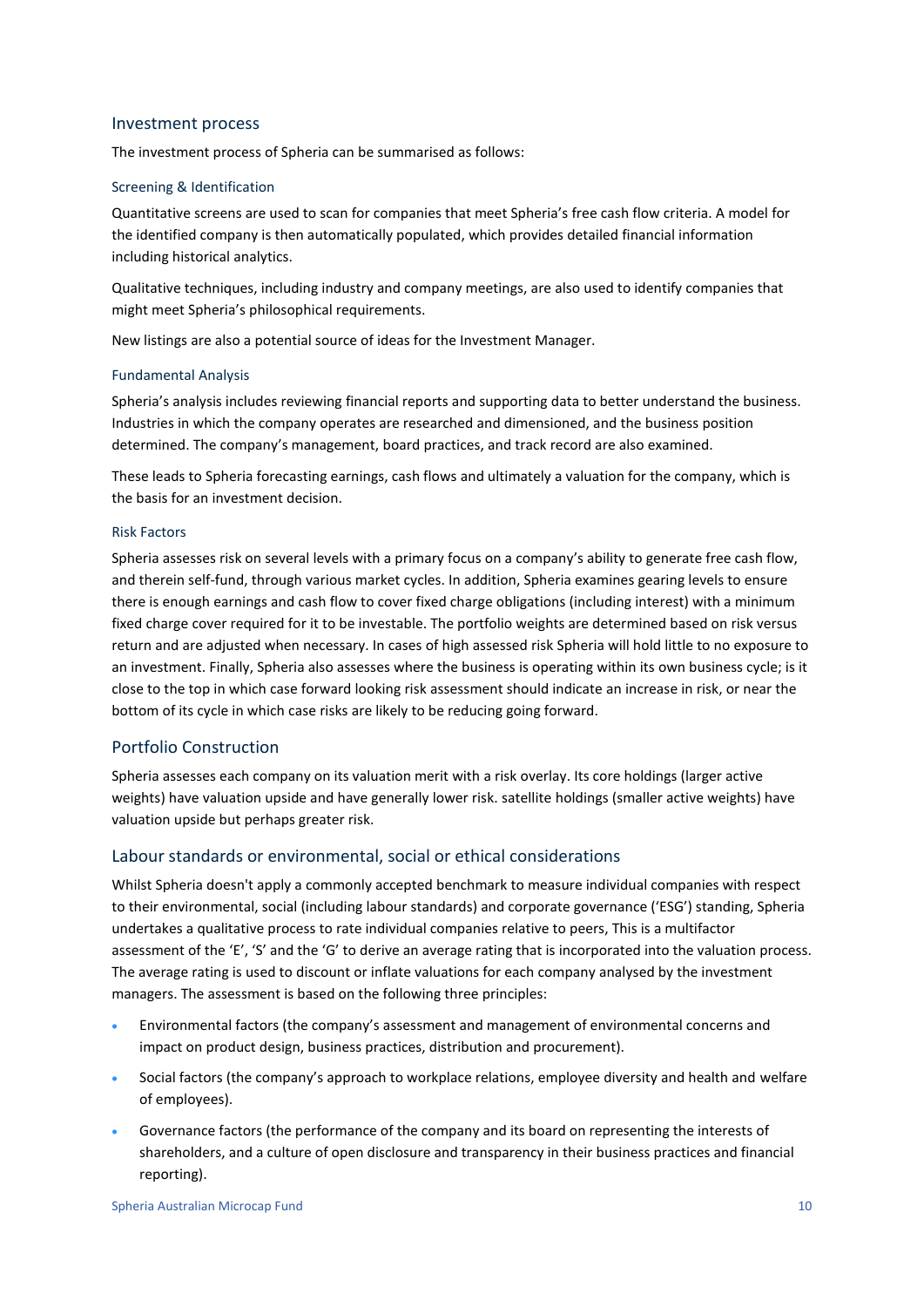In instances where investment process identifies that a company is not meeting minimum acceptable standards, Spheria may look to engage with the company and influence its thinking with respect to these matters, if already invested. In instances where Spheria has reason to believe a company demonstrates wilful disregard for ESG principles, they may choose to divest or avoid, if not already owned.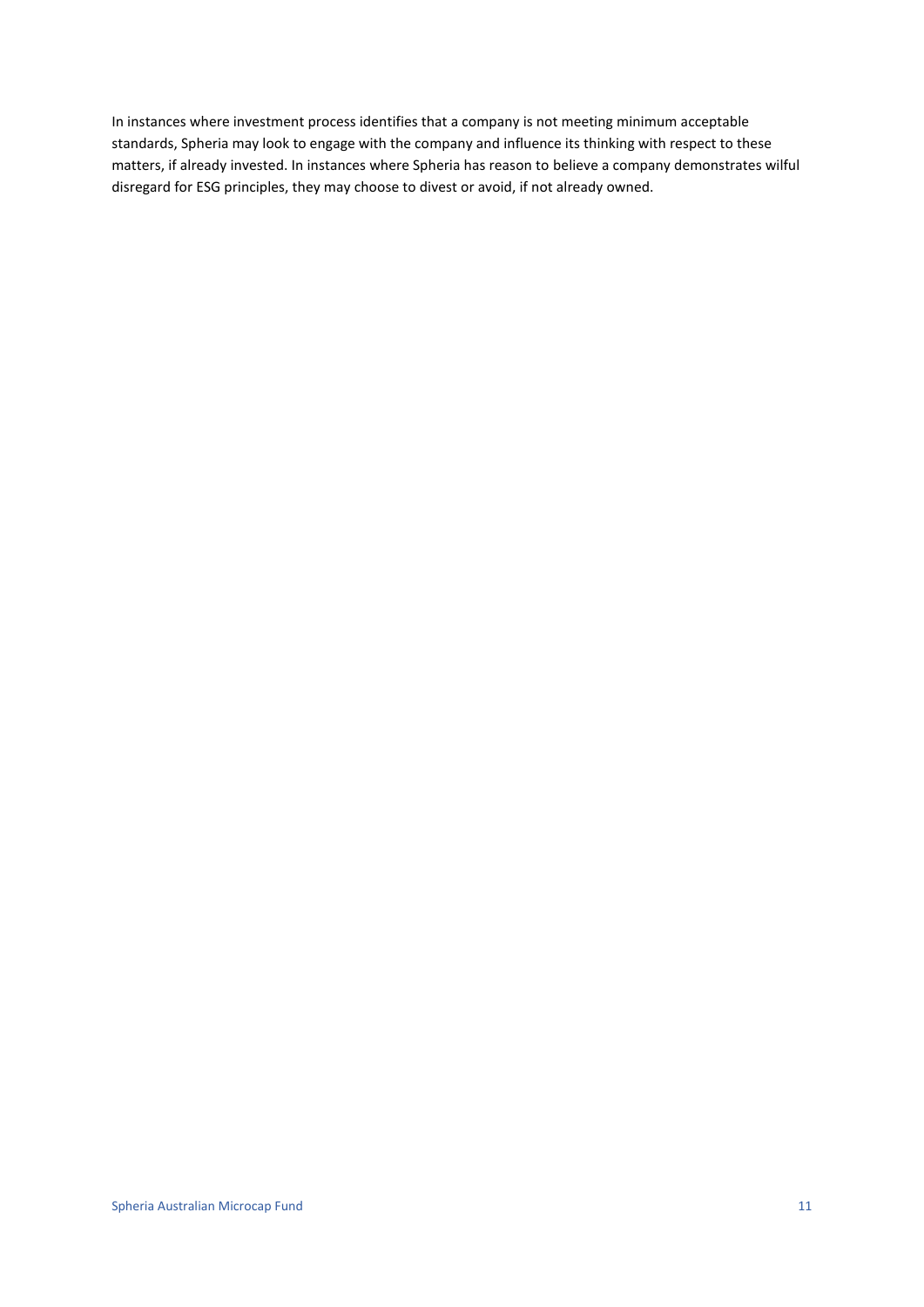## <span id="page-11-0"></span>5. Risks

### Risk profile

Depending on the weighting of investments in particular assets, the Fund will have different earnings and risk profiles.

Generally, the greater the potential return of an investment, the greater the risk of loss. To help understand the correlation between risk and return, investors should refer to the following table where, in the second column various risk categories are defined and the third column shows this correlation of potential return.

| <b>Risk Category</b> | Description                                                                                                                                                                                                                                | Potential Return <sup>1</sup> |
|----------------------|--------------------------------------------------------------------------------------------------------------------------------------------------------------------------------------------------------------------------------------------|-------------------------------|
| Low                  | For investors who are looking for some growth but are mostly concerned about<br>protecting their capital.                                                                                                                                  | Low                           |
| Low-Medium           | For investors who are looking for good long-term returns without large ups-and-<br>downs in the short-term. Investors should aim to invest over a medium period.                                                                           | Low-Medium                    |
| Medium-High          | For investors who are prepared to take more risk in exchange for potentially<br>higher returns on their investments over the longer term. Investors should be<br>comfortable with volatility and with the possibility of negative returns. | Medium                        |
| High                 | For investors who are willing to take more risk in search of greater returns.<br>Investors should be comfortable with volatility and with the greater possibility<br>of negative returns and should aim to invest over a long period.      | High                          |

1. Past performance is no guide to future performance and cannot be relied upon to predict the future value of an investment.

#### Financial Advice

It is recommended that investors obtain professional advice before making any investment decision. Using the categories outlined above is not a substitute for personal advice or a detailed financial plan. The information provided is only a guide to help investors consider their approach to investing. It is recommended investors speak with an adviser to decide on an investment strategy that is best suited for them.

### Risks of Managed Investment Schemes

**All investments carry risk.** All managed investment schemes carry different types of risk which can have varying impacts on returns. Different strategies can carry different levels of risk, depending on the assets that make up that strategy. Assets with the highest long-term returns may also carry the highest level of risk.

Due to uncertainty in all investments, there can be no assurance that the Fund will achieve its investment objectives. The value of your units at any point in time may be worth less than your original investment even after taking into account the reinvestment of Fund distributions. Future returns may differ from past returns and past performance is not a reliable guide to future performance. Returns are not guaranteed, and you may lose some or all of your money.

None of the Responsible Entity, Pinnacle, Spheria, their directors, associates nor any of their related bodies corporate (as defined in the Corporations Act) guarantee the success of the Fund, the repayment of capital or any particular rate of capital or income return. Investments in the Fund are not guaranteed or underwritten by the Responsible Entity, Pinnacle or Spheria or any other person or party and you may lose some or all of your investment.

Risks can be managed but cannot be completely eliminated. It is important to understand that:

- the value of your investment may go up and down;
- investment returns may vary, and future returns may be different from past returns;

Spheria Australian Microcap Fund 12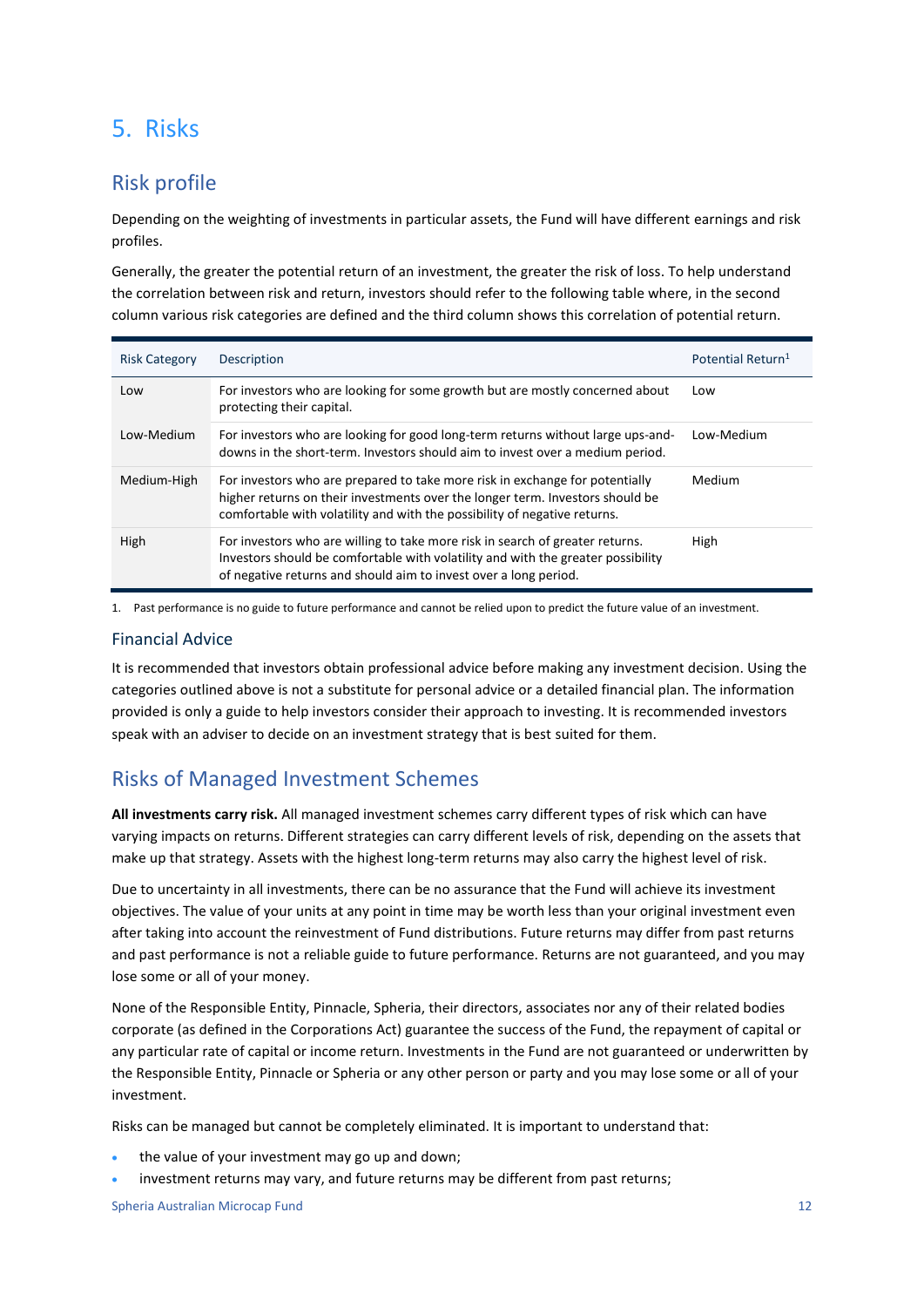- returns are not guaranteed and there is always the chance that you may lose money on any investment you make; and
- laws affecting your investment may change over time, which may impact the value and returns of your investment.

Some of the key risks that may impact the value of your investment in the Fund are outlined below. You need to consider the level of risk that you are comfortable with, taking into account factors such as your objectives, financial situation and needs.

The Fund will be exposed to risks directly as a managed investment scheme, and indirectly through its investment in the underlying assets. The significant risks for the Fund are:

#### Concentration risk

The risk associated with a fund that concentrates its investments in a small number of securities or invests in a small subset of an asset class. When investments are concentrated in a smaller number of securities than the broader market index, the unit price of the Fund may be more volatile than the return of the benchmark or a more diversified Fund as the returns from the underlying assets are more correlated.

#### Counterparty risk

The Fund relies on external service providers in its normal operation and investment activities. There is a risk with external counterparty and service provider arrangements that the party to a contract (such as a derivatives contract, physical security trade or foreign exchange contract) defaults on, or fails to perform, its contractual obligations (either in whole or in part). This may result in a loss for the Fund, or the investment activities of the Fund being adversely affected.

#### Currency risk

The Fund may have exposure to currencies other than the Australian dollar. The Fund does not aim to hedge this international currency exposure, and the Fund may be exposed to assets denominated in other currencies.

Investing in assets denominated in or primarily exposed to a currency other than the Fund's base currency may cause losses resulting from exchange rate fluctuations. For example, an increase in the value of the Australian dollar relative to other currencies (that the Fund holds assets in) may negatively impact the value of the investment. Conversely, a decline in the Australian dollar relative to other currencies may positively impact the value of the investment.

The Investment Manager may seek to manage the Fund's currency exposure using derivative hedging instruments (for example, foreign exchange forwards swaps, "non deliverable" forwards, and currency options) or cash foreign exchange trades.

Refer also to 'Derivative risk'.

#### Derivative risk

The Fund may invest in derivatives as part of its investment strategy. A derivative is an instrument whose value is linked to the value of an underlying asset and can be a highly volatile investment instrument. The derivative itself is a contract between two or more parties based upon the asset or assets. In addition to managing exposure of the Fund, the use of derivatives offers the opportunity for higher gains and can also magnify losses to the Fund.

Risks associated with using derivatives might include the risks associated with the derivative's counterparty, the value of the derivative failing to move in line with expectations or with the value of the underlying asset, potential illiquidity of the derivative, or the derivative's expiration.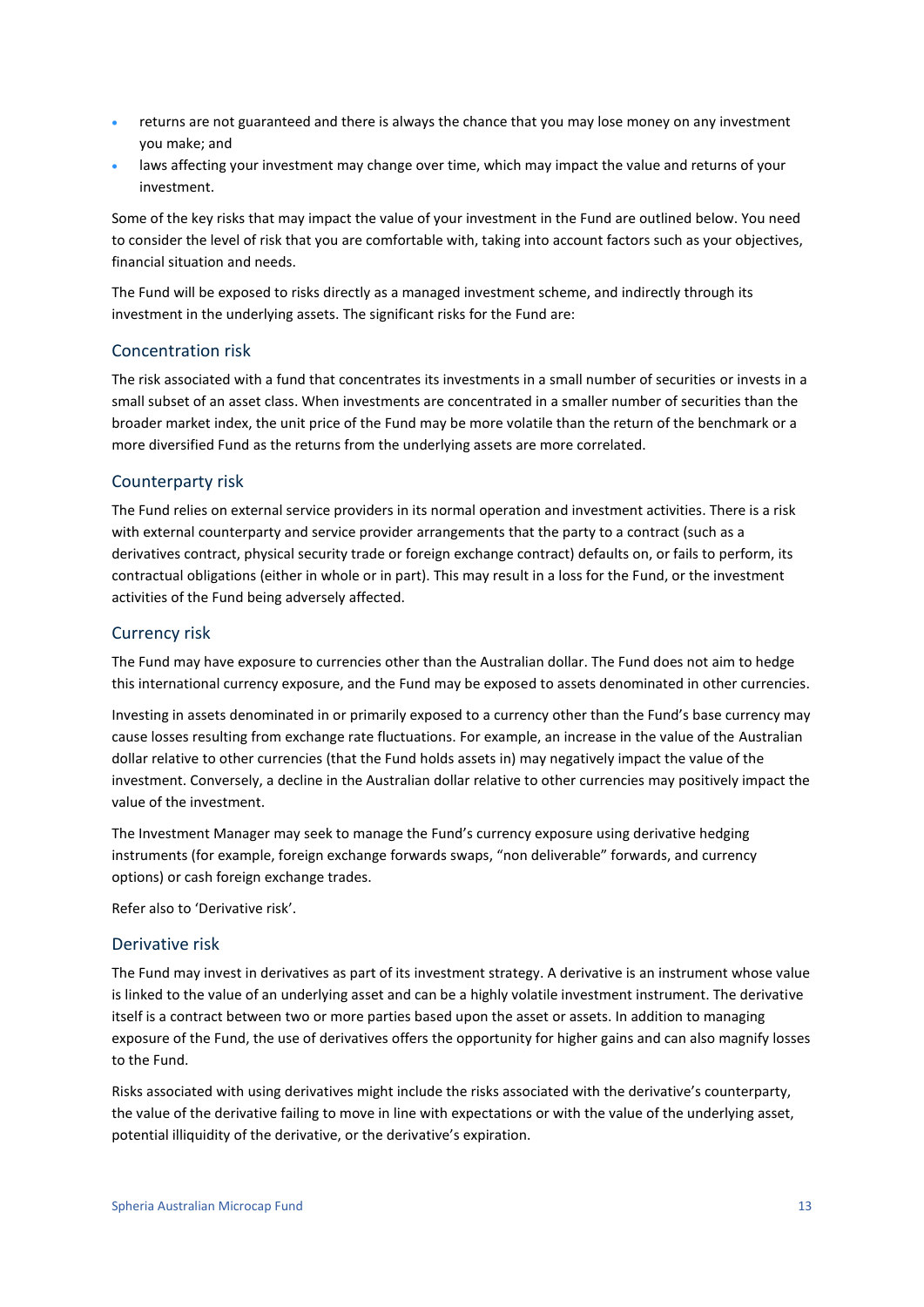Additionally, the use of derivatives may expose the Fund to risks including counterparty default, legal and documentation risk, and the risk of increased sensitivity of the Fund's unit price to underlying market variables through leverage.

Refer also to 'Counterparty risk'.

#### Equity security risk

The Fund primarily invests in equity securities issued by listed companies. An equity security represents ownership interest held by shareholders in an entity (a company, partnership or trust), realised in the form of shares of capital stock, which includes shares of both common and preferred stock.

A security's share price can rise and fall as a consequence of many factors including, but not limited to, economic conditions, changes in interest rates or currency rates, adverse investor sentiment, management performance, financial leverage, reduced demand for the company's products and services, or factors that affect the company's industry, including changes in regulation or taxation, as well as competitive conditions within the industry. This may result in a loss of value in the portfolio of the Fund and a change in value of your investment.

Equity securities may make payments (regular or irregular) as dividends, and these may fluctuate significantly in their market value with the ups and downs in the economic cycle and the fortunes of the issuing firm.

#### Foreign investment risk

The Fund may invest in a range of international securities or foreign investment vehicles, and in companies that have exposure to a range of international economies and regulatory environments.

Global and country specific macroeconomic factors may impact the Fund's international investments, and therefore the Fund's performance. Governments may intervene in markets, industries and companies; may alter tax and legal regimes; and may act to prevent or limit the repatriation of foreign capital. Such interventions may impact the Fund's international investments. Where the Fund is exposed to international investment vehicles, risk that taxation or other applicable laws may change in Australia that may affect the operation of the Fund, including how distributions are paid from the Fund, which may affect the operation of the Fund.

#### Income risk

The Fund may make payments (regular or irregular) as distributions, depending on the income the Fund receives from underlying assets. These may fluctuate significantly in their value with the ups and downs in the economic cycle and the fortunes of the issuing firm. Additionally, the aggregate effect of holding all assets simultaneously may result in risk due to the losses from other assets.

#### Investment strategy risk

The success of the Fund depends upon the Investment Manager's ability to develop and implement investment processes and identify investment opportunities that achieve the investment objectives of the Fund. Matters such as the loss of key staff, the investment manager's replacement as investment manager of the Fund, or the investment manager's failure to perform as expected may negatively impact on returns, risks and/or liquidity.

Additionally, the Fund may fail to perform as expected or be able to achieve its stated objectives thereby reducing the value of your investment leading to loss.

#### Investment structure risk

There are risks associated with investing in a managed investment scheme, such as the Fund. These may involve risks of the Fund's termination, changes to investment strategy or conditions, changes to fees or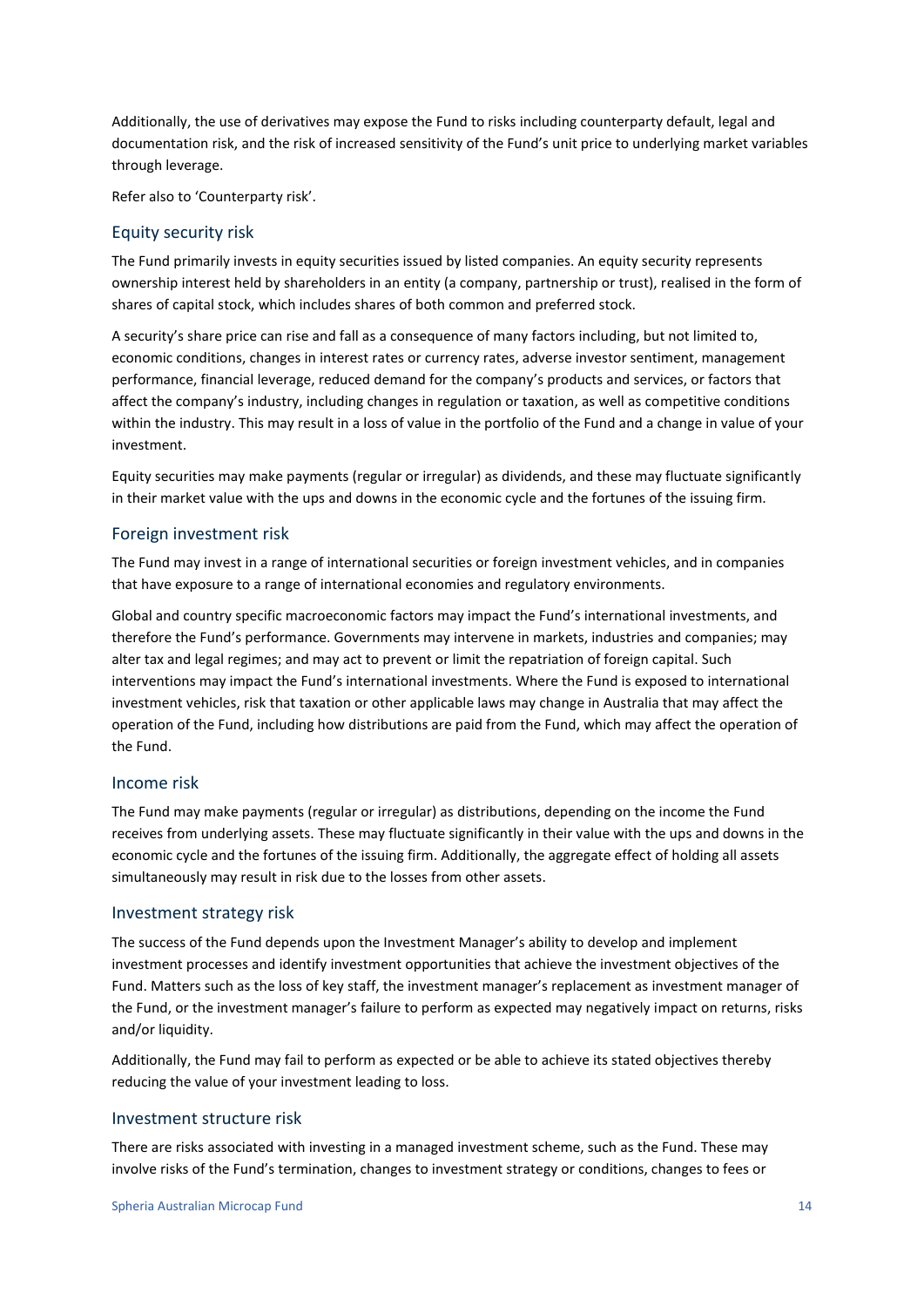expenses, or changes to the Fund's operating rules (such as payments or reinvestments of distributions, or additional investments). An investment in the Fund is governed by the terms of the latest constitution and the PDS of the Fund, the Corporations Act 2001 (Cth), and other laws (such as regulatory updates, government policies, or taxation rules). Investing in the Fund result in different performance from holding the underlying assets of the Fund directly, for example because of the aggregate effect of holding all assets simultaneously, or the impact of other investor transactions.

The Fund may also invest in other managed investment schemes or collective investment vehicles ('Underlying Fund'). In addition to the risks for the Fund, these also apply to the Underlying Fund. The Fund may also experience risks the Underlying Fund will face transaction restrictions or liquidity constraints.

#### Liquidity risk

Under extreme market conditions there is a risk that investments cannot be readily converted into cash or converted at an appropriate price. This may be due to the absence of an established market or as a result of a shortage of buyers. This may result in the Fund being unable to liquidate sufficient assets to meet its obligations (for example payment of withdrawals) within required timeframes, or the Fund it may be required to sell assets at a substantial loss in order to do so.

Additionally, different securities may be less liquid than other securities or pose a higher risk of becoming illiquid during times of market stress. The less liquid the security, the less likely the Fund will be able to transact quickly, and the more difficult it may be to sell the security when the investment managers wishes to do so. Therefore, it may become more challenging to realise the investment manager's perception of fair value.

#### Market risk

The Fund has exposure to different financial markets. The risk of an investment in the Fund is higher than an investment in a typical bank account investment and the Fund is not expected to behave like a cash investment. Amounts distributed to unitholders may fluctuate, as may the Fund's unit price.

The Fund may be materially affected by market, economic, social and/or political conditions globally and in the jurisdictions and sectors in which it invests or operates. This includes conditions affecting interest rates, the availability of credit, currency exchange and trade barriers. These conditions are outside the control of the Fund and could adversely affect the liquidity and value of the Fund's investments and may reduce the ability of the Fund to liquidate its positions or make attractive new investments.

The unit price may vary by material amounts, even over short periods of time, including during the period between a withdrawal request or application for units being made and the time the withdrawal unit price or application unit price is calculated. While the Fund net exposure to share markets may vary through the use of derivatives. This means the value of the Fund could fall materially in a short period of time and you could lose some or all of your investment.

#### Regulatory risk

The value of some investments may be adversely affected by changes in Australian government policies, regulations and laws, including tax laws and laws affecting registered managed investment schemes. Changes to regulations can affect the Fund's operation (for example changes to taxation rules can affect the Fund's income payments), disclosure (for example new regulations may require different information be reported or disclosed compared to current information), or investment activities (or example new regulations or tax rules may prohibit or restricts practices or activities the Fund relies on).

Refer also to 'Investment structure risk'.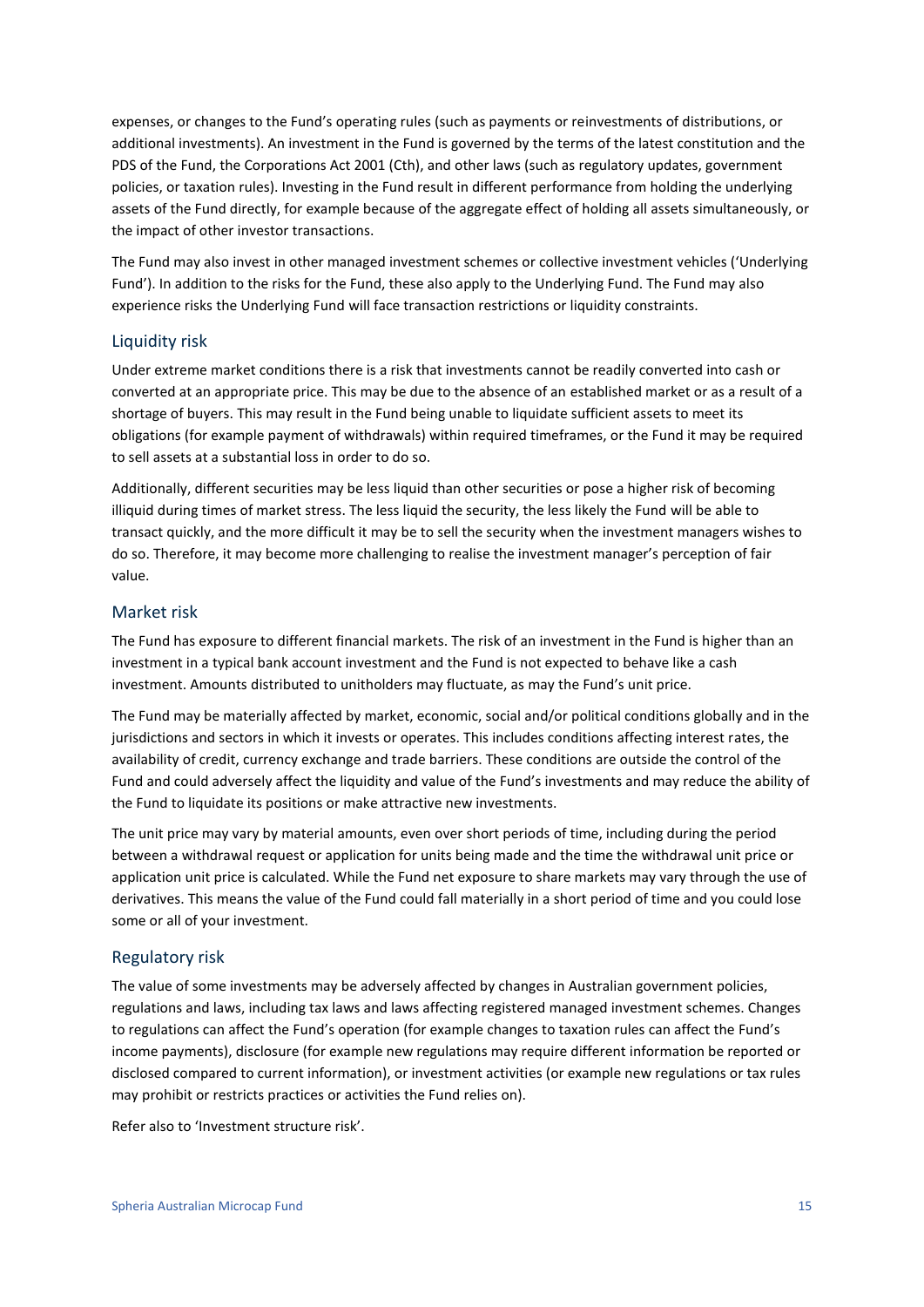#### Small Company risk

Investing in securities of smaller companies may be riskier than investing in larger, more established companies as they are more likely to have limited markets, narrower product lines and they may depend heavily on key personnel.

Smaller companies may have limited financial resources, a less established market for their shares, or fewer shares issued. This can cause the share prices of smaller companies to fluctuate more than those of larger companies. The market for the shares of small companies may be less liquid as they are likely to trade less frequently and in smaller volumes.

Refer also to 'Liquidity risk'.

#### Unlisted security risk

Unlike equity securities, an unlisted security is a stock or other financial instrument that is not traded on a formal exchange. As they are not exchange traded, unlisted securities can be less liquid than listed securities as there may not be an established market or market participants may not be as accessible. These also may less transparent than listed securities as they are not regulated by an established exchange.

Refer also to 'Liquidity risk'.

#### Withdrawal risk

When the Fund is liquid, there may be circumstances where your ability to withdraw from the Fund is restricted. These circumstances may include (but are not limited to):

- market events affect the liquidity or marketability of the Fund's assets;
- the Fund is no longer liquid or cannot meet its liquidity requirements; or
- investor activity has affected the Fund's ability to realise assets at an acceptable price.

If we, as Responsible Entity, determine that this is in the best interests of all unit holders, we may suspend or delay withdrawals and these payments make take longer than the typical timeframe. The timeframe in which we have to meet a withdrawal request is set out in the constitution of the Fund and outlined in Section 7 'Investing in the Fund'.

Where the Fund is not liquid, you may only withdraw when we make an offer to withdraw to all investors, as required by the Corporations Act 2001 (Cth).

Refer also to 'Investment structure risk', 'Liquidity risk', and 'Market risk'.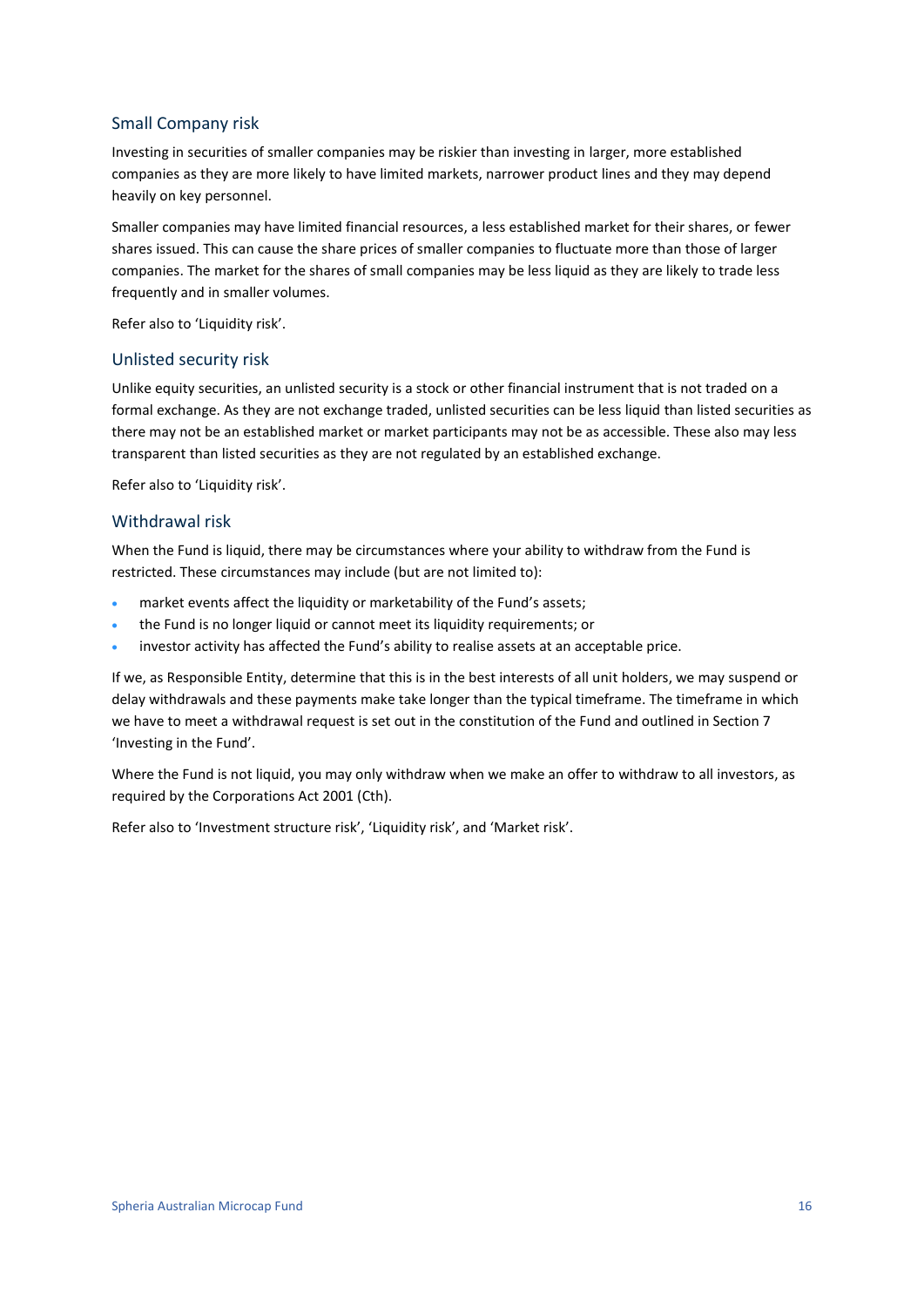## <span id="page-16-0"></span>6. How the Fund works

### How the Fund is valued

All assets within the Fund are usually valued every Business Day. More frequent valuations are permitted under the constitution and we may revalue the Fund's assets more or less frequently if it is considered appropriate or in certain circumstances.

The Gross Asset Value ('GAV') of the Fund equals the market value of the assets. The Net Asset Value ('NAV') of the Fund attributable to the units is obtained by deducting any liabilities (for example fees and costs) from the GAV attributable to the units.

### Unit prices

A unit price is calculated for every Business Day, which is equal to the value of the Fund's net assets attributable to the units divided by the number of units. Generally, the unit price changes daily as the market value of the Fund's assets rises or falls.

The Responsible Entity uses independent pricing services provided by the Fund's Administrator, Citi, for the valuation of the Fund's assets, which is generally calculated on a daily basis. Listed investments are marked to market. The value of unlisted investments is determined by the Responsible Entity after consideration of the recommendations from the scheme's investment manager or the valuation method adopted by an independent third party. Unit prices may be viewed on the Investment Manager's website, www.spheria.com.au. Unit prices are based on the NAV of the Fund including provision for income and expenses, which have accrued, and an adjustment for a transaction cost factor (see 'Buy/Sell Spread' in Section [9\)](#page-27-0). A copy of documents outlining the unit pricing methodologies and practices, including information about the circumstances, where the Responsible Entity may exercise discretion in determining a unit price and the value of Fund assets is available on request, at no charge, by calling the Responsible Entity on 1300 010 311.

#### Impact of investing just before the end of a distribution period

After a distribution is paid, the unit price usually falls by an amount similar to that of the distribution per unit. This means that if you invest just before a distribution, the unit price may already include income that you would be entitled to receive at the distribution date. Consequently, by investing just before a distribution, you may have some of your capital returned as income through the distribution payment.

This could affect your taxation position and we recommend you seek professional taxation advice.

#### Unit pricing policy

The Responsible Entity complies with ASIC Class Order 13/655 as it relates to unit pricing requirements and has adopted a compliant policy for unit pricing discretions it uses in relation to the Fund ('Unit Pricing Policy'). Additional documents may be prepared for this purpose from time to time. This document may be revised or updated to reflect changes in the Fund constitution or the pricing policies of the Responsible Entity. The Unit Pricing Policy and discretions exercised by the Responsible Entity are available from us, at no charge, upon request.

### Income distributions

#### How you receive income from your investment

Income (such as interest, dividends and realised capital gains) from investments in the Fund will be paid to you via income distributions. Distributions are payable annually, subject to the Fund having sufficient distributable income.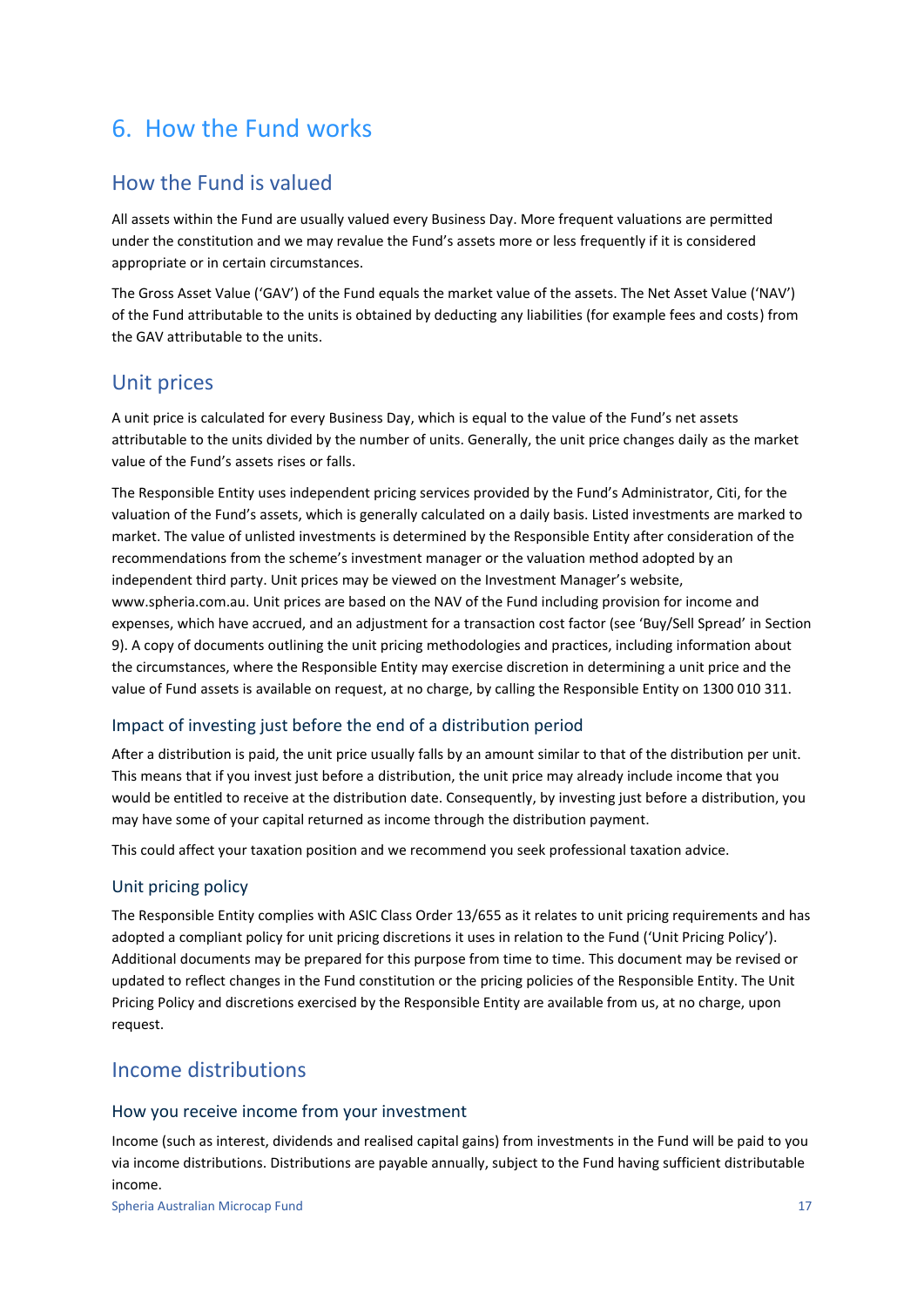Distributable income takes into account income received from the investment activities of the Fund less any expenses charged to the Fund, as well as net capital gains made due to trading in the assets of the Fund. Revenue losses are not able to be distributed.

Capital gains are generally not distributed until the end (or shortly thereafter) of the period ending 30 June each year. Any net capital losses are carried forward to be offset against capital gains in future income periods.

#### Distribution reinvestment

Distributions will be automatically re-invested unless you advise otherwise.

The distribution reinvestment price is the unit price at the end of the distribution period (without the applicable buy spread) less the distribution per unit payable. All units allotted as part of the distribution reinvestment will rank equally in all respects with existing units in the same class. At the time the distribution reinvestment price is set, all information that would, or would be likely to, have a material adverse effect on the realisable price of the units will be publicly available.

Investors may elect to have their distributions paid as cash any time by notifying us or the Fund's Administrator. The change will apply from the date of receipt, as long as it is at least 10 days prior to a distribution date, or such future date as nominated by you.

The Responsible Entity may cancel or suspend distribution reinvestments or modify the terms by which distribution reinvestments are permitted.

### Different classes

As permitted under the constitution, we may issue more than one class of units in the Fund, with different applicable fees and other different conditions of issue. For information relating to other unit classes, please contact us.

### Operational governance

The Fund's operation is governed by its constitution and the Corporations Act 2001 (Cth), with other Relevant Laws.

#### The Fund's constitution

The constitution contains the rules relating to a number of operational issues and practices, including rights, responsibilities and duties of the Responsible Entity and unitholders in the Fund, some of which are outlined in further detail in this document.

Copies of the Fund's constitution can be provided on request. Please contact us on 1300 010 311 for further details.

#### The Fund's compliance plan

The Fund's compliance plan outlines how we aim to ensure compliance with the Fund's constitution, the Corporations Act 2001 (Cth) and other relevant laws.

As a registered managed investment scheme, the Fund's compliance plan has been lodged with the Australian Securities and Investments Commission ('ASIC').

#### Appointed third parties

The Responsible Entity may appoint third parties to assist with the operational management or governance of the Fund. Unless specifically stated, these third parties have no independent discretion with respect to investment management of Fund's assets.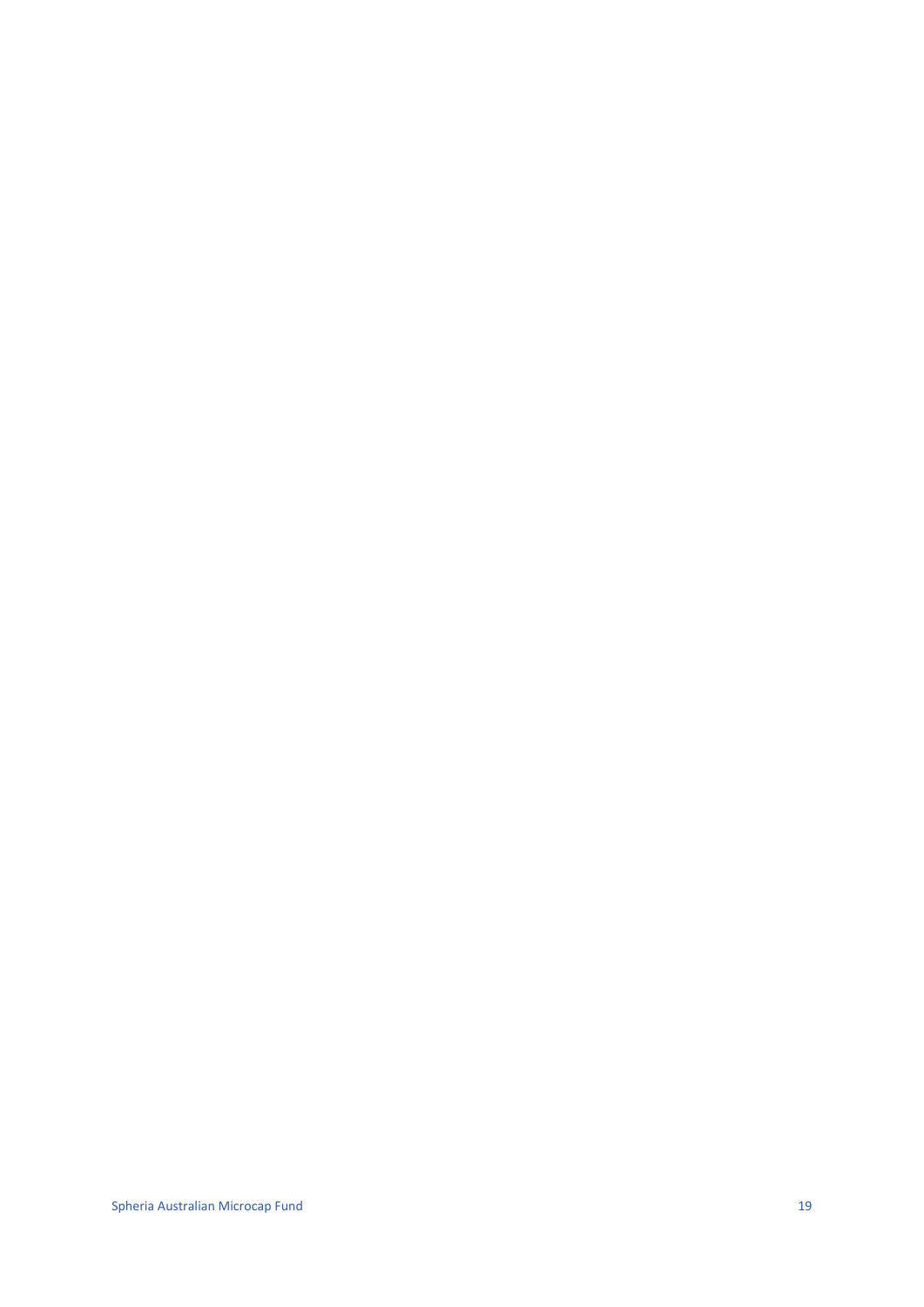## <span id="page-19-0"></span>7. Investing in the Fund

### Applications

#### Making an application

#### Direct investors

A copy of the Application Form can be obtained on the Fund's website at www.spheria.com.au, or by contacting us on 1300 010 311 or by email service@pinnacleinvestment.com. You can also invest in this Fund via the online application form.

To invest, complete the Application Form (including the provision of other documentation required for identification purposes) and return it, via post, with your initial investment to the Fund Administrator.

Applications received, verified and accepted by Citi prior to 12pm (Sydney time) on a Business Day will generally be processed using the unit price for that day. For applications accepted after 12pm (Sydney time) or on a non-Business Day, generally the next Business Day's unit price will apply.

We reserve the right not to accept (wholly or in part) any application for any reason or without reason. If we refuse to accept an application, any monies received from you will be returned to you without interest.

#### Indirect investors

Investors and prospective investors may also access the Fund indirectly. This PDS has been authorised for use by operators through an Investor Directed Portfolio Service ('IDPS') or master trust. An IDPS is an investment and reporting service offered by an operator.

People who invest through an IDPS, master trust or wrap account are indirect investors. Such indirect investors do not acquire the rights of a unitholder of the Fund. Rather, it is the operator or custodian of the IDPS or master trust that acquires those rights. Therefore, indirect investors do not receive income distributions or reports directly from us, do not have the right to attend meetings of unit holders and do not have cooling off rights. Indirect investors should not complete the Fund's Application Form. The rights of indirect investors are set out in the disclosure document for the IDPS or master trust. If you are investing through an IDPS or a master trust, enquiries should be made directly to the IDPS operator or the trustee of the master trust. Any changes to investor details must also be made through the IDPS operator.

#### mFund investors

You may apply for units in the Fund via your broker through mFund.

Refer to information about "mFund" for further details.

#### Additional information about investing

For an application to be valid the Application Form must be completed correctly, must comply with the designated minimum investment amounts, and be appropriately signed by the applicant(s). However, the Responsible Entity may, at its discretion, accept amounts less than the minimum initial investment amounts. We will not be able to process your application if the Application Form is incomplete or incorrectly completed, or we are not satisfied that we have received the necessary proof of identification requirements to meet our obligations under the Anti-Money Laundering and Counter-Terrorism Financing Act 2006 (Cth) and associated rules and regulations ('AML/CTF Law').

#### Incomplete applications

If, for any reason, we are unable to process your application the application monies will be held by us in a noninterest-bearing trust account for up to 30 days (while we endeavour to verify your identification information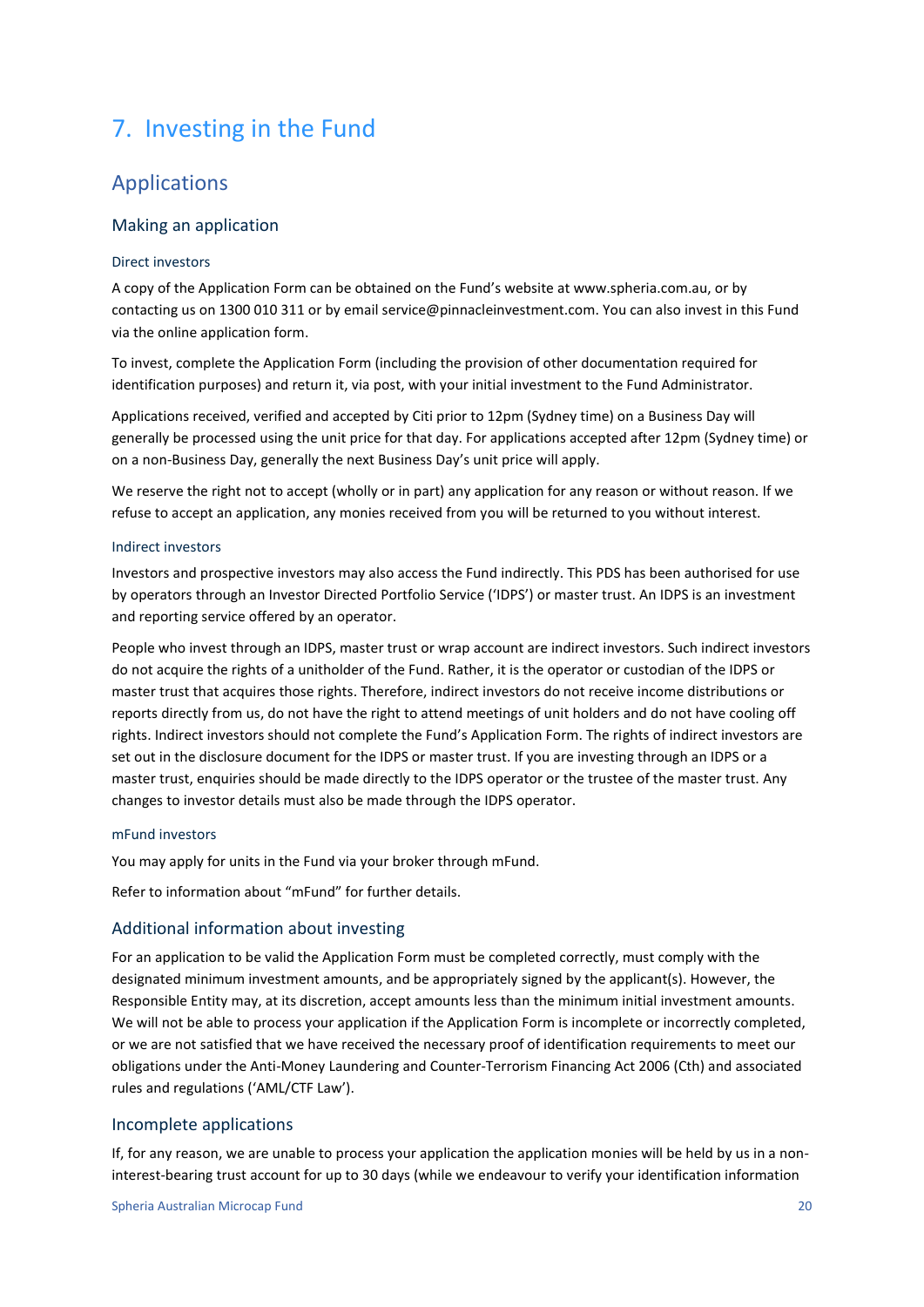or obtain any necessary outstanding information) after which we will return the application monies to you. No interest is received on application monies, including monies for additional investments, and no interest will be paid to you if for any reason your application cannot be accepted.

#### Effect of the Application Form

In addition to the acknowledgments contained in the declaration on the Application Form, by completing and signing the Application Form, the investor:

- a) agrees to be bound by the provisions of the Fund constitution;
- b) acknowledges having read and understood the PDS located at www.spheria.com.au;
- c) authorises the provision of information relating to the investor's account to the named financial adviser, and any other person authorised by that adviser, from time to time;
- d) authorises the use of the TFN information provided on the Application Form in respect of the investor's Fund account;
- e) acknowledges that neither the Responsible Entity, its respective holding companies and officers, nor the Investment Manager and its respective officers and holding companies, guarantees the capital invested by investors or the performance of the specific investments of the Fund;
- $f$ ) acknowledges that the provision of the product available through the PDS should not be taken as the giving of investment advice by the Investment Manager or the Responsible Entity, as they are not aware of the investor's investment objectives, financial position or particular needs;
- $g$ ) acknowledges that the investor is responsible for ensuring that the information on the Application Form is complete and correct;
- h) acknowledges that neither the Responsible Entity nor its agents are responsible where a loss may be suffered as a result of the investor providing incorrect or incomplete information;
- i) agrees that the Responsible Entity may:
	- i require the investor to provide any additional documentation or other information and perform any acts to enable compliance with the AML/CTF Law, FATCA, CRS or any other law;
	- ii at its absolute discretion and without notice to the investor, take any action it considers appropriate including blocking or delaying transactions on the investor's account or refuse to provide services to the investor to comply with the AML/CTF Law or any other law; and
	- iii in its absolute discretion and without notice to the investor report any, or any proposed, transaction or activity to anybody authorised to accept such reports relating to actual or suspected contraventions of the AML/CTF Law or any other law; and
- j) acknowledges that the Responsible Entity is required to collect the investor's personal information under the Corporations Act and the AML/CTF Law and agrees that information provided may be used as detailed in the PDS and the Responsible Entity's Privacy Policy.

### Electronic offer document

The application form may only be distributed when accompanied by a complete and unaltered copy of the PDS. The application form contains a declaration that the investor has personally received the complete and unaltered PDS prior to completing the application form.

Spheria Australian Microcap Fund 21 The Responsible Entity will not accept a completed application form if it has reason to believe that the applicant has not received a complete paper copy or electronic copy of the PDS or if it has reason to believe the application form or electronic copy of the PDS has been altered or tampered with in any way. Whilst the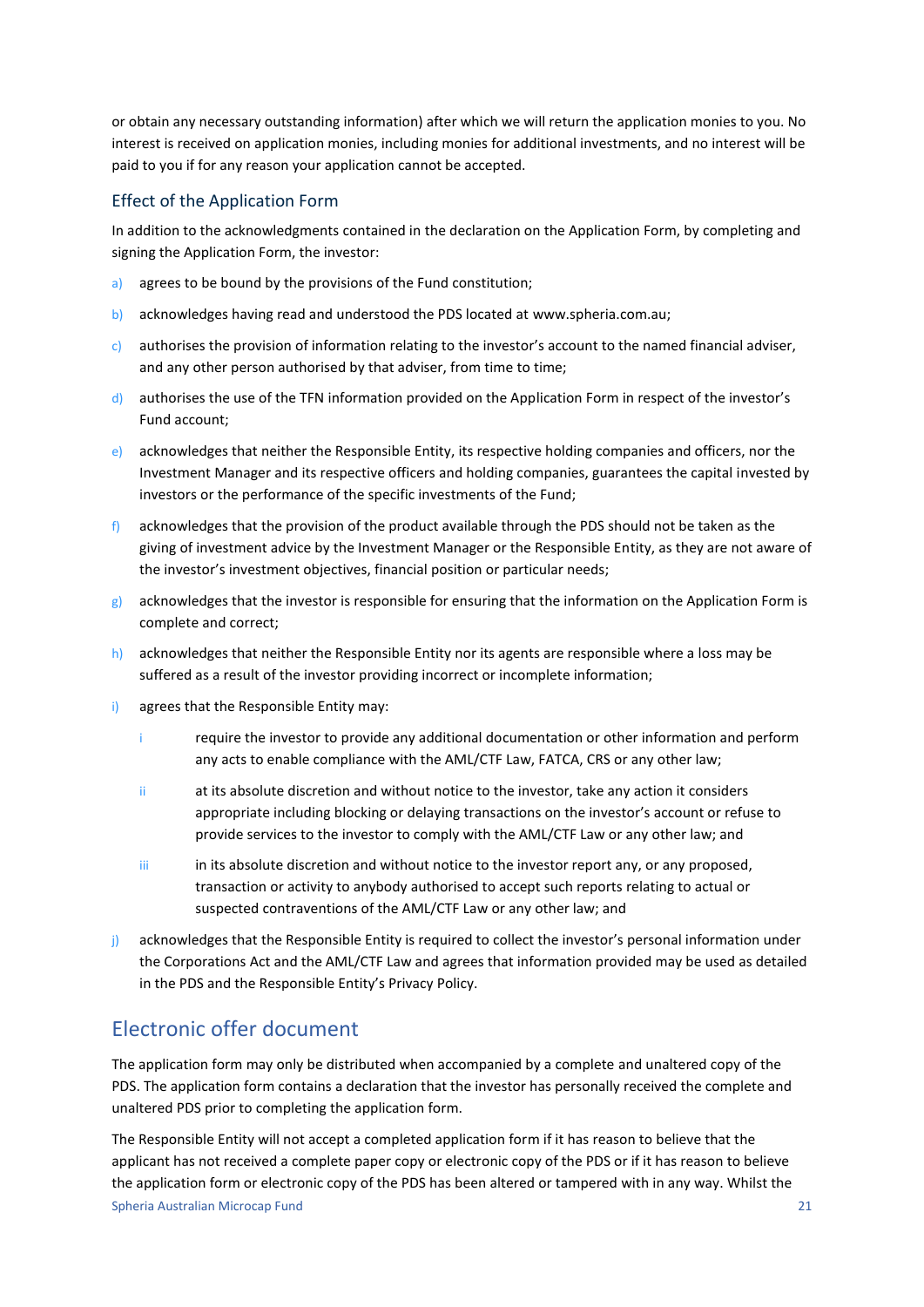Responsible Entity believes that it is extremely unlikely that, during the period of the PDS, the electronic version of the PDS will be tampered with or altered in any way, the Responsible Entity cannot give any absolute assurance that this will not occur.

Any investor who is concerned with the validity or integrity of an electronic copy of the PDS should immediately request for a paper copy of the PDS directly from the Responsible Entity.

### **Withdrawals**

#### Making a withdrawal

You can decrease your investment in the Fund by redeeming units at any time. The Responsible Entity endeavours to effect payment of withdrawals within 7 days of processing your withdrawal request, however, this timeframe is not guaranteed and there may be occasions when timeframes are significantly longer. Under the Fund's constitution, we have 21 days to satisfy a redemption request. We will not satisfy a withdrawal request if the Fund becomes illiquid (as defined under the Corporations Act. In certain circumstances, such as if there is a freeze on withdrawals, the Responsible Entity may delay payment of your withdrawal proceeds.

In addition to their share of the capital value of the Fund, and as part of the withdrawal proceeds, unit holders will receive their share of any net income of the Fund (corresponding to the unit class, the period of time during which their units were on issue, and the relevant distribution period) . These proceeds are included in the applicable withdrawal unit price and will be treated as capital.

#### Direct investors

Direct withdrawal requests can be made daily, and must be received, verified and accepted by Citi prior to 12pm (Sydney time) on a Business Day. Withdrawal requests received after that time, or on a non-Business Day, will be treated as being received on the next Business Day. Electronic transfer of the withdrawal proceeds can take up to 7 Business Days, however it will often be completed in a shorter period of time.

There is a minimum withdrawal amount of \$5,000 or less at the discretion of the Responsible Entity. In addition, if your withdrawal request would result in your investment balance being less than \$25,000, we may treat your withdrawal request as being for your entire investment. We will provide investors with advance notice of any compulsory withdrawals. Alternatively, we may return your withdrawal request to you unprocessed.

Please note that we only make payments to your nominated bank or financial institution account. No thirdparty payments will be allowed. There may be circumstances, as permitted under the Fund constitution and Corporations Act, where your ability to withdraw from the Fund is restricted. The following text contains further information on restrictions on withdrawals.

#### Indirect investors

Indirect investors should not complete the Fund's withdrawal form. If you are investing through an IDPS or a master trust, enquiries should be made directly to the IDPS operator or the trustee of the master trust. The minimum balance does not apply to investments through an IDPS.

#### mFund investors

You may redeem your units in the Fund through mFund via your broker.

Refer to information about 'mFund Settlement Service' for further details

#### Delay to withdrawal payments

The Responsible Entity endeavours to effect payment of withdrawals within 7 days of receiving a valid withdrawal request; however, this timeframe is not guaranteed and there may be occasions when timeframes are significantly longer.

Spheria Australian Microcap Fund 22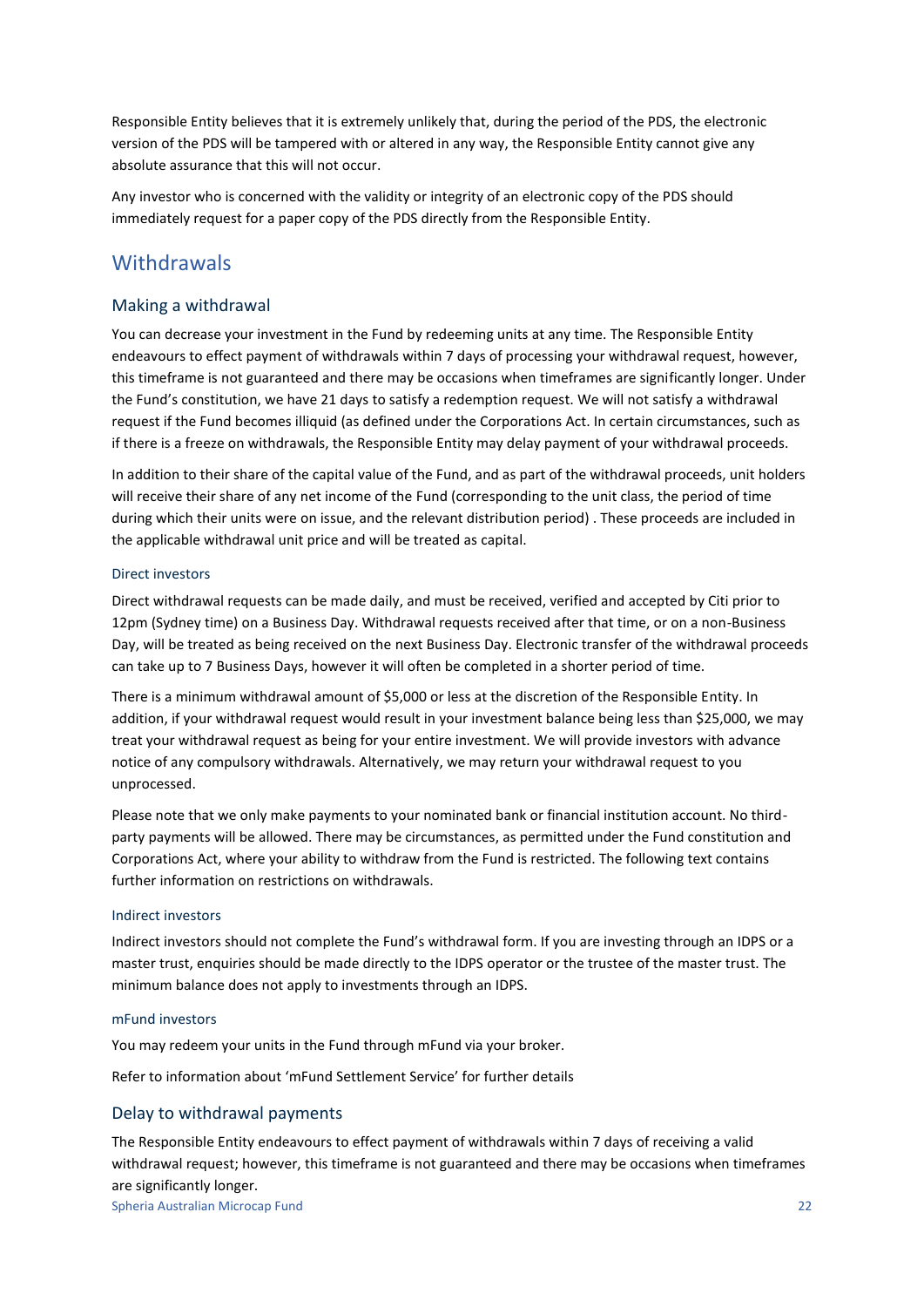Under the Fund's constitution, the Responsible Entity may suspend withdrawal payments under certain circumstances for such period as it considers appropriate. This is likely to not exceed more than 30 days. These circumstances include, but are not limited to:

- we reasonably estimate that we must sell 5% or more of all the Fund's assets to meet outstanding withdrawal requests;
- total outstanding withdrawal requests require us to realise a significant amount of the Fund's assets, which may affect remaining unitholders (for example by creating an expense or tax burden);
- we reasonably consider it to be in the interests of unitholders to do so; or
- the law otherwise permits

Any withdrawal requests received during a period where withdrawals have been suspended, or for which a unit price has not been calculated or confirmed prior to the commencement of a period of suspension, will be deemed to have been received immediately after the end of the suspension period.

#### If the Fund becomes illiquid

We may delay or suspend a withdrawal request where we are unable to realise certain assets due to circumstances outside our control, such as when there is restricted or suspended trading in assets held by the Fund, or where the Fund becomes non-liquid as defined by the Corporations Act.

The Fund will be non-liquid under the Corporations Act if it has less than 80% of liquid assets (generally cash and marketable securities). If the Fund is non-liquid, withdrawals from the Fund may only be possible if we make a withdrawal offer in accordance with the Corporations Act. We are not obliged to make such an offer. However, if we do you will only be able to withdraw your investment in accordance with the terms of a current withdrawal offer. If an insufficient amount of money is available from the assets specified in the withdrawal offer to satisfy all withdrawal requests, the requests will be satisfied proportionately among those unitholders wishing to withdraw from the Fund.

### Other transactions

#### Switches

Direct investors may switch from the Fund to another fund managed by Spheria and operated by us at any time. A switch operates as a withdrawal of units in one fund and the investment of units in the other fund and therefore may have taxation implications. Please contact a licensed financial or taxation adviser for further information.

There is no switching fee applicable as at the date of this document. However, a buy and/or sell spread or a contribution fee (where applicable) may apply to the relevant fund(s) at the time of the switch. Before making a decision to switch, you should read the relevant PDS located at www.spheria.com.au.

#### Transferring ownership

You can generally transfer some or all of your investment to another person, although we are not obliged to process a transfer that does not meet prescribed criteria. Transfers may be subject to tax or other relevant regulations, and we recommend you acquire financial advice before making a decision regarding transferring your units.

#### Changes and delays to permitted transactions

We can vary the minimum investment amounts for the Fund at any time and can also change the transaction cut-off time. The Responsible Entity has the right to refuse applications or withdrawals for any reason.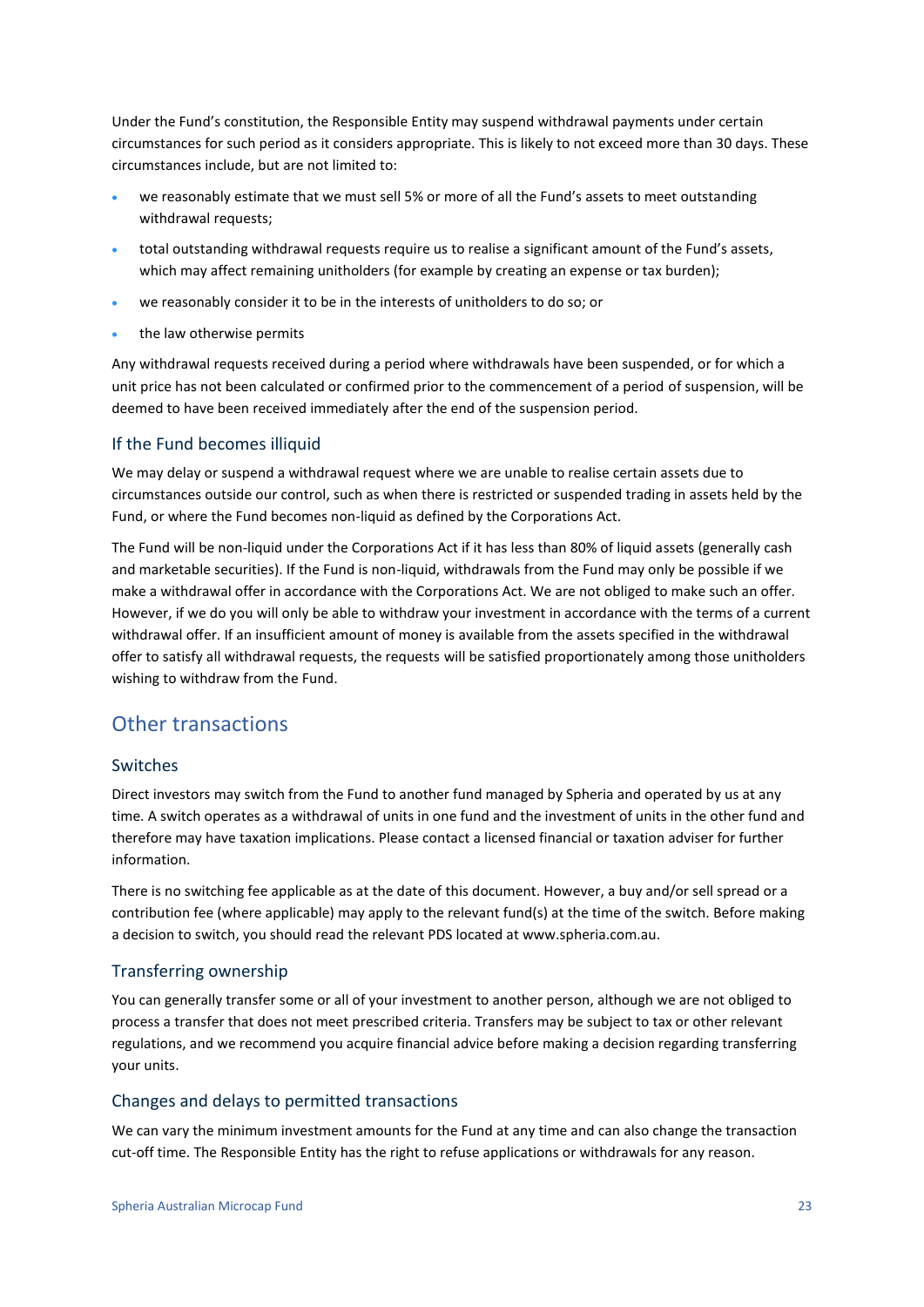Where we consider it to be in the interests of unitholders, we may suspend application or withdrawal requests. Any application or withdrawal request received during a period where transactions have been suspended, or for which a unit price has not been calculated or confirmed prior to the commencement of a period of suspension, will be deemed to have been received immediately after the end of the suspension period.

### Transaction cut off times

Generally, transaction requests for direct investors can be made every Business Day, and must be received, verified and accepted by Citi prior to 12pm (Sydney time) on a Business Day. Requests received after that time, or on a non-Business Day, will be treated as being received on the next Business Day.

Indirect and mFund investors may be subject to earlier transaction cut-off times. Indirect investors should contact their IDPS operator for transaction cut-off time information, and mFund investors should contact their broker.

### Cooling-off

If you are a retail client (as defined in the Corporations Act) investing directly in the Fund, a cooling-off period is permitted for a period of time following a purchase, when the purchaser may choose to cancel a purchase, for any reason, and obtain a full refund.

If you wish to exercise the cooling off rights, investors have a 14-day cooling-off period in which to decide if the investment is right for you. The 14-day cooling-off period commences on the earlier of the end of the fifth Business Day after we issue the units to you or from the date you receive confirmation of your application.

If you exercise your cooling-off rights, we will return your money to you and no fees will apply. However, the repayment of your investment under the cooling-off right is subject to market adjustment (both positive or negative) during the period in which the investment has been held. Where appropriate, administration costs may also be deducted. Therefore, there may be tax implications for you.

Cooling-off rights do not apply to:

- wholesale clients (as defined in the Corporations Act);
- to the operator of an IDPS or trustee of a master trust. Indirect investors do not have cooling off rights in respect of any units held in the Fund. Speak with the IDPS operator or trustee of a master trust to determine whether any cooling off rights are to available you through the service; or
- where units have been issued as a result of an additional investment, switch or distribution reinvestment plan.

### **Complaints**

The Responsible Entity has in place a procedure for handling all complaints. All complaints should be made by contacting us:

#### Complaints Resolution Officer

#### **Pinnacle Fund Services Limited**

PO Box R1313 Royal Exchange NSW 1225 Email: complaints@pinnacleinvestment.com Telephone: 1300 010 311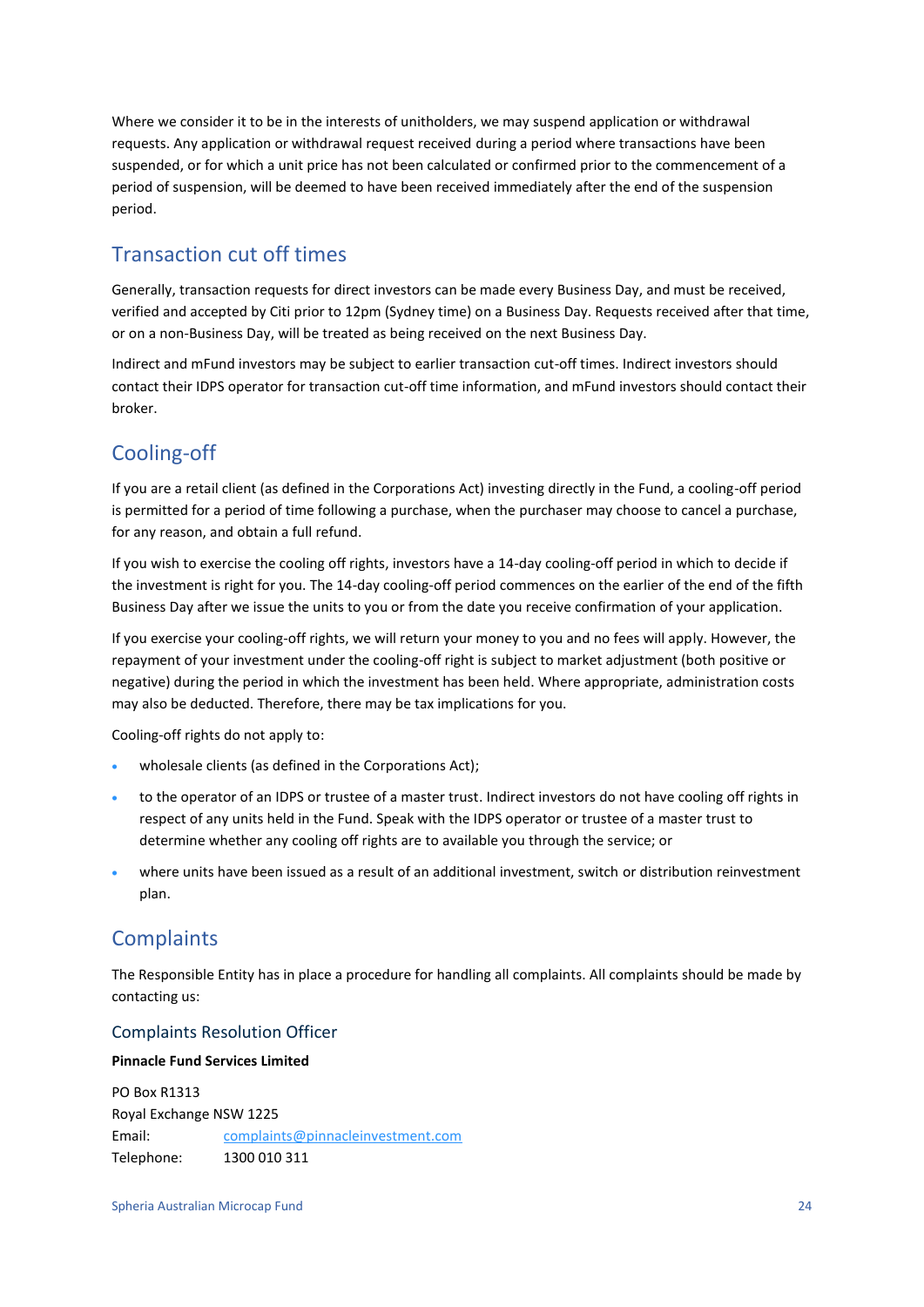All complaints received will be acknowledged in writing within 1 Business Day or as soon as practicable after receiving the complaint. The Responsible Entity will act in good faith to ensure your complaint is investigated and resolved. If your issue has not been satisfactorily resolved within 30 calendar days, you can lodge a complaint with the Australian Financial Complaints Authority ('AFCA'). AFCA provides fair and independent financial services complaints resolution that is free to consumers. You can contact AFCA at:

Website: [www.afca.org.au](http://www.afca.org.au/) Telephone: 1800 931 678 (free call) Email: [info@afca.org.au](mailto:info@afca.org.au)

In writing to: Australian Financial Services Complaints Authority, GPO Box 3, Melbourne VIC 3001 The dispute resolution process described in this PDS is only available in Australia.

If you are an indirect investor, you may either contact your IDPS operator or us with complaints relating to the Fund. Complaints regarding the operation of your account with the IDPS should be directed to the IDPS operator. If you have first raised a complaint with your IDPS operator and are not happy with how the complaint has been handled, you should raise that with the IDPS operator or the IDPS operator's external dispute resolution service.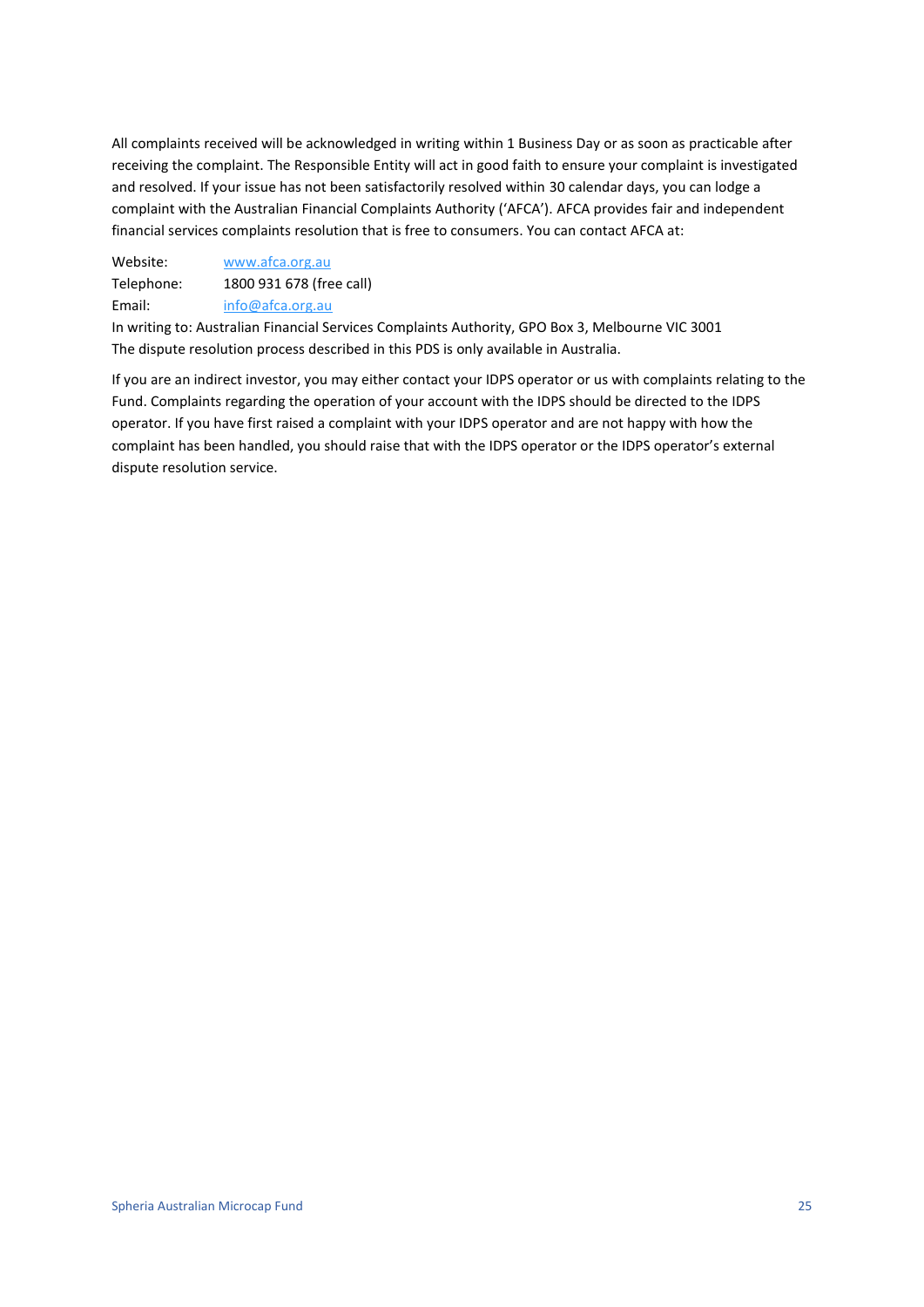## <span id="page-25-0"></span>8. How we keep you informed

### Statements and reports

For the most up to date information on your investment visit www.spheria.com.au.

At the Investment Manager's website, you can:

- access the PDS documents and the annual financial reports for the Fund;
- download Fund forms which includes the Application Form and other standard administration forms;
- monitor unit prices, investment performance and changes to the Fund; and,
- read the latest views and opinions of the Investment Manager's investment team.

By making an application to acquire a unit, you agree to receive certain communications and disclosures in relation the Fund and units in digital form.

#### Confirmation statement

A statement of confirmation will be sent to you for your initial investment, as well as any additional investments and withdrawals within 3 days of processing via your preferred method of communication.

#### Transaction statement

You will receive a transaction statement on a half-yearly basis. The transaction statement will provide you with the total value of your investment as at the end of that period, including any switches, withdrawals, investments and distributions received.

#### Annual taxation statement

After making any distribution for the final distribution period (ending 30 June) each year, an annual taxation statement will be posted to the address on your account.

#### Distribution statement

A distribution statement will be sent to you in the month following the end of a distribution period, detailing your income distribution and current balance.

#### Financial report

The annual financial report for the Fund you are invested in, detailing the financial performance of the Fund for the financial year ending 30 June, can be downloaded from www.spheria.com.au and will be available by 30 September each year.

### Continuous disclosure

The Responsible Entity will comply with the continuous disclosure requirements for disclosing entities under the Corporations Act where the Fund is a disclosing entity.

- This means that the Fund will be subject to regular reporting and disclosure obligations and copies of documents the Responsible Entity lodges with ASIC for the Fund may be obtained from or inspected at an ASIC office.
- Upon request, and at no charge, the Responsible Entity will also send you copies of:
- The most recent annual financial report for the Fund lodged with ASIC.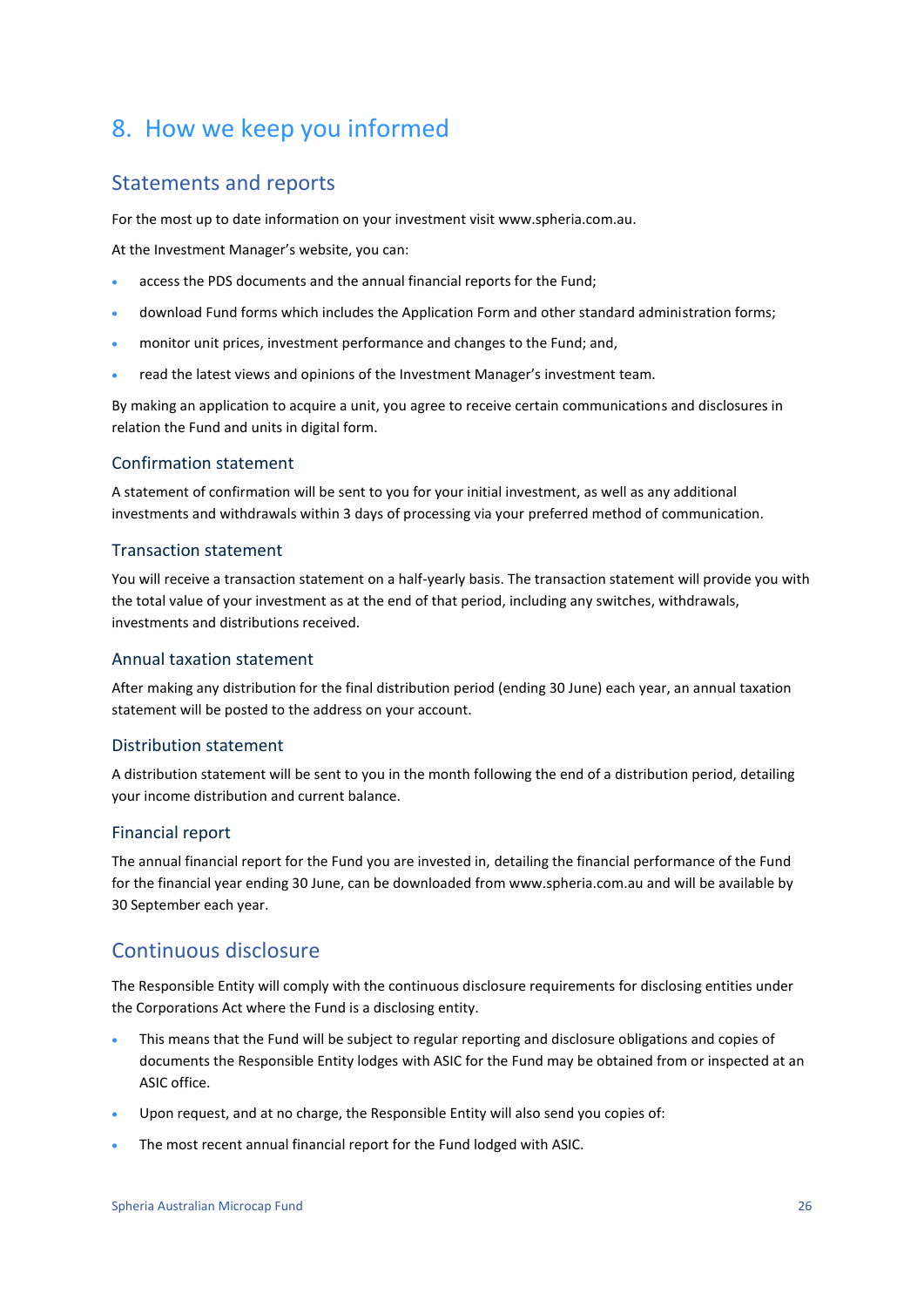- Any half year financial reports for the Fund lodged with ASIC after the lodgment of the most recent annual financial report and before the date of the relevant PDS.
- Any continuous disclosure notices given by the Fund after the lodgment of that annual report and before the date of the PDS.

Also, we will comply with our continuous disclosure obligations for the Fund by publishing material information on the Fund's website.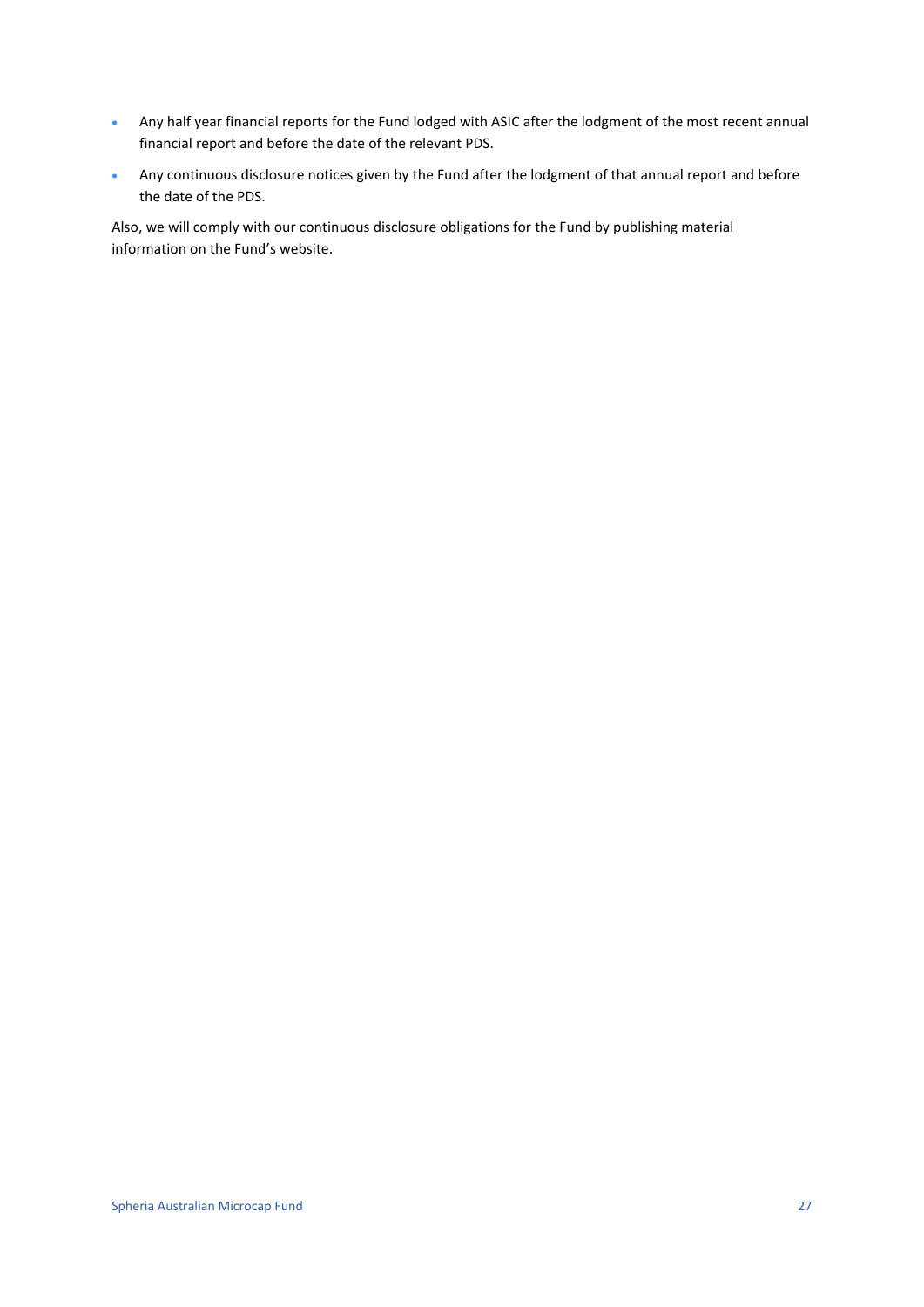## <span id="page-27-0"></span>9. Fees and costs

#### **Did you know?**

Small differences in both investment performance and fees and costs can have a substantial impact on your long-term returns.

For example, total annual fees and costs of 2% of your fund balance rather than 1% could reduce your final return by up to 20% over a 30-year period (for example, reduce it from \$100,000 to \$80,000). You should consider whether features such as superior investment performance or the provision of better member services justify higher fees and costs. You may be able to negotiate to pay lower fees. Ask the Fund (being the Responsible Entity) or your financial adviser.

#### **To find out more**

If you would like to find out more or see the impact of the fees based on your own circumstances, the Australian Securities and Investments Commission ('ASIC') Moneysmart website (www.moneysmart.gov.au) has a managed funds fee calculator to help you check out different fee options.

The information in the following Fees and Costs Summary can be used to compare costs between simple managed investment schemes. The fees and costs charged by the Fund may be deducted from your account, from the returns on your investment or from the Fund's assets as a whole. Taxes are set out in Sectio[n 10](#page-33-0) of this PDS. You should read all information about fees and costs because it is important to understand their impact on your investment.

**WARNING:** Additional fees and costs may be paid to a financial adviser if a financial adviser is consulted. The details of these fees and costs should be set out in the Statement of Advice by your adviser.

| FEES AND COSTS SUMMARY: SPHERIA AUSTRALIAN MICROCAP FUND                                                      |                                                                             |                                                                                                                                                                                                                                                                                                                                                                                                    |
|---------------------------------------------------------------------------------------------------------------|-----------------------------------------------------------------------------|----------------------------------------------------------------------------------------------------------------------------------------------------------------------------------------------------------------------------------------------------------------------------------------------------------------------------------------------------------------------------------------------------|
| Type of fee or cost                                                                                           | Amount                                                                      | How and when paid                                                                                                                                                                                                                                                                                                                                                                                  |
| Ongoing Annual Fees and Costs <sup>1,3</sup>                                                                  |                                                                             |                                                                                                                                                                                                                                                                                                                                                                                                    |
| <b>Management fees and costs</b><br>The fees and costs for managing<br>your investment.                       | 1.35% p.a. of the NAV of the Fund.                                          | The management fee is calculated on<br>the net asset value of the Fund. It is<br>reflected in the daily unit price and<br>payable monthly in arrears from the<br>Fund.<br>Extraordinary expenses are paid from<br>Fund assets as and when incurred. <sup>5</sup>                                                                                                                                   |
| Performance fee<br>Amounts deducted from your<br>investment in relation to the<br>performance of the product. | 0.68% p.a. of the NAV of the Fund.                                          | If applicable, a performance fee of<br>20% of the Fund's outperformance<br>(net of management fees) relative to<br>its Benchmark return <sup>4</sup> , multiplied by<br>the NAV of the Fund<br>The performance fee is calculated and<br>accrued each Business Day and is<br>reflected in the daily unit price. The<br>performance fee is payable half-<br>yearly as at 31 December and 30<br>June. |
| <b>Transaction costs</b><br>The costs incurred by the scheme<br>when buying or selling assets.                | Transaction costs are estimated to be<br>0.03% p.a. of the NAV of the Fund. | Transaction costs associated with<br>dealing with the Fund. As some<br>transaction costs will be paid for by                                                                                                                                                                                                                                                                                       |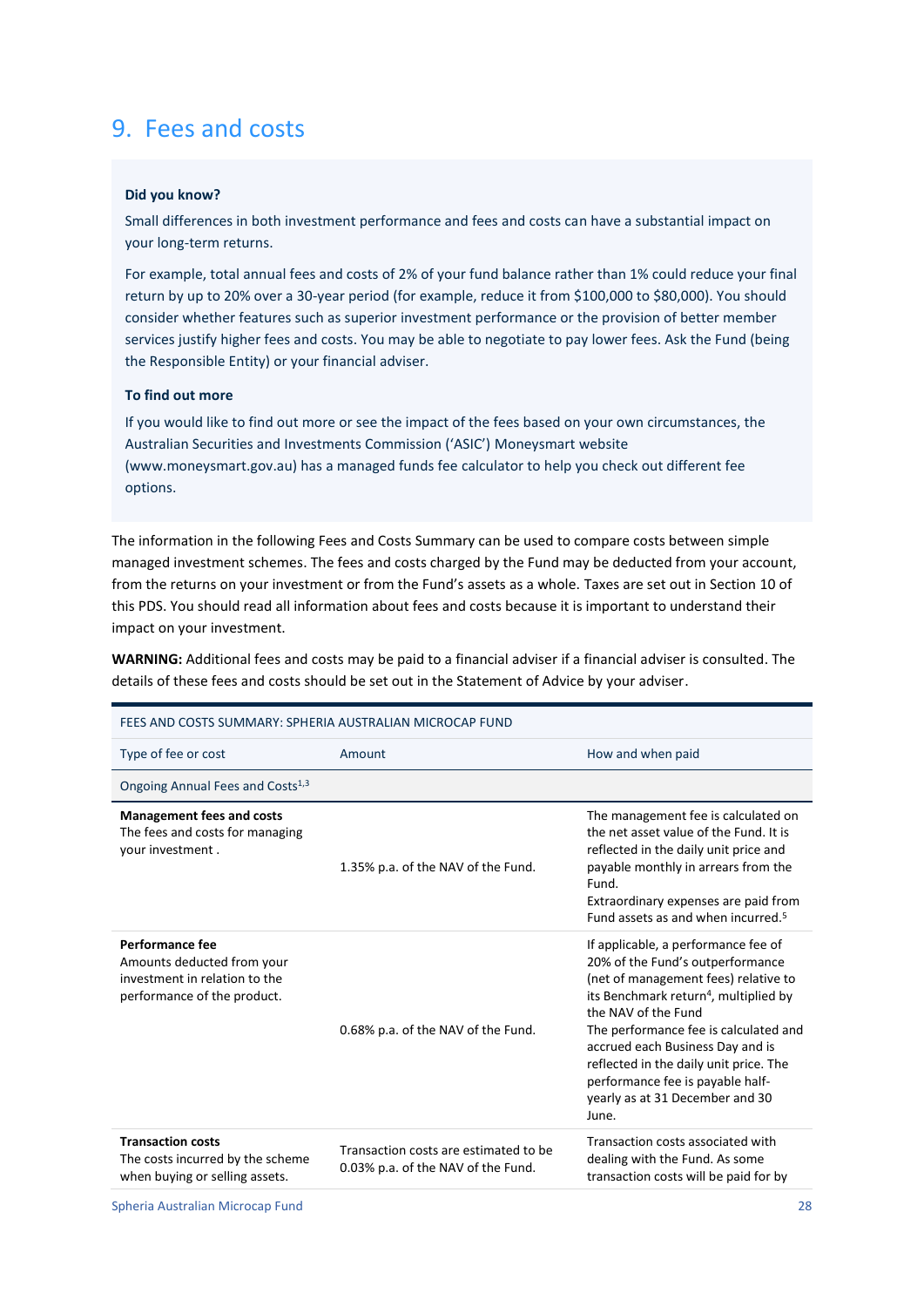| FEES AND COSTS SUMMARY: SPHERIA AUSTRALIAN MICROCAP FUND                                                                                    |                                                                                                           |                                                                                                                                                                                                                                                                                    |  |
|---------------------------------------------------------------------------------------------------------------------------------------------|-----------------------------------------------------------------------------------------------------------|------------------------------------------------------------------------------------------------------------------------------------------------------------------------------------------------------------------------------------------------------------------------------------|--|
| Type of fee or cost                                                                                                                         | Amount                                                                                                    | How and when paid                                                                                                                                                                                                                                                                  |  |
|                                                                                                                                             |                                                                                                           | investors who are charged the<br>buy/sell spread when they enter or<br>exit the Fund, the transaction costs<br>shown are net of buy/sell spread.                                                                                                                                   |  |
|                                                                                                                                             | Member activity related fees and costs (fees for services or when your money moves in or out of the Fund) |                                                                                                                                                                                                                                                                                    |  |
| <b>Establishment fee</b><br>The fee to open your investment                                                                                 | Nil                                                                                                       | Not applicable                                                                                                                                                                                                                                                                     |  |
| <b>Contribution fee</b><br>The fee on each amount<br>contributed to your investment                                                         | Nil                                                                                                       | Not applicable                                                                                                                                                                                                                                                                     |  |
| Buy/sell spread <sup>2</sup><br>An amount deducted from your<br>investment representing costs<br>incurred in transactions by the<br>scheme. | 0.50% upon entry and 0.50% upon exit                                                                      | The buy/sell spread is applied to each<br>application and withdrawal from the<br>Fund and operates to increase the<br>relevant unit price for each new<br>investment and to decrease the unit<br>price for each withdrawal to cover<br>costs of dealing with the Fund's<br>assets. |  |
| Withdrawal fee<br>The fee on each amount you<br>takeout of your investment.                                                                 | Nil                                                                                                       | Not applicable                                                                                                                                                                                                                                                                     |  |
| <b>Exit fee</b><br>The fee to close your investment.                                                                                        | Nil                                                                                                       | Not applicable                                                                                                                                                                                                                                                                     |  |
| <b>Switching fee</b><br>The fee for changing investment<br>options                                                                          | Nil                                                                                                       | Not applicable                                                                                                                                                                                                                                                                     |  |

1. Fees are inclusive of GST and net of any applicable Reduced Input Tax Credits ('RITC').

2. When money moves in or out of the Fund, you may incur a buy/sell spread which is included in the unit price of the Fund. Refer to 'Buy/Sell spread' below for more information.

3. Fees and costs may be negotiated for certain investors such as wholesale clients (as defined in the Corporations Act), depending on factors such as the amount invested. Refer to 'Differential fee arrangements' below for further information about negotiable fees.

4. The Fund's benchmark is the S&P/ASX Small Ordinaries Accumulation Index. Refer to 'Performance fees' information below for further information.

5. Refer to 'Extraordinary Expenses' below for more information.

#### Example of annual fees and costs for the Fund

This table gives an example of how the fees and costs for the Fund can affect your investment over a one (1) year period. You should use this table to compare this product with other managed investment products.

| Example of fee or cost                   | Amount        | Balance of \$50,000 with a contribution of \$5,000<br>during the year                                              |
|------------------------------------------|---------------|--------------------------------------------------------------------------------------------------------------------|
| Contribution fees                        | Nil           | For every additional \$5,000 you put in, you will be<br>charged \$0.                                               |
| <b>PLUS</b> Management fees<br>and costs | $1.35\%$ p.a. | And, for every \$50,000 you have in the Fund you<br>will be charged or have deducted from your<br>investment \$675 |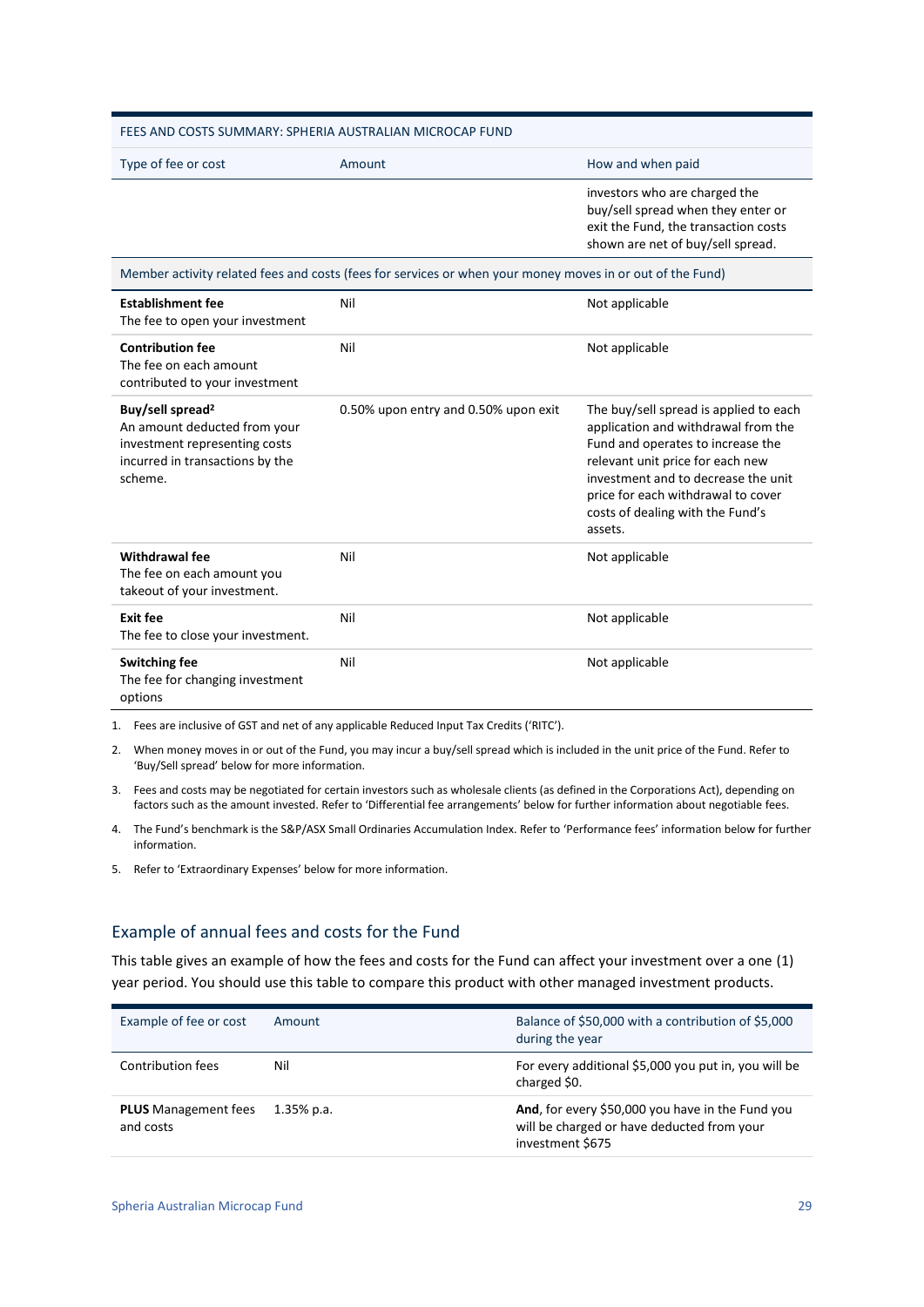| Example of fee or cost        | Amount                                                                                                                                                                                                                                                                                         | Balance of \$50,000 with a contribution of \$5,000<br>during the year                                     |
|-------------------------------|------------------------------------------------------------------------------------------------------------------------------------------------------------------------------------------------------------------------------------------------------------------------------------------------|-----------------------------------------------------------------------------------------------------------|
| <b>PLUS</b> Performance fees  | $0.68\%$ p.a.                                                                                                                                                                                                                                                                                  | And, you will be charged or have deducted from<br>your investment \$340 in performance fees each<br>year. |
| <b>PLUS Transaction costs</b> | $0.03\%$ p.a.                                                                                                                                                                                                                                                                                  | And, you will be charged or have deducted from<br>your investment \$15 in transaction costs.              |
| <b>Equals Cost of Fund</b>    | If you had an investment of \$50,000 at the beginning of the year and you put in an additional<br>\$5,000 <sup>2</sup> during the year, you will be charged a fee of \$1,030. <sup>1</sup><br>What it costs you will depend on the investment option you choose and the fees you<br>negotiate. |                                                                                                           |

- 1. The example includes a performance fee estimate of 0.68% which is the five-year average of performance fees charged by the Fund. This is the Responsible Entity's reasonable estimate of the annual performance fee. However, the actual performance fee payable (if any) will depend on the performance of the Fund and the performance fee estimate provided may not be a reliable indicator of future performance fees of the Fund.
- 2. The example assumes management costs are calculated on a balance of \$50,000 with the \$5,000 contribution occurring at the end of the first year. Therefore, management costs are calculated using the \$50,000 balance only. Additional fees may apply, including a buy/sell spread (refer to further information below).

### Additional explanation of fees and costs

#### Management costs

The management costs, in relation to the Fund, are generally the administration and investment fees and costs (excluding transaction costs) of the Fund.

These costs include (where relevant):

- Responsible Entity fees;
- administration costs:
- safekeeping fees;
- audit costs;
- borrowing costs; and,
- legal costs.

The Investment Manager pays management costs out of the fees it receives. Therefore, for this Fund, the management fee, performance fee (if any), and indirect costs will typically reflect the total management costs.

#### Performance fees

Depending on how well the Fund performs, the Investment Manager may be entitled to receive a performance fee which is payable by the Fund. The five-year average of the performance fee charged by the Fund is 0.68% p.a. or \$340 based on a \$50,000 investment.

The performance fee is equal to 20% of the Fund's outperformance (net of management fees) relative to its Benchmark return, multiplied by the NAV of the Fund. The performance fee is calculated and accrued each Business Day. The Benchmark used for calculating the performance fee is the S&P/ASX Small Ordinaries Accumulation Index. If the Benchmark ceases to be published, we will nominate an equivalent replacement index.

The performance fee is calculated each Business Day and may be positive or negative. If the performance fee is positive, the amount is incorporated in the Fund's unit price. If the performance fee is negative, the negative amount will be carried forward.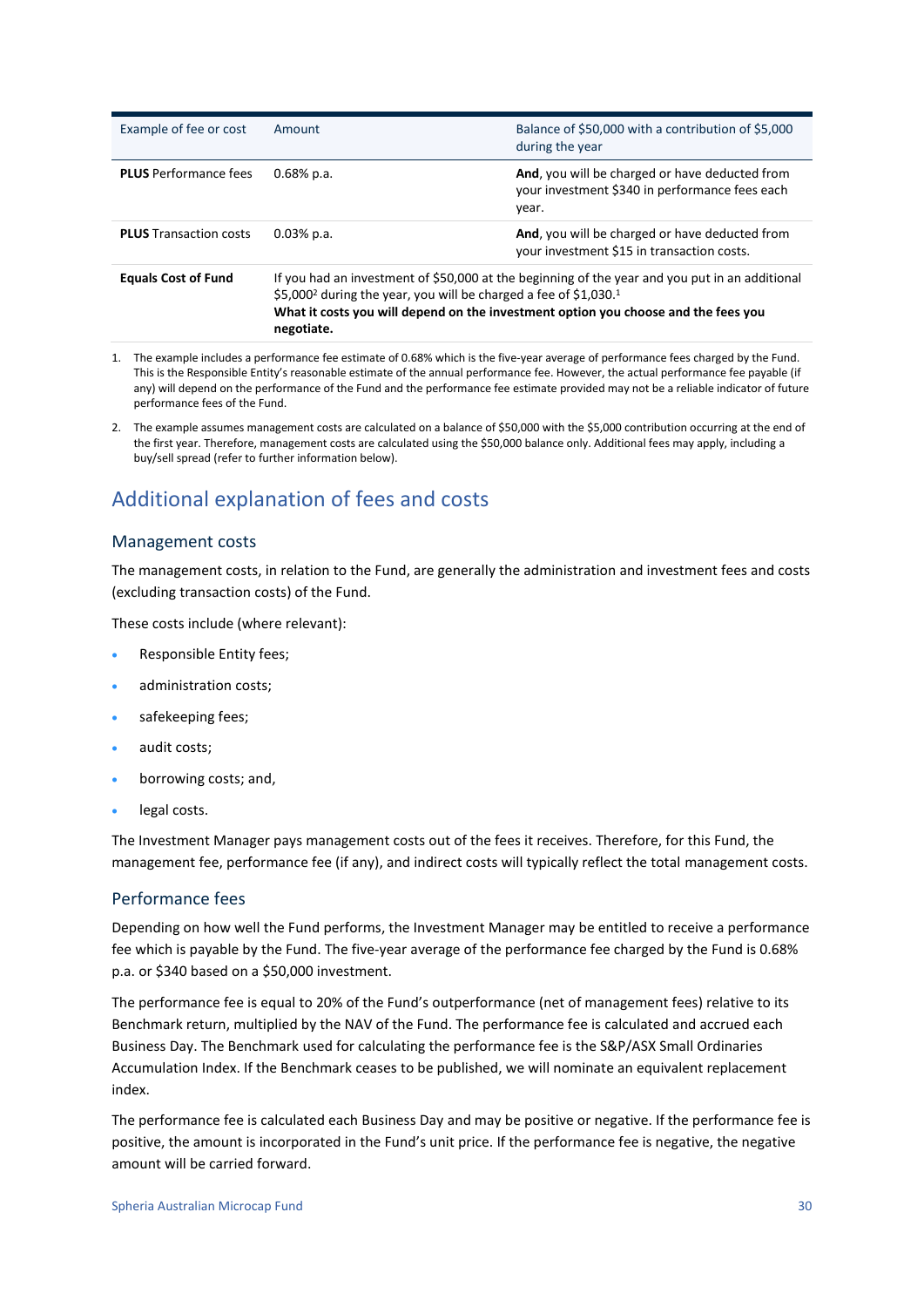The performance fee amount payable by the Fund is equal to the total daily performance fee accrual for each half-year period, ending 31 December and 30 June.

The Investment Manager will only be paid the performance fee if the Fund's net daily performance fee accrual is positive. That is, any previous negative performance fee accruals generated when the Fund underperformed the benchmark have been recovered.

#### Performance fee calculation worked example

The worked example in the following table is shown only for the purpose of illustrating how the performance fee may be calculated for two unrelated days only and assumes there are no applications or withdrawals made during each day. The daily performance fee accrual is actually calculated as the day's opening NAV excluding the performance fee accrual plus any applications, minus any withdrawals (both assumed to be nil in the examples), multiplied by the Fund's daily out or underperformance of the Benchmark, multiplied by 20% (performance fee rate). The day's performance fee accrual is then added to the performance fee accrual balance (carried over from the previous day) to give the total performance fee for the period. The actual performance in the ordinary course of business, the unit price, the Benchmark, and the hurdles may all fluctuate during the period.

It is also important to note the below table is not an indication of the expected or future performance of the Fund, and that actual performance may differ materially from that used in the following worked example.

| <b>Fee Components</b>                                    | Example A<br>(Fund outperforms<br>benchmark) | Example B (Fund<br>underperforms<br>benchmark) |
|----------------------------------------------------------|----------------------------------------------|------------------------------------------------|
| Performance fee rate                                     | 20%                                          | 20%                                            |
| Opening NAV excluding performance fee accrual            | \$10,000,000                                 | \$20,000,000                                   |
| Fund daily return                                        | 0.10%                                        | $-0.25%$                                       |
| Benchmark daily return                                   | 0.05%                                        | 0.70%                                          |
| Daily out/underperformance of Benchmark                  | 0.05%                                        | $-0.95\%$                                      |
| Performance fee accrual (carried over from previous day) | \$20,000                                     | \$75,000                                       |
| Daily performance fee accrual                            | \$1,000                                      | $-538,000$                                     |
| Total performance fee accrual <sup>1</sup>               | \$21,000                                     | \$37,000                                       |

If the performance fee accrual was positive on the last day of the performance period, a performance fee would be payable equal to the performance fee accrual (includes the net effect of GST and RITC).

Performance fees vary from year to year according to the Fund's actual performance and can be zero in any financial year. Past performance is not a reliable indicator of future performance. In particular, the performance fee payable (if any) will depend on the performance of the Fund and previous performance fees and may not be a reliable indicator of future performance fees of the Fund.

#### Units withdrawn during a calculation period

The proceeds received by Investors for units withdrawn during a calculation period will be net of any payable performance fees accrued.

Where the accrued performance fee is negative and the number of units on a Business Day decreases, the accrued performance fee will be reduced by the proportion that the number of decreased units bears to the number of units on issue prior to the withdrawal. For example, if the accrued performance fee is negative and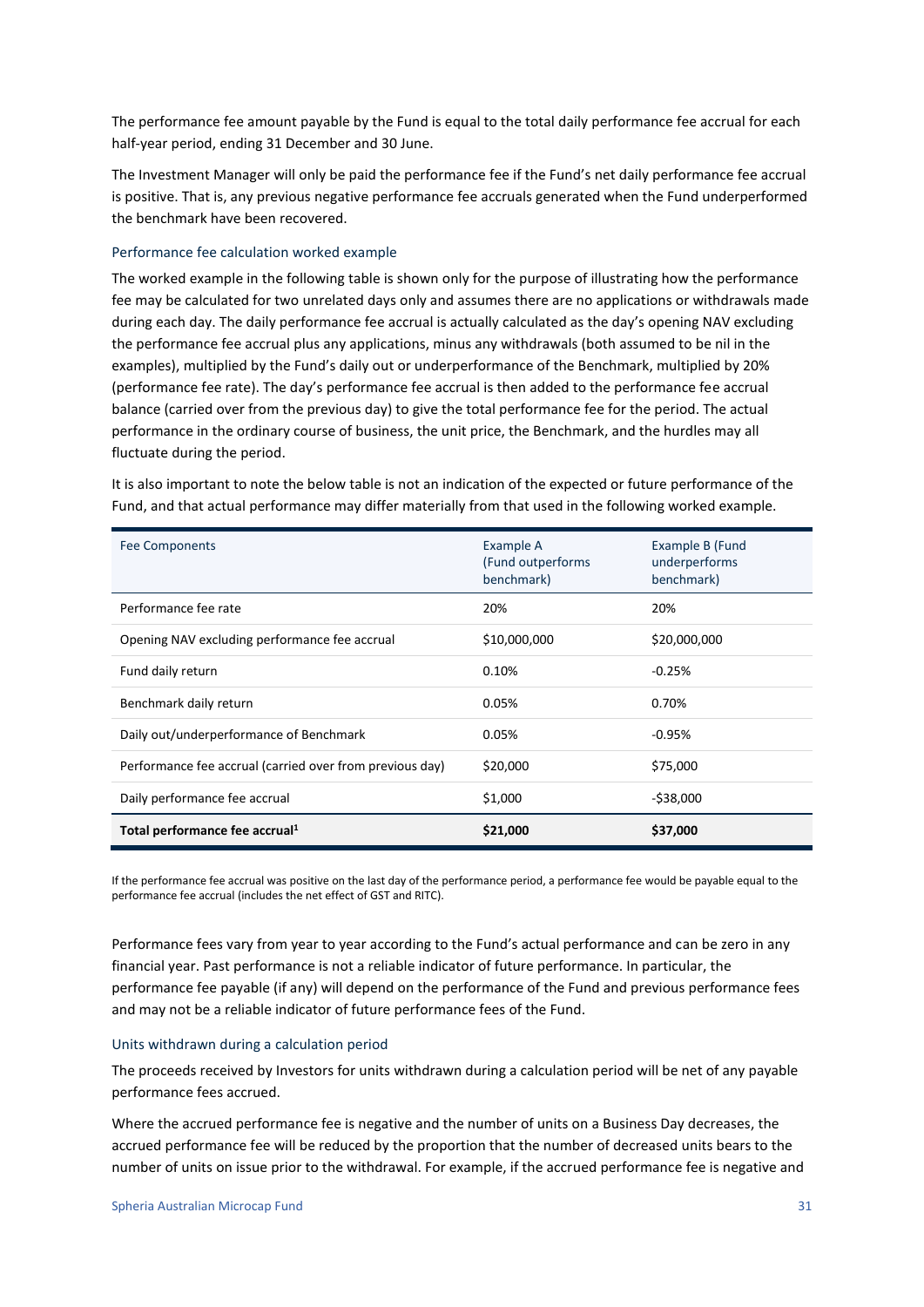5% of the units on issue are withdrawn (net of any applications), then the accrued performance fee amount will be reduced by 5%. An implication of this mechanism is that net redemptions for units could cause negative performance fee accruals to be recovered earlier than if no adjustment to the negative performance fee accrual were made, provided that the Fund subsequently outperforms the benchmark. There is no reciprocal adjustment where the number of units increase.

#### Indirect Costs

Indirect costs form part of management fees and costs and include fees and expenses arising from any investment which qualifies as an interposed vehicle (e.g. any underlying fund that the Fund may invest in) and certain OTC derivative costs, where relevant. The Fund's indirect costs are estimated to be 0.00%, which is the actual indirect costs amount for the Fund for the previous financial year. The actual indirect costs payable (if any) will depend on the investments of the Fund and the indirect costs estimate provided may not be a reliable indicator of future indirect costs of the Fund.

#### Extraordinary expenses

In general, the management fees, performance fees (when accrued), and indirect costs are all that will be charged. However, under certain circumstances, extraordinary expenses may be paid directly by the Fund. Extraordinary expenses are not of an ongoing nature. Examples of this type of expense include:

- convening of a unitholders' meeting;
- termination of the Fund;
- amending the Fund constitution;
- defending or bringing of litigation proceedings; and
- replacement of the Responsible Entity.

#### Transaction costs

Transaction costs associated with dealing with the Fund's assets may be recovered from the Fund. Transaction costs, other than any buy/sell spread (which is described below), may include brokerage, settlement fees, clearing costs and applicable stamp duty when underlying assets are bought or sold.

The total transaction costs incurred by the Fund for the previous financial year were calculated to be \$105 based on a \$50,000 holding (approximately 0.21% of total average net assets). The total transaction costs, net of buy/sell spread recovery, were calculated to be approximately 0.03% of total average net assets, or \$15 based on a \$50,000 holding. These net transaction costs are borne by the Fund as an additional cost to investors and are shown above in the "Fees and costs summary". These costs are in addition to the management costs set out above. These estimated costs are based on the actual amount for the Fund for the previous financial year.

Transaction costs are paid out of the assets of the Fund and are not paid to Spheria.

#### Buy/sell spread

The buy/sell spread forms part of the transaction costs. When you invest or withdraw all or part of your investment we generally apply a cost via a unit price 'buy/sell spread', which is an additional cost to you and retained by the Fund. A buy/sell spread operates to increase the relevant unit price for each new investment and to decrease the unit price for each withdrawal to cover costs of underlying portfolio transactions, which include brokerage, share settlement and clearing fees, government charges/stamp duty, bank charges and foreign exchange transaction fees. The current buy/sell spread for the Fund, which is an estimate of these costs, is 0.50% on both investment and withdrawal. For example, if \$50,000 was invested in, or withdrawn from, the Fund the cost of your buy/sell spread would be \$250 in and \$250 out.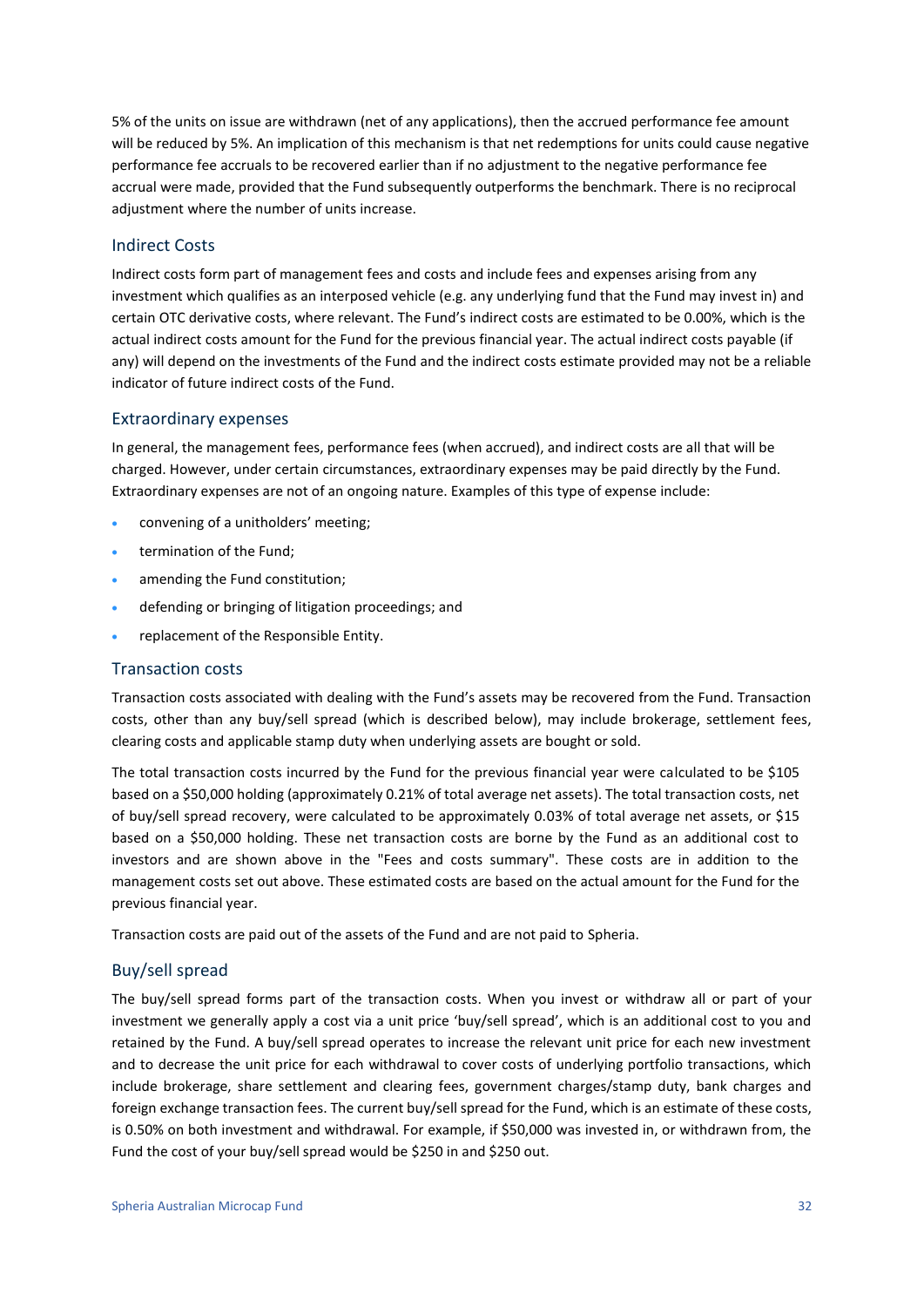The purpose of the buy/sell spread is to ensure that the costs to the Fund of buying or selling underlying assets is borne by investors as they invest or withdraw and to not disadvantage longer term investors remaining in the Fund.

From time to time, we may vary the buy/sell spread. Any revised spread will be applied uniformly to transacting investors while that spread applies. In circumstances where the Responsible Entity determines that unitholders of the Fund are not being treated equitably (for example, withdrawals in stressed and dislocated markets), the buy/sell spread may be higher than our estimate.

The Responsible Entity has discretion to waive or reduce the buy/sell spread where the Fund incurs no costs, or reduced costs. Investors will be provided with notification of any changes to the buy/sell spread via Spheria's website at www.spheria.com.au.

#### Incidental fees and costs

Standard government fees, duties and bank charges may also apply to your investments and withdrawals, including dishonour fees and conversion costs.

#### Adviser fees

We do not pay fees to financial advisers. If you consult a financial adviser, you may incur additional fees charged by them. You should refer to the Statement of Advice they give you for any fee details.

#### Payments to IDPS Operators

Subject to the law, annual payments may be made to some IDPS Operators because they offer the Fund on their investment menus. Product access is paid by the Investment Manager out of its investment management fee and is not an additional cost to the investor.

#### Fees for indirect investors (additional master trust or wrap account fees)

Indirect investors must also refer to the fees and costs payable for the IDPS, master trust or wrap account they are investing through. The IDPS operator will be the registered holder of the units and may charge you fees that are different or in addition to the Fund's fees detailed in this section. You should refer to the offer document for the relevant IDPS, master trust or wrap account for more information.

#### Differential fee arrangements

The management costs of the Fund may be negotiated with persons who qualify as wholesale clients within the meaning of the Corporations Act, such as sophisticated or professional investors. In negotiating such fees, we will take into consideration our obligations under the Corporations Act. Such arrangements will be by individual negotiation and will be disclosed separately to relevant clients. Please contact us on 1300 010 311 for further details.

#### Changes to fees and other costs

We reserve the right to change fees and other costs, subject to any limitations under the Fund constitution and applicable law. We will give investors 30 days' notice prior to increase in any fees.

The Investment Manager pays costs out of the management fees received. The Fund constitution provides for various fees, specifically an application fee and withdrawal fee which we do not currently recover from the Fund.

#### For more information on fees and costs

If you would like to better understand how our fee structure may impact your investment in the Fund, we recommend that you speak to your financial adviser or visit the ASIC website at www.moneysmart.gov.au where a fee calculator is available to help you compare the fees of different managed investment products.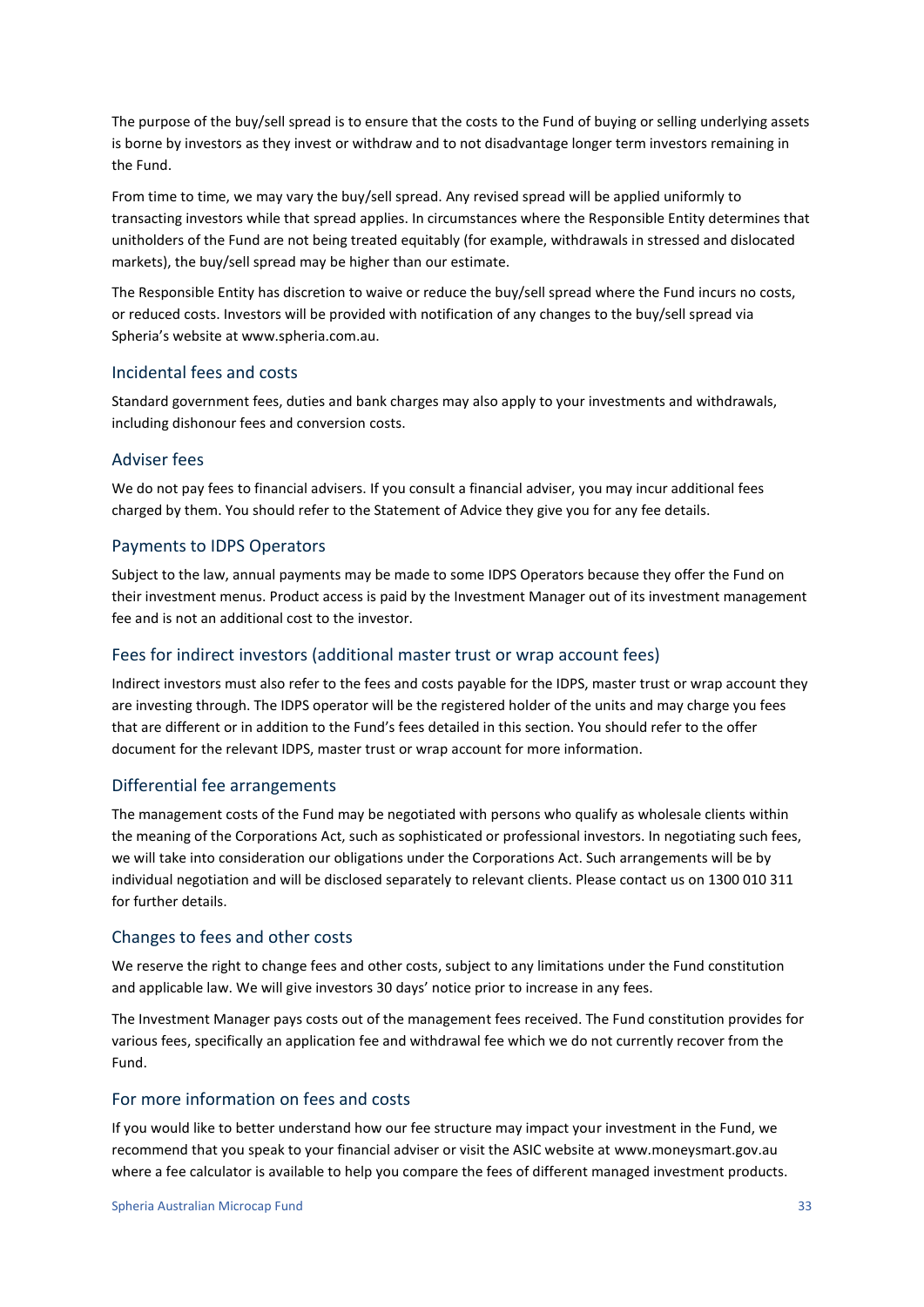## <span id="page-33-0"></span>10. Taxation

**WARNING:** Investing in a registered managed investment scheme may have tax consequences. You are strongly advised to seek professional tax advice.

The taxation implications of investing in the Fund can be complex and depend on a number of factors, including whether you are a resident or non-resident of Australia for taxation purposes and whether you hold the units on capital account or revenue account.

The following tax comments have been prepared on the assumption that:

- the investor holds the units on capital account as a long-term investment;
- the Fund qualifies as an attribution managed investment trust ('AMIT') within the meaning of Section 276- 10 of the Income Tax Assessment Act 1997 and the Responsible Entity of the Fund elects to apply the AMIT regime to the Fund; and
- the Fund has made an irrevocable "capital election"' to apply the Capital Gains Tax ('CGT') provisions pursuant to Section 275-115 of the Income Tax Assessment Act 1997.

### Income of the Fund

The Fund has been established as an Australian resident unit trust. In accordance with the AMIT provisions, the Fund is required to determine its taxable income for the financial year. The Fund then attributes these amounts of assessable income, exempt income, non-assessable non-exempt income and tax offsets (referred to as "characters") to investors on a fair and reasonable basis in accordance with their interests. Investors will be provided with an AMIT Member Annual ("AMMA") Statement for tax purposes after 30 June each year to assist the investor in determining their tax position. The AMMA Statement will advise all amounts attributed to an investor by the Fund for inclusion in their income tax returns. The AMMA statements will also advise the character of the income, and any cost-base adjustments required to the units. Generally, no Australian income tax will be payable by the Responsible Entity of the Fund where investors are attributed with all taxable characters of the Fund each year.

The Fund's investments and activities are likely to give rise to income, dividends and capital gains and losses. Further detail in respect of the Australian tax treatment of these income/gains and losses at the Fund level is provided below.

In normal circumstances, you should expect the Fund to derive assessable income and/or capital gains each year.

#### Franking credits

The Fund may derive franking credits from the receipt of franked dividends. These franking credits will be attributed to investors if certain conditions are met. One of these conditions is that the 45-day holding period rule has been satisfied by the Fund.

#### Tax losses

In the case where the Fund makes a loss for tax purposes, the Fund cannot distribute the loss to investors. However, subject to the Fund meeting certain conditions, the Fund may be able to take into account the losses in determining the income tax position in subsequent years.

#### Taxation of Financial Arrangements (TOFA) rules

Spheria Australian Microcap Fund 34 Financial arrangements directly held by the Fund (for example debt securities and hedging arrangements) may be subject to the TOFA rules. Under the TOFA rules, gains and losses on financial arrangements are generally assessable for tax purposes on an accruals basis (where the gains/losses are sufficiently certain) or realisation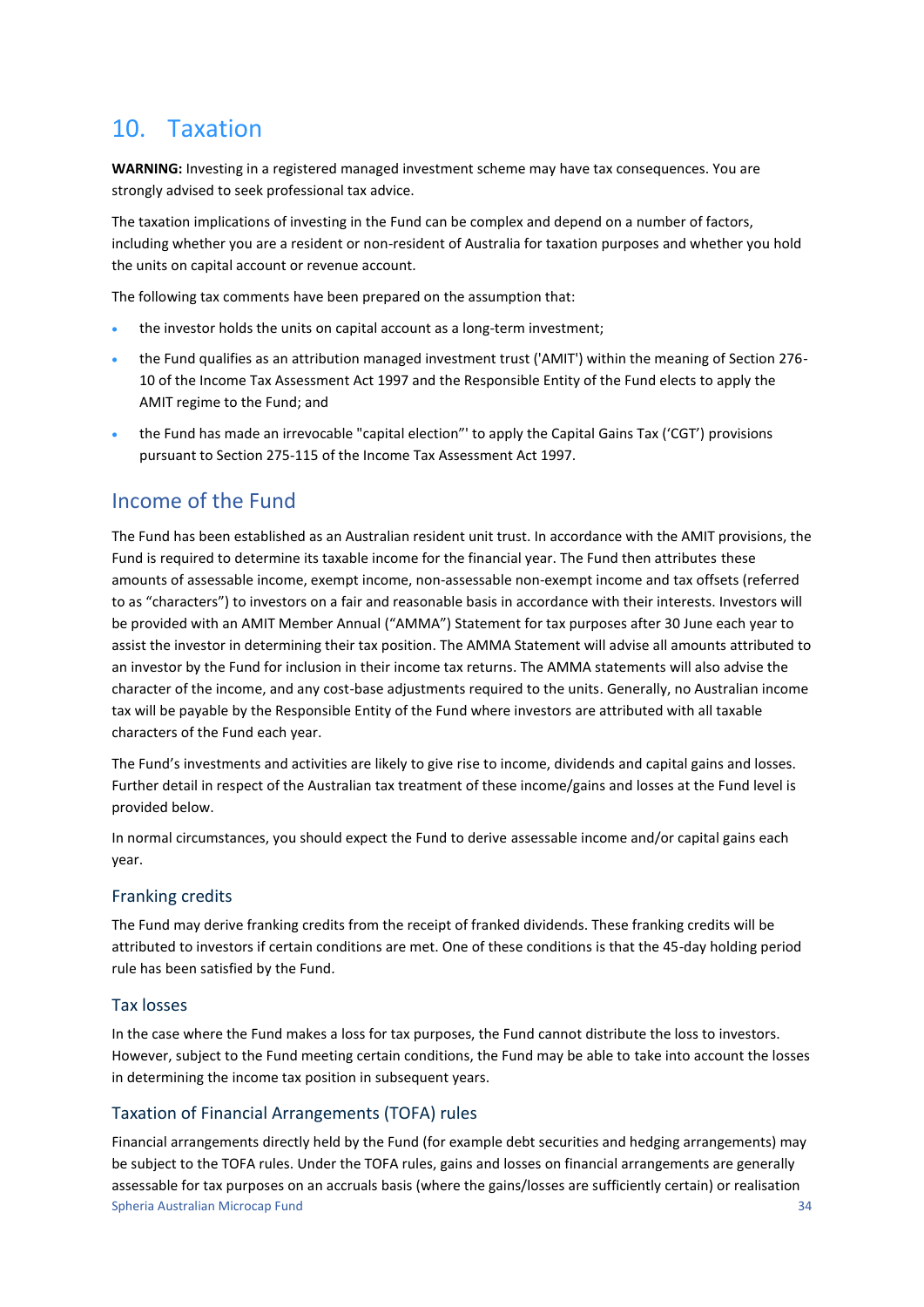basis, unless a specific TOFA elective methodology is adopted. The TOFA rules will also treat relevant gains and losses in relation to financial arrangements as being on revenue account.

### Taxation of Australian resident investors

Investors are generally subject to tax on their share of the taxable characters attributed to them by the Fund each year. Investors are treated as having derived their share of the taxable characters of the Fund directly on a flow through basis.

The way in which investors are taxed will depend on the underlying nature of each character they receive (for example, franked dividends to which franking credits may attach, capital gains, foreign income to which foreign income tax offsets may attach, or interest income).

The AMMA Statement, provided to investors after 30 June each year (within 3 months of the end of the income year), will outline the amounts attributed to you by the Fund and the nature of those amounts (i.e. the characters of the total amount attributed), including any foreign income tax offsets and franking credit entitlements.

#### Capital gains

To the extent that an investor is attributed with characters of a capital gain nature, investors will include the capital gain in their net capital gain calculation. Certain investors may be entitled to apply the relevant Capital Gains Tax ('CGT') discount in working out the net capital gain to include in their assessable income (refer further comments below).

#### Franking credits

If franking credits are attributed to investors by the Fund, investors must include the amount of franking credits in addition to the franked dividend income in their assessable income.

Certain requirements, including the 45-day holding period rule, may need to be satisfied in order to utilise franking credits in relation to dividends. The investor's particular circumstances will be relevant in determining whether the investor is entitled to any franking credits, in respect of franked dividends. A tax offset equal to the franking credits will be applied against the tax otherwise payable by investors on their total assessable income, subject to the investor satisfying specific conditions. Corporate investors may be entitled to convert any excess franking credits into tax losses. Certain other investors may be entitled to obtain a refund of any excess franking credits.

#### Under and overstatements of taxable income

If the Responsible Entity discovers understatements or overstatements of taxable income and tax offsets in prior years, the Responsible Entity has the ability under the AMIT regime to deal with these understatements and overstatements in the financial year in which they are discovered or to carry these forward to be dealt with in a future income year. That is, the distribution statements in relation to the discovery year may be adjusted to take into account these understatements or overstatements from a prior financial year, rather than re-issuing amended distribution statements for the prior financial year to which the understatements or overstatements relate to.

The amount of attributed income from the Fund which the investor is required to include in their assessable income may be different to the cash distributions received by an investor in respect of their units. This is because the distributions received on the units may be determined by reference to the cash returns received in respect of the Fund, whereas the attributable income of the Fund is determined by reference to the overall tax income position of that Fund.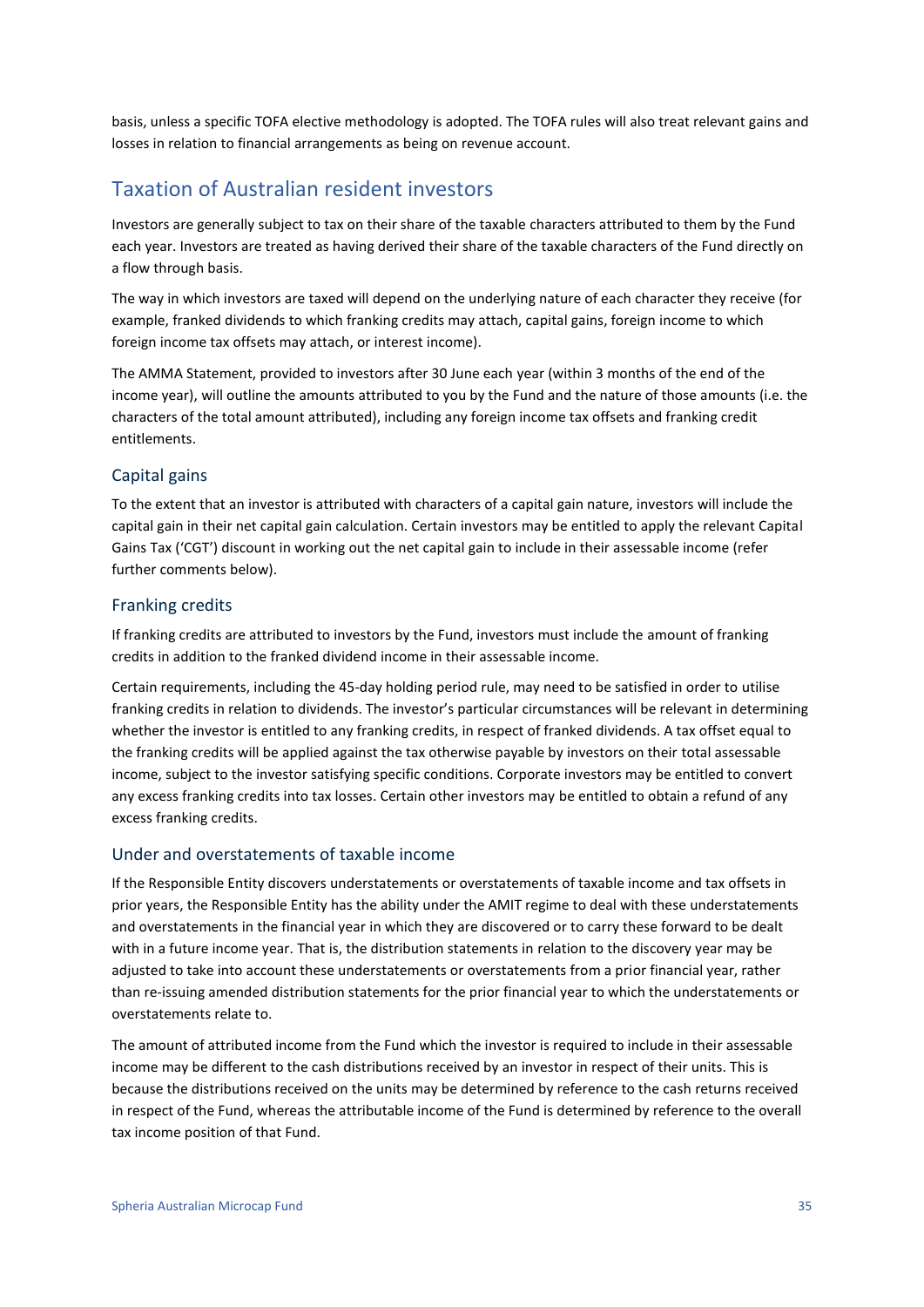An investor may be required to make, in certain circumstances, both upward or downward adjustments to the cost or cost base of their unit holdings, where there is a difference between the cash amount distributed by the Fund and the taxable characters attributed by the Fund to investors for any income year.

If the amount of cash received exceeds the taxable characters attributed by the Fund, the cost or cost base of the investor's units in the Fund should be reduced by the excess amount. This results in either an increased capital gain, or a reduced capital loss, upon the subsequent disposal of the investor's units in the Fund. Should the cost base of the units be reduced to below zero, the amount in excess of the cost base should be treated as a capital gain that is to be included in the investor's assessable income.

Conversely, where the cash amount received falls short of the taxable characters attributed by the Fund during a financial year, the cost or cost base of the investor's units in the Fund should be increased by the shortfall amount.

### Withdrawals from the Fund and disposal of units

Withdrawal or disposal of a unit in the Fund is the disposal or cancellation of a CGT asset by an investor and a CGT event for tax purposes. To the extent that the proceeds exceed the cost base of the unit, you will make a capital gain. However, if the proceeds are less than your reduced cost base, you will make a capital loss. Generally, a capital loss can only be used to offset against capital gains derived in the current or a future tax year.

An individual, trust or complying superannuation entity or a life insurance company that holds their units as a complying superannuation/FHSA asset may be able to claim the benefit of the CGT discount if they have held the units for 12 months or more. A corporate investor cannot claim the benefit of the CGT discount. Gains and losses realised by an investor who holds their units on revenue account will be taxable as ordinary income or an allowable deduction, as the case may be, and will not qualify for the CGT discount.

It is important to highlight that on 8 May 2018 the Australian Government announced a proposed integrity measure to prevent Managed Investment Trusts (MITs) and AMITs from applying the CGT discount at the trust level. On 30 June 2020, the Australian Government announced that the start date that had been previously proposed for this measure (being 1 July 2020) would be revised as a result of the reprioritisation of Australian Government resources and the shortened parliamentary sitting period in 2020 due to the COVID-19 crisis. The start date for this proposal to apply has been revised to income years commencing on or after three months after the date of Royal Assent of the enabling legislation. At present, the legislation to introduce this new proposal has not yet been released and is still being developed. In this regard, it is recommended that any investors which are MITs or AMITs seek independent professional taxation advice in relation to the status and implications of this proposal before investing in the Fund.

### Non-resident individual unitholders

The above taxation summary is only for investors who are residents of Australia for tax purposes. The tax treatment of non-resident investors in the Fund depends on the investor's particular circumstances and the provisions of the relevant Double Tax Agreement between Australia and the country of residence. It is important that non-resident investors seek independent professional taxation advice before investing in the Fund.

The Fund may be required to withhold tax on part, or all, of the distributions made to non-resident investors.

### Goods and Services Tax ('GST')

Unless otherwise stated, the fees quoted in this PDS are inclusive of the net effect of GST and Reduced Input Tax Credits ('RITC').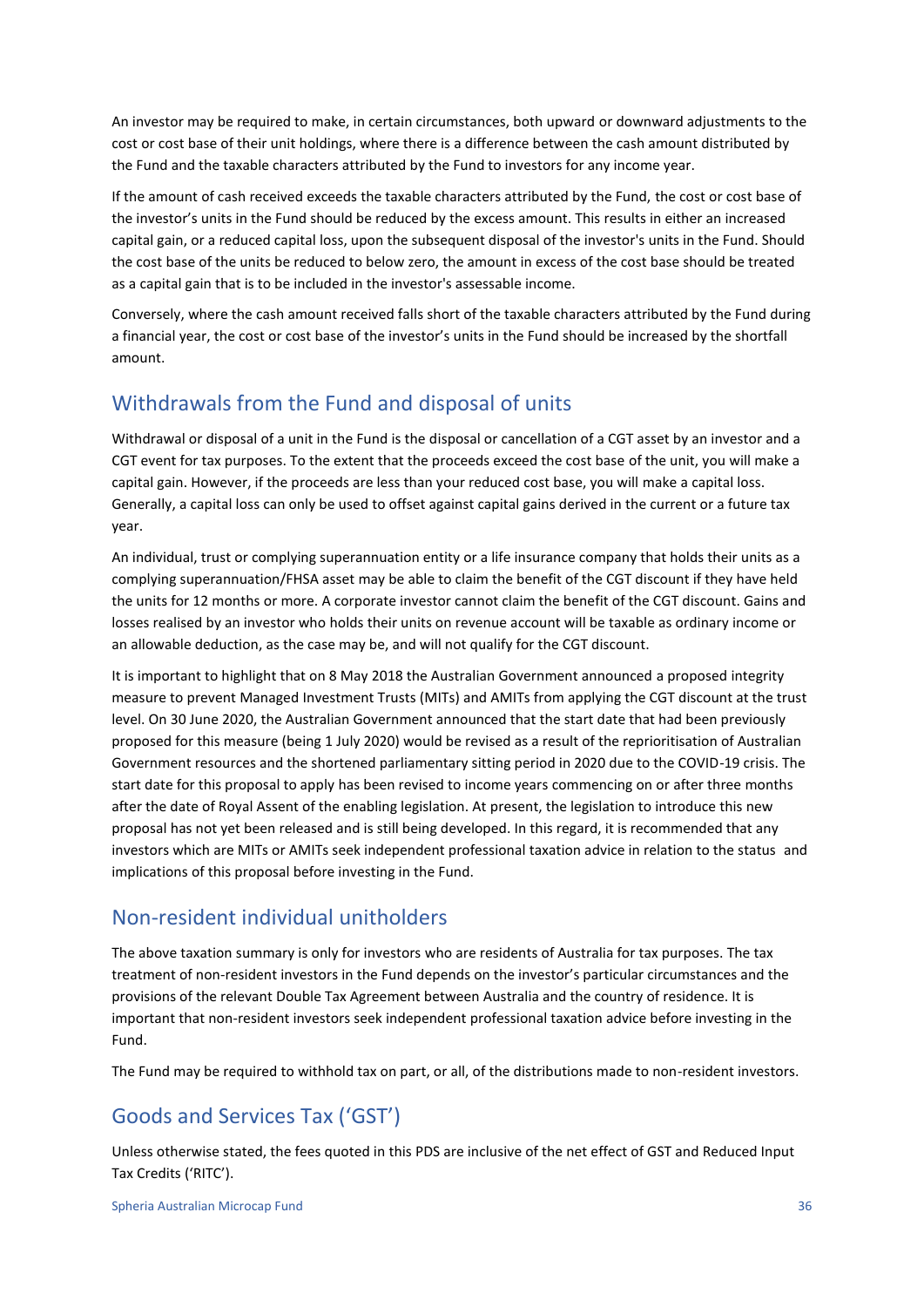### Tax File Numbers and Australian Business Numbers

You are not required to quote your Tax File Number ('TFN') or, if you have one, an Australian Business Number ('ABN') or claim an exemption from providing a TFN.

However, if a TFN or ABN is not provided, or an exemption is not claimed, we are required by law to withhold tax from distributions at the top marginal tax rate plus the Medicare Levy. If you are making this investment on behalf of a business or enterprise you carry on, you may quote your ABN instead of a TFN.

### Tax reforms

The expected tax implications of investing in the Fund may change as a result of changes in the taxation laws and interpretation of them by the Courts and/or the Australian Taxation Office.

It is recommended that investors obtain independent taxation advice that takes into account your specific circumstances regarding investing in the Fund and the potential application of any changes in the tax law.

## Foreign Account Tax Compliance Act ('FATCA') and OECD Common Reporting Standard ('CRS')

Tax evasion is a global problem and international cooperation and sharing of high quality, predictable information between revenue authorities will help them ensure compliance with local tax laws. FATCA was enacted by the United States (U.S.) Congress to improve compliance with U.S. tax laws by imposing due diligence and reporting obligations on foreign financial institutions, notably the obligation to report U.S. citizen or U.S. tax-resident account holders to the U.S. Internal Revenue Service ('IRS').

Similar to FATCA, the CRS for the automatic exchange of information, is a single global standard for the collection and reporting to tax authorities of information by financial institutions on non-Australian residents.

Accordingly, we may request certain information about yourself (for individual investors) or your controlling persons (where you are an entity) in order for the Fund to comply with its FATCA or CRS obligations. In the event that the Fund suffers any amount of withholding tax (including FATCA withholding tax) and/or penalties, neither the Fund nor the Responsible Entity acting on behalf of the Fund, will be required to compensate you for any such tax, except in exceptional circumstances.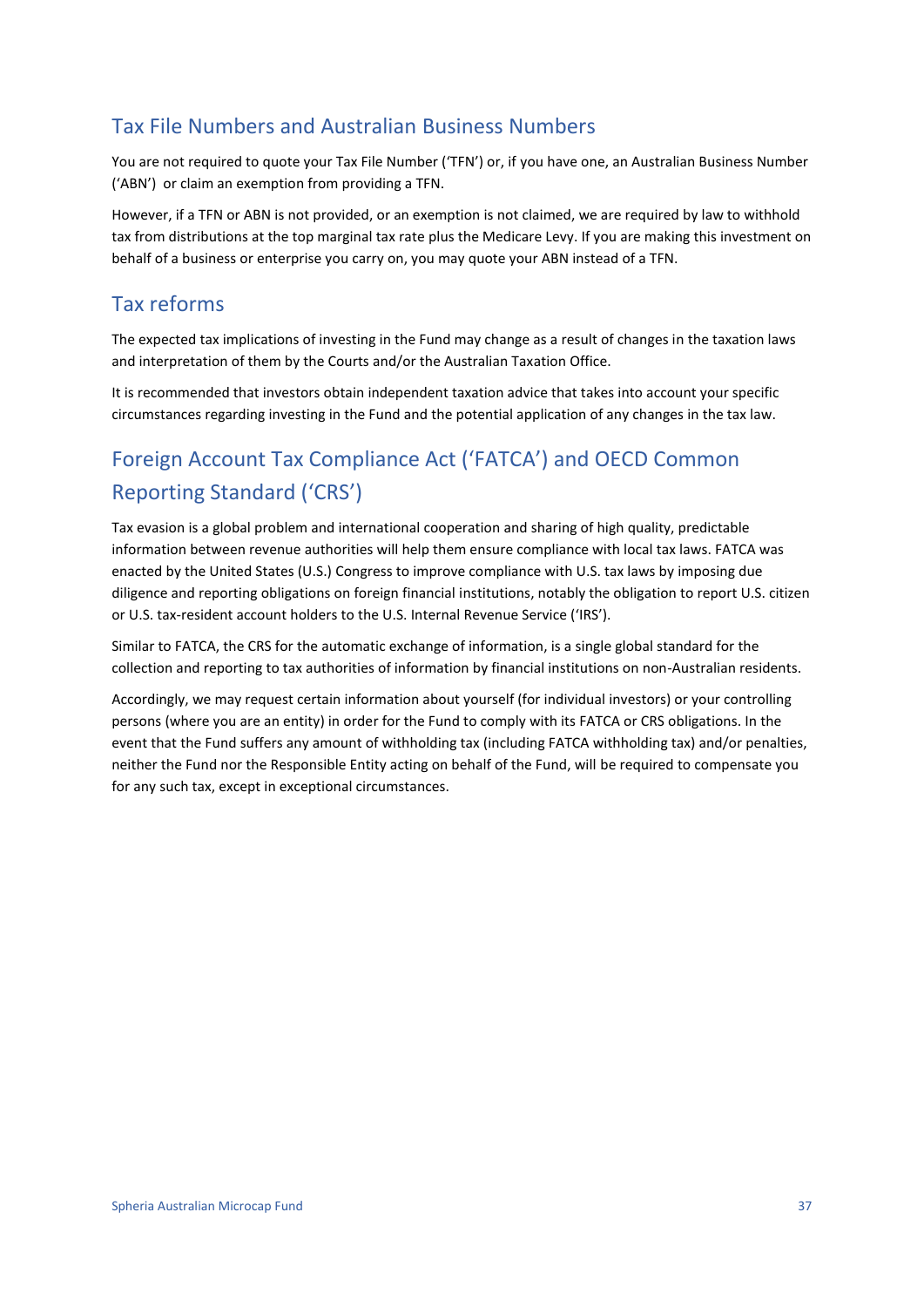### <span id="page-37-0"></span>11. Privacy

When investors apply to invest in the Fund, they acknowledge and agree that:

- a) they are required to provide the Responsible Entity with certain personal information to facilitate their application; and
- b) the Responsible Entity may be required to disclose their information to:
	- i third parties carrying out functions on behalf of the Responsible Entity on a confidential basis;
	- ii third parties if that disclosure is required by or to the extent permitted by law;
	- iii related entities to the Responsible Entity, whether in Australia or any overseas jurisdiction; and,
	- iv government or regulatory bodies (such as the Australian Taxation Office) when required by law.

If you have nominated an authorised representative or financial adviser for your investment, we may also provide information to them on their request.

All personal information will be collected, used and stored by the Responsible Entity in accordance with our Privacy Policy, a copy of which is available on request. We will use your information for the purpose of marketing products issued by us and our related entities. To ensure that the personal information we retain about you is accurate, complete and up to date, please contact us, if any of your details change. You can unsubscribe from marketing communications from us at any time by contacting us.

If you choose not to disclose requested personal information, we may not be able to process your application or tell you about other investment opportunities.

### Collecting and using your information

We will only collect personal information that is reasonably necessary for one or more of our functions or required or authorised by law. Generally, this means we collect information for the following purposes:

- to process your application:
- to administer your investment and provide you with reports;
- to monitor and improve the quality of service provided to you; and
- to comply with regulatory or legal requirements, including the Corporations Act, the Proceeds of Crime Act, the Financial Transaction Reports Act, the AML/CTF Law, FATCA and OECD Common Reporting Standard.

We also ask you for some personal details so that we, and our related companies, can keep in touch with you and tell you on an ongoing basis about our other products and services that could be useful to you. We may do this by telephone, electronic messages (e.g. email) and other means. Please contact us if you do not wish your details to be used for marketing purposes.

We may gather information about you from a third party. These include credit agencies, financial advisers, fund managers or intermediaries and spouses. We may also collect details of your interactions with us and our products and services (including from our records of any telephone and email interactions).

If you provide someone else's personal information to us, you must ensure that they first agree on the basis of this privacy section.

#### Accessing and correcting your details

You can access, correct or update any personal information we hold about you, subject to some exceptions allowed by law, by contacting 1300 010 311. We may charge a reasonable fee for access to your personal information.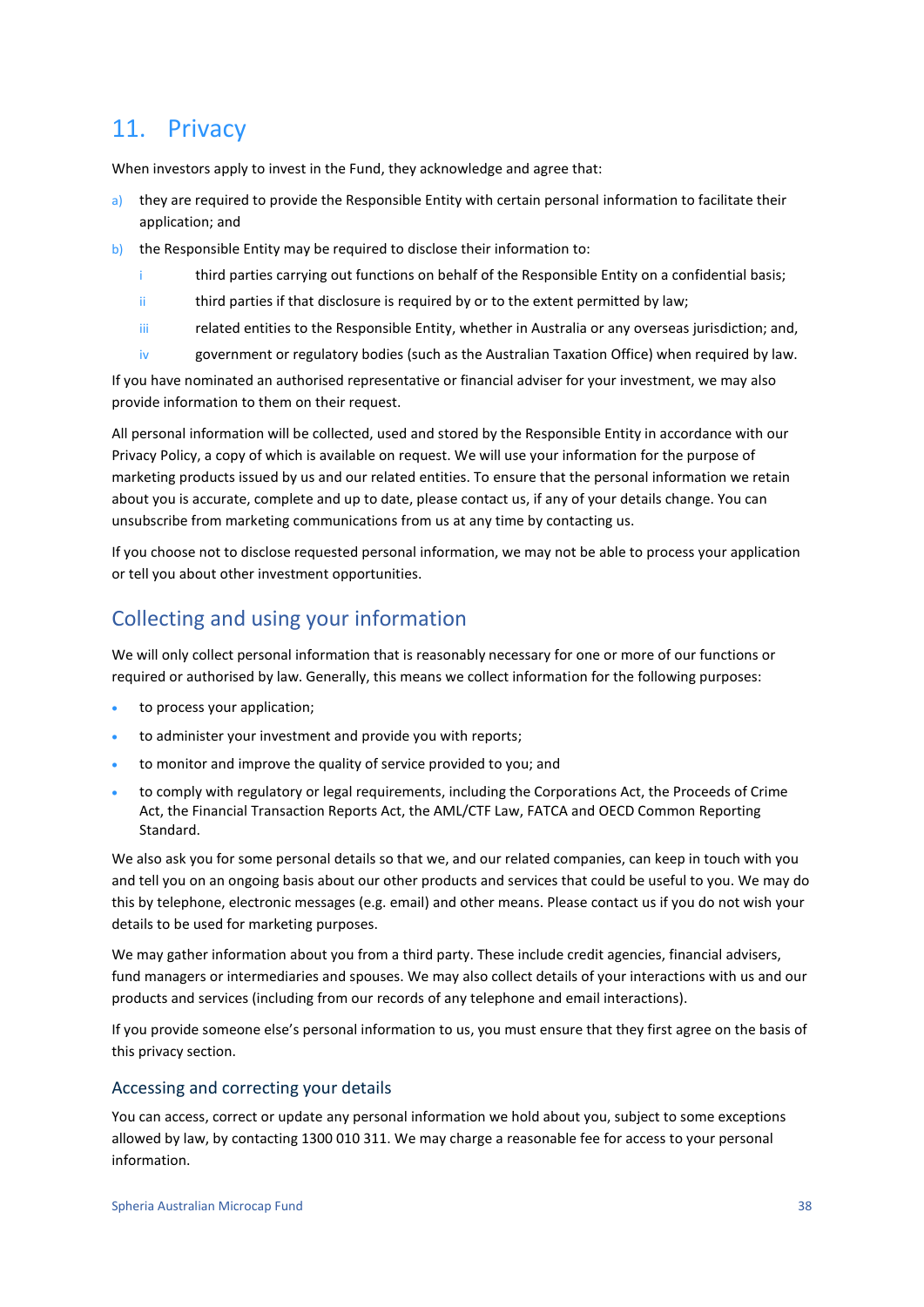#### What happens if you don't provide information

If, for any reason, you don't provide all necessary information this may have implications for your account. For example:

- we may not be able to action transaction requests (additional application or withdrawal requests) until all required information has been provided;
- we may need to notify the Australian Tax Office or international tax offices, or apply the highest marginal tax rate to any payments made to your accounts; or
- other possible consequences.

### Disclosing your information

We may exchange your personal information with your adviser, authorised representative, Power of Attorney and any other third parties if you request or provide consent to us. In addition, we may exchange personal information about you in the following circumstances:

- you consent to the disclosure;
- such disclosure is to your joint investor (if any);
- such disclosure is to companies that provide services to us, to our related bodies corporate (as defined in the Corporations Act), to the Fund, or on our behalf (and our related bodies corporate may also exchange personal information with these companies) - for example administration, custody, investment management, technology, identity verification, auditing, registry, mailing or printing services. These service providers may be located outside Australia, where your personal information may not receive the same level of protection as that afforded under Australian law;
- where required or authorised by law, which may include disclosures to the Australian Taxation Office and other Government or regulatory bodies; or
- such disclosure is to organisations related to us such as Pinnacle Investment Management Limited and its related bodies corporate, whether in Australia or any overseas jurisdiction.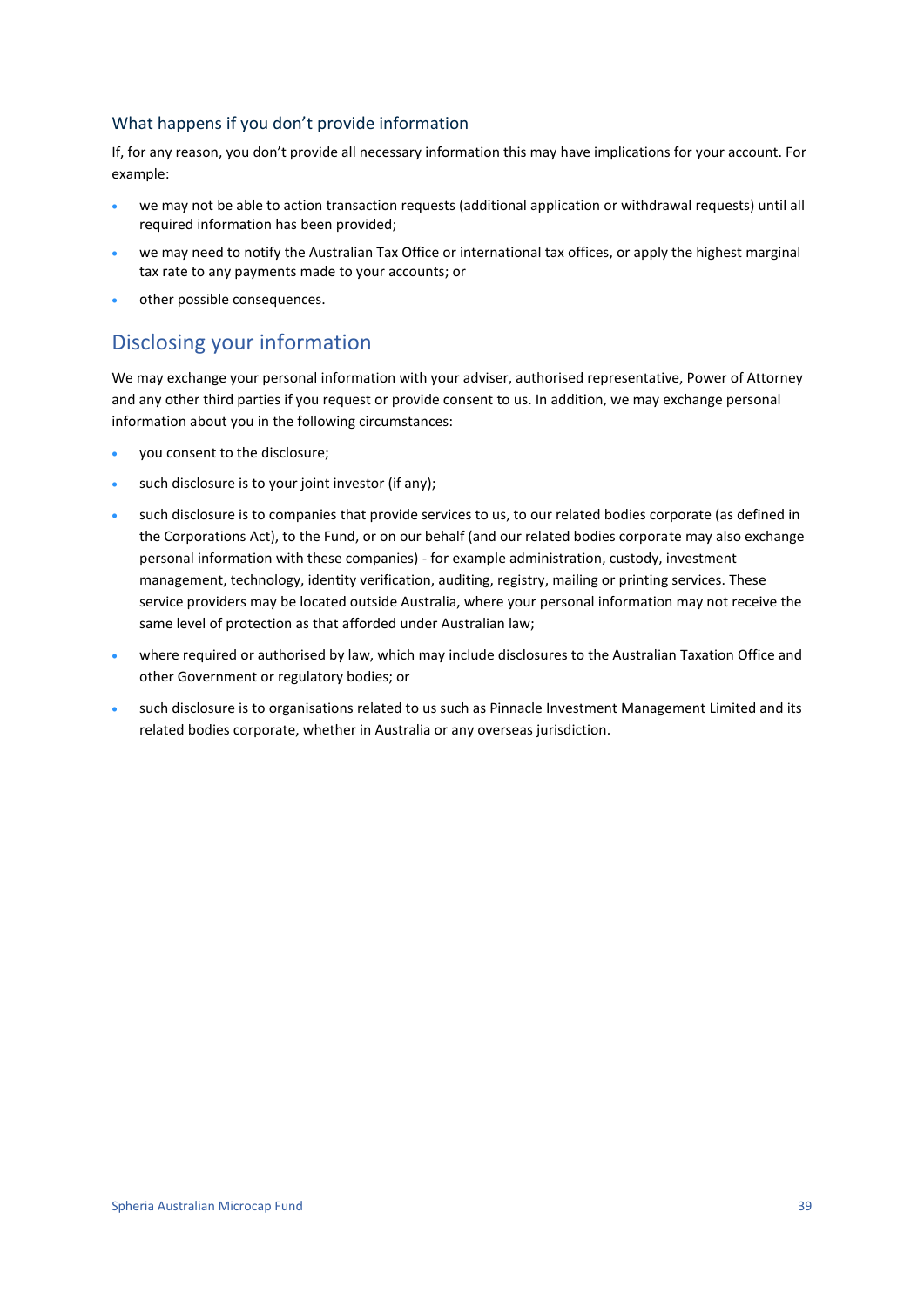## <span id="page-39-0"></span>12. Investment by New Zealand investors

**WARNING:** Issues to NZ investors.

This offer to New Zealand investors is a regulated offer made under Australian and New Zealand law. In Australia, this is Chapter 8 of the Corporations Act 2001 and regulations made under that Act. In New Zealand, this is subpart 6 of Part 9 of the Financial Markets Conduct Act 2013 and Part 9 of the Financial Markets Conduct Regulations 2014.

This offer and the content of the offer document are principally governed by Australian rather than New Zealand law. In the main, the Corporations Act 2001 (Aust) and the regulations made under that Act set out how the offer must be made.

There are differences in how financial products are regulated under Australian law. For example, the disclosure of fees for managed investment schemes is different under the Australian regime.

The rights, remedies and compensation arrangements available to New Zealand investors in Australian financial products may differ from the rights, remedies and compensation arrangements for New Zealand financial products.

Both the Australian and New Zealand financial markets regulators have enforcement responsibilities in relation to this offer. If you need to make a complaint about this offer, please contact the Financial Markets Authority, New Zealand (http://www.fma.govt.nz). The Australian and New Zealand regulators will work together to settle your complaint.

The taxation treatment of Australian financial products is not the same as for New Zealand financial products.

If you are uncertain about whether this investment is appropriate for you, you should seek the advice of an appropriately qualified financial adviser.

The offer may involve a currency exchange risk. The currency for the financial products is not New Zealand dollars.

The value of the financial products will go up or down according to changes in the exchange rate between that currency and New Zealand dollars. These changes may be significant.

If you expect the financial products to pay any amounts in a currency that is not New Zealand dollars, you may incur significant fees in having the funds credited to a bank account in New Zealand in New Zealand dollars.

The dispute resolution process described in this offer document is available only in Australia and is not available in New Zealand.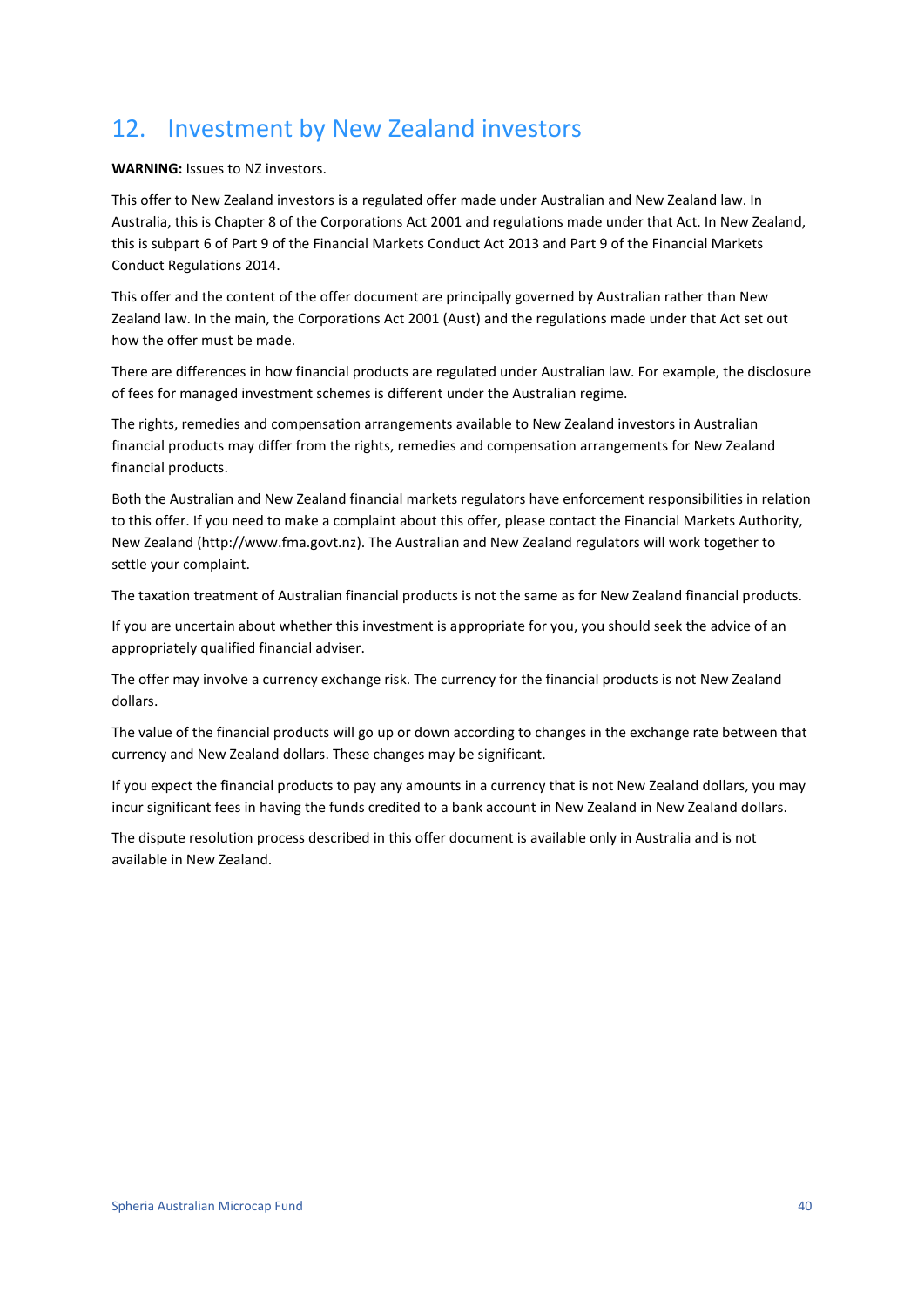## <span id="page-40-0"></span>13. Additional Information

### **Consents**

Spheria and Citi have consented to be named in this PDS in the form and context in which it is named and, as at the date of this PDS, have not withdrawn their consent. Spheria consents to the inclusion of statements about its investment strategy statements about the extent to which it takes labour standards and environmental, social and ethical considerations into account in making investment decisions, information about its investment team, and statements about when Spheria will effect short selling, leverage or derivatives strategies (where relevant). Spheria and Citi have not authorised or caused the issue of any part of this PDS and takes no responsibility for any part of this PDS other than the inclusion of the statements referred to above.

### Appointment of authorised representative

A person appointed as your authorised representative is authorised by you to:

- apply for units in the Fund and sign all documents necessary for this purpose;
- make requests to redeem all or some of your units (Note: withdrawals processed as directed by the authorised representative fully discharges our withdrawal obligations to you); and
- make written requests for information regarding your units.

The Responsible Entity may act on the sole instructions of the authorised representative until the Responsible Entity is notified that the appointment of the authorised representative is terminated.

You can cancel your appointment of the authorised representative by giving the Responsible Entity 14 days prior notice. Termination of an appointment does not prejudice the following statement. By appointing an authorised representative, you agree to release, discharge and indemnify the Responsible Entity from and against any loss, expense, action, claims or other liability which may be suffered by you or brought against the Responsible Entity for any actions or omissions by you or your authorised representative, whether authorised or not by you or your authorised representative. Any request for information by an authorised representative will be responded to in writing only. Such written responses will be sent to the authorised representative's email/fax/residential address nominated on the Authorised Representative Form.

If an authorised representative is a partnership or a company, any one of the partners or any director of the company is each individually deemed to have the powers of the authorised representative. It is sufficient for the Responsible Entity to show that it had reasonable grounds for belief that an action was taken or a request given by or for an authorised representative, when determining whether an action or request was taken or given by the authorised representative.

### Indirect investors

Investors and prospective investors may also access the Fund indirectly. This PDS has been authorised for use by operators through an Investor Directed Portfolio Service ('IDPS') or master trust. An IDPS is an investment and reporting service offered by an operator. People who invest through an IDPS, master trust or wrap account are indirect investors. Such indirect investors do not acquire the rights of a unit holder of the Fund. Rather, it is the operator or custodian of the IDPS or master trust that acquires those rights. Therefore, indirect investors do not receive income distributions or reports directly from us, do not have the right to attend meetings of unit holders and do not have cooling off rights. Different investment, balance and withdrawal minimums may also apply. Indirect investors should not complete the Fund's application form. The rights of indirect investors are set out in the disclosure document for the IDPS or master trust. If you are investing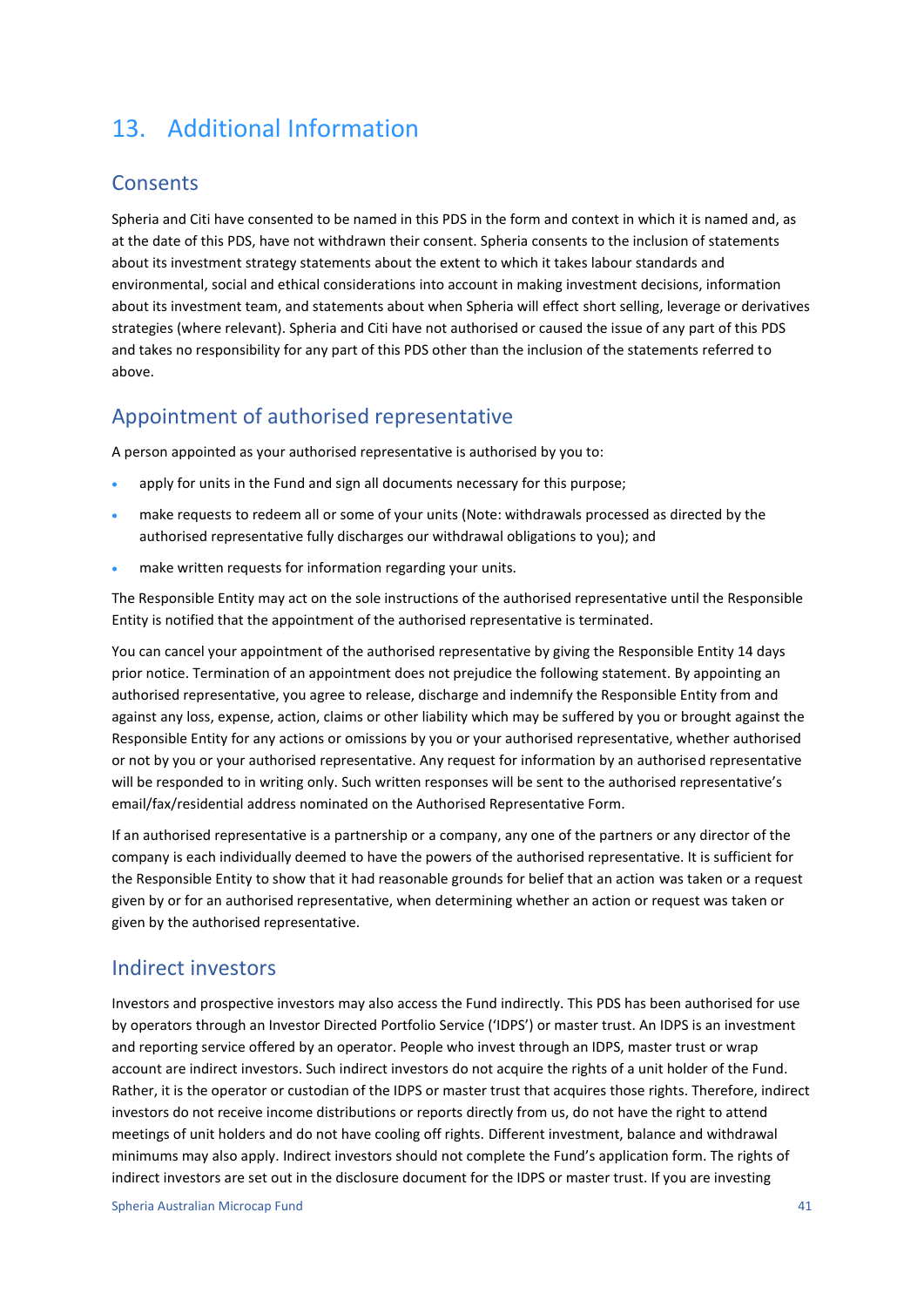through an IDPS or a master trust, enquiries should be made directly to the IDPS operator or the trustee of the master trust.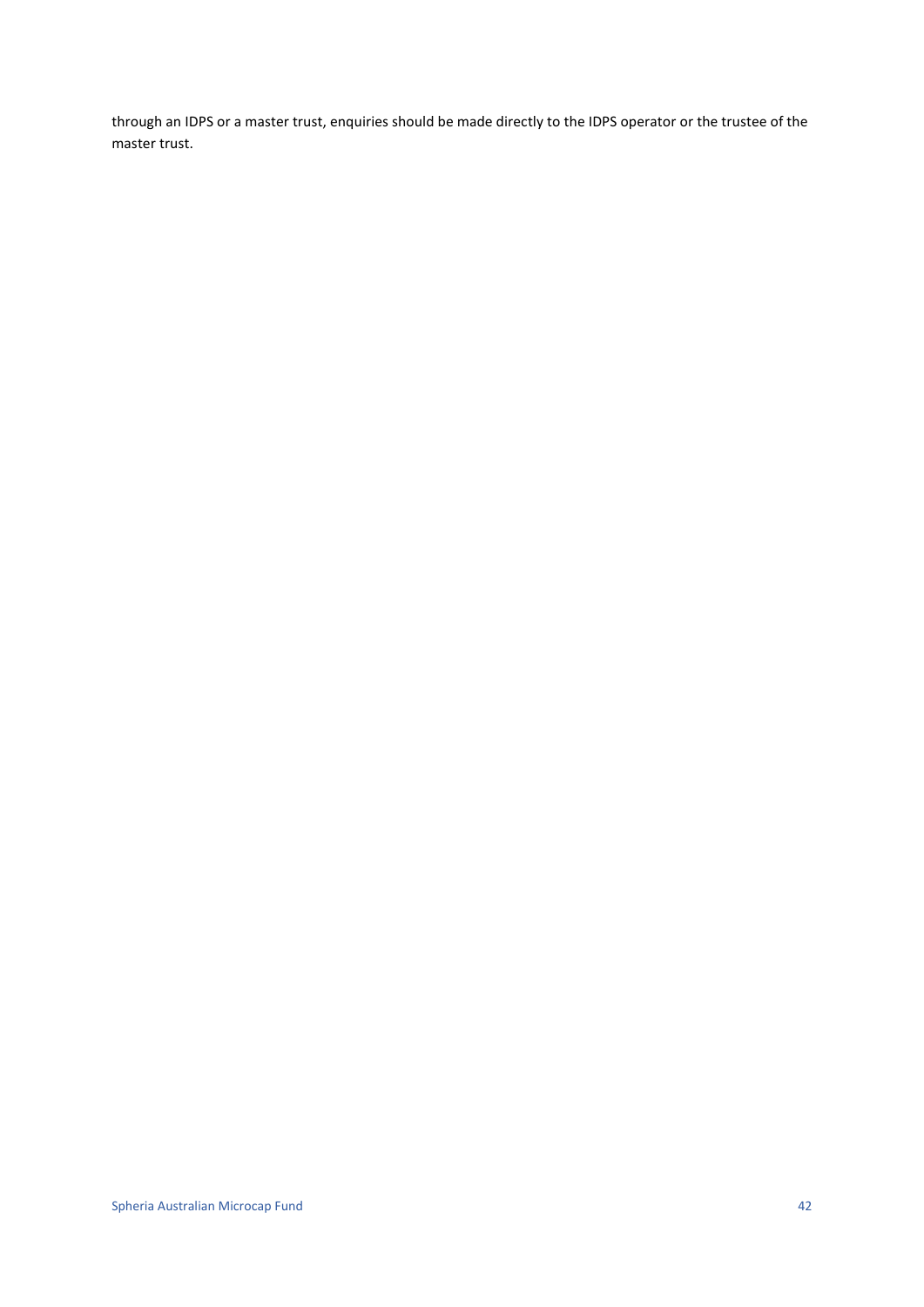## <span id="page-42-0"></span>14. Defined terms

| Term                                                   | Definition                                                                                                                                                                                                                                                                                                                          |
|--------------------------------------------------------|-------------------------------------------------------------------------------------------------------------------------------------------------------------------------------------------------------------------------------------------------------------------------------------------------------------------------------------|
| <b>ABN</b>                                             | Australian Business Number.                                                                                                                                                                                                                                                                                                         |
| Administrator                                          | the appointed administrator of the Fund is Citigroup Pty Limited.                                                                                                                                                                                                                                                                   |
| <b>AFSL</b>                                            | an Australian financial services licence issued by ASIC.                                                                                                                                                                                                                                                                            |
| <b>AMIT</b>                                            | attribution managed investment trust.                                                                                                                                                                                                                                                                                               |
| <b>AML/CTF Law</b>                                     | our obligations under the Anti-Money Laundering and Counter-Terrorism Financing Act<br>2006 (Cth) and associated rules and regulations.                                                                                                                                                                                             |
| <b>Application Form</b>                                | the application form for the Fund.                                                                                                                                                                                                                                                                                                  |
| <b>ASIC</b>                                            | Australian Securities & Investments Commission.                                                                                                                                                                                                                                                                                     |
| <b>Business Day</b>                                    | a day which is not a Saturday, Sunday or public holiday in New South Wales, Australia.                                                                                                                                                                                                                                              |
| Buy/Sell Spread                                        | the difference between the entry and exit price for a Fund, relating to transaction costs.<br>It is a set, average percentage amount paid by investors when they transact.                                                                                                                                                          |
| CGT                                                    | Capital Gains Tax.                                                                                                                                                                                                                                                                                                                  |
| <b>Corporations Act</b>                                | the Corporations Act 2001 (Cth) and Corporations Regulations 2001.                                                                                                                                                                                                                                                                  |
| <b>CRS</b>                                             | <b>OECD Common Reporting Standards.</b>                                                                                                                                                                                                                                                                                             |
| <b>FATCA</b>                                           | Foreign Account Tax Compliance Act.                                                                                                                                                                                                                                                                                                 |
| <b>FHSA</b>                                            | First Home Saver Account                                                                                                                                                                                                                                                                                                            |
| Fund                                                   | Spheria Australian Microcap Fund ARSN 611 819 651.                                                                                                                                                                                                                                                                                  |
| <b>Fund Forms</b>                                      | the Spheria Fund Forms which incorporates all the necessary forms required for changing<br>your details, applying to, or redeeming from Spheria Funds.                                                                                                                                                                              |
| Gross Asset Value (GAV)                                | the market value of a Fund's assets determined in accordance with the constitution and<br>applicable accounting standards.                                                                                                                                                                                                          |
| Illiquid                                               | that a Fund has liquid assets that amount to less than 80% of the Fund's assets having<br>regard to Section 601KA of the Corporations Act.                                                                                                                                                                                          |
| Initial investment                                     | an Investor's initial investment which requires the opening of a new Fund account.                                                                                                                                                                                                                                                  |
| <b>Investment Manager</b>                              | Spheria Asset Management Pty Limited ABN 42 611 081 326.                                                                                                                                                                                                                                                                            |
| <b>Investor Directed Portfolio</b><br>Service ('IDPS') | or IDPS-like scheme or a nominee or custody service (collectively referred to as master<br>trusts or wrap accounts), refers to a service that allows a person to access the Fund<br>indirectly.                                                                                                                                     |
| Liquid                                                 | that a Fund has liquid assets that amount to at least 80% of the Fund's assets having<br>regard to Section 601KA of the Corporations Act.                                                                                                                                                                                           |
| Net Asset Value (NAV)                                  | the total value of the Fund's underlying investment portfolio, less any fees, charges,<br>expenses and other liabilities accrued by the Fund, but excludes unitholder liabilities.                                                                                                                                                  |
| PDS                                                    | Product Disclosure Statement for the Fund.                                                                                                                                                                                                                                                                                          |
| <b>Personal Information</b>                            | information or an opinion (including information or an opinion forming part of a<br>database) whether true or not, and whether recorded in a material form or not, about an<br>individual whose identity is apparent, or can reasonably be ascertained, from the<br>information or opinion, which is collected or held by Pinnacle. |
| <b>Pinnacle Fund Services</b><br>Limited               | Pinnacle Fund Services Limited ABN 29 082 494 362.                                                                                                                                                                                                                                                                                  |